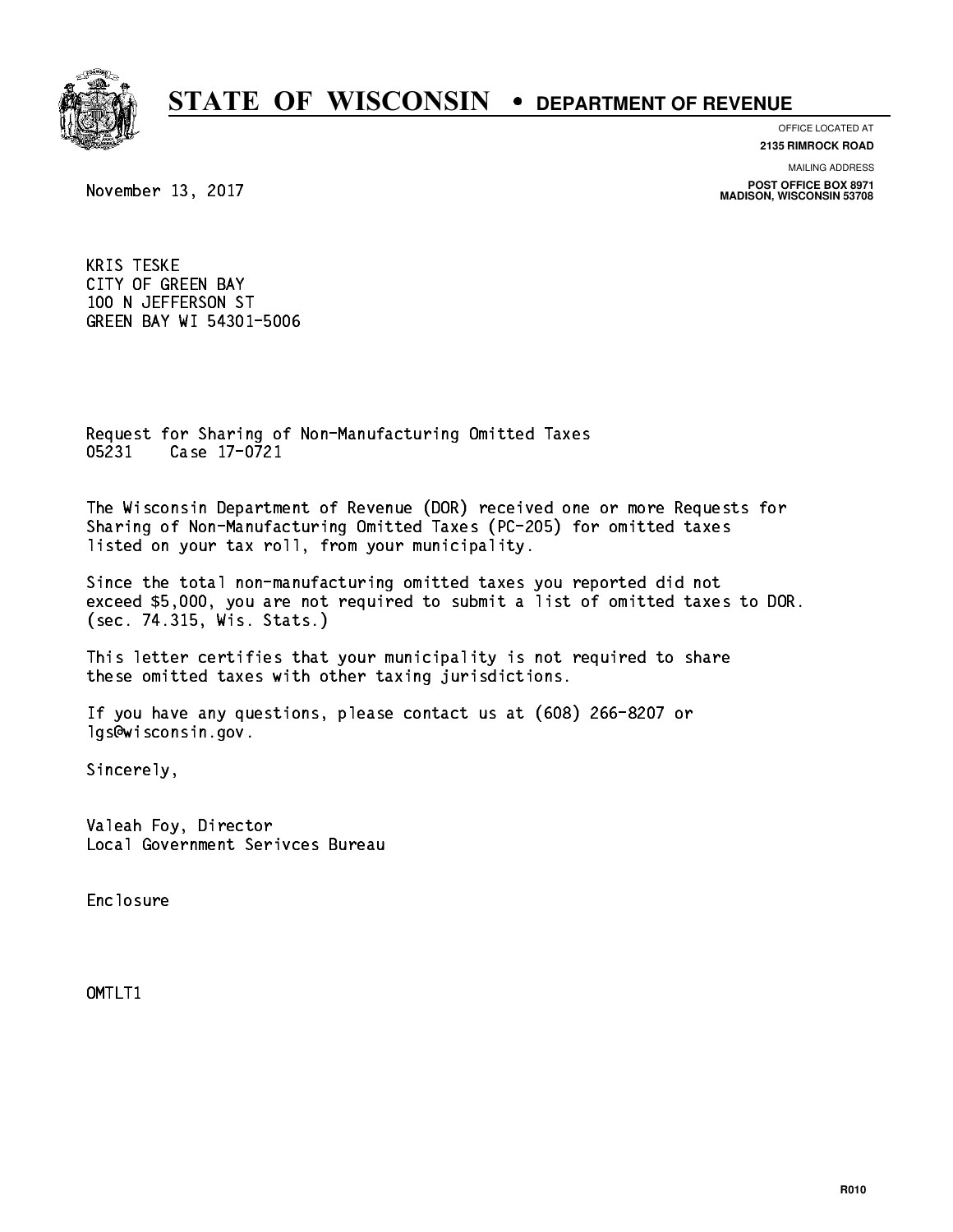

**OFFICE LOCATED AT 2135 RIMROCK ROAD**

**MAILING ADDRESS**

**POST OFFICE BOX 8971 MADISON, WISCONSIN 53708**

November 13, 2017

 KRIS TESKE CITY OF GREEN BAY 100 N JEFFERSON ST GREEN BAY WI 54301-5006

 Request for Sharing of Non-Manufacturing Omitted Taxes 05231 Case 17-0717 05231 Case 17-071

 The Wisconsin Department of Revenue (DOR) received one or more Requests for Sharing of Non-Manufacturing Omitted Taxes (PC-205) for omitted taxes listed on your tax roll, from your municipality.

 Since the total non-manufacturing omitted taxes you reported did not exceed \$5,000, you are not required to submit a list of omitted taxes to DOR. (sec. 74.315, Wis. Stats.)

 This letter certifies that your municipality is not required to share these omitted taxes with other taxing jurisdictions.

 If you have any questions, please contact us at (608) 266-8207 or lgs@wisconsin.gov.

Sincerely,

 Valeah Foy, Director Local Government Serivces Bureau

Enclosure Enclosure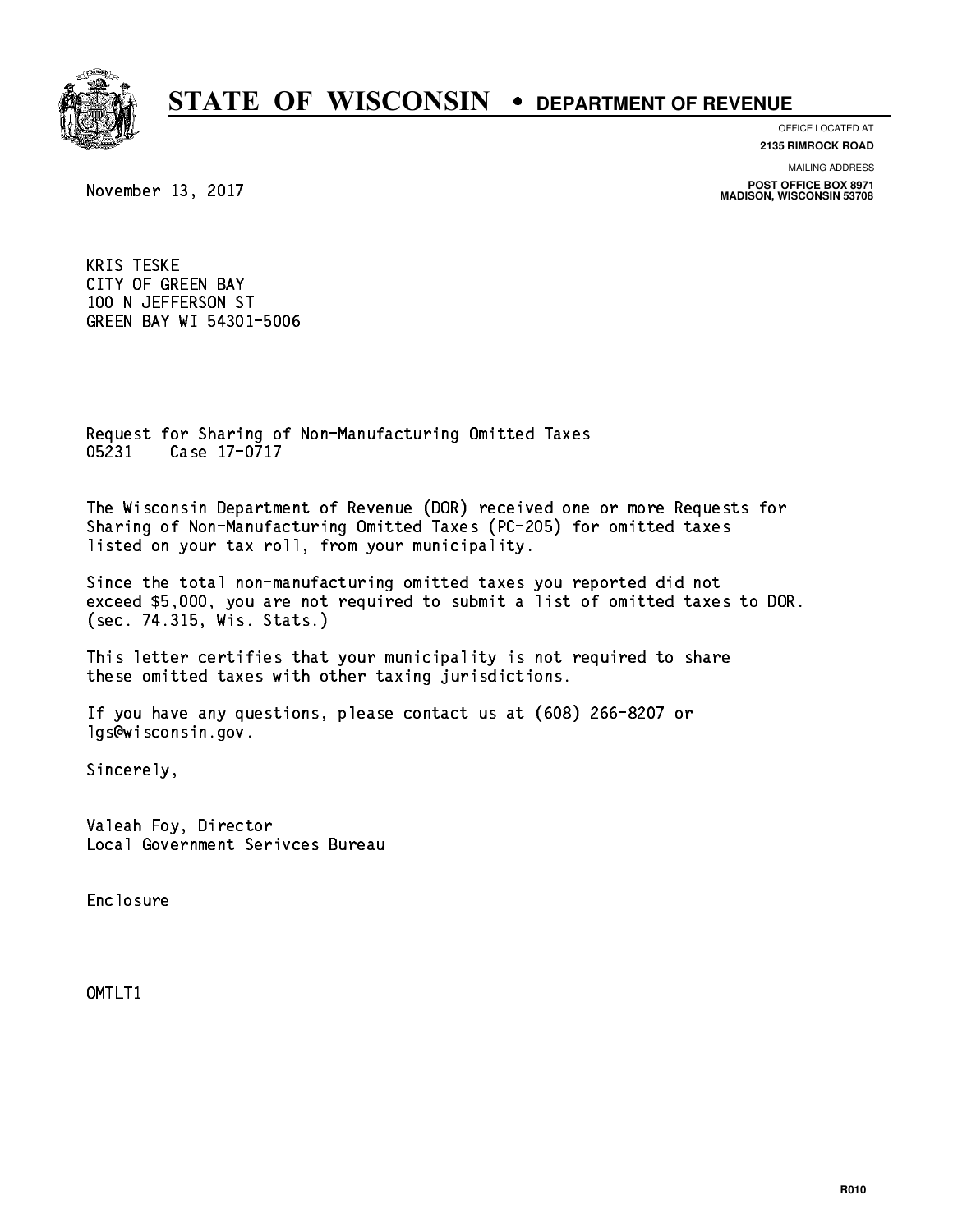

**OFFICE LOCATED AT 2135 RIMROCK ROAD**

**MAILING ADDRESS**

**POST OFFICE BOX 8971 MADISON, WISCONSIN 53708**

November 13, 2017

 KRIS TESKE CITY OF GREEN BAY 100 N JEFFERSON ST GREEN BAY WI 54301-5006

 Request for Sharing of Non-Manufacturing Omitted Taxes 05231 Case 17-0719 05231 Case 17-071

 The Wisconsin Department of Revenue (DOR) received one or more Requests for Sharing of Non-Manufacturing Omitted Taxes (PC-205) for omitted taxes listed on your tax roll, from your municipality.

 Since the total non-manufacturing omitted taxes you reported did not exceed \$5,000, you are not required to submit a list of omitted taxes to DOR. (sec. 74.315, Wis. Stats.)

 This letter certifies that your municipality is not required to share these omitted taxes with other taxing jurisdictions.

 If you have any questions, please contact us at (608) 266-8207 or lgs@wisconsin.gov.

Sincerely,

 Valeah Foy, Director Local Government Serivces Bureau

Enclosure Enclosure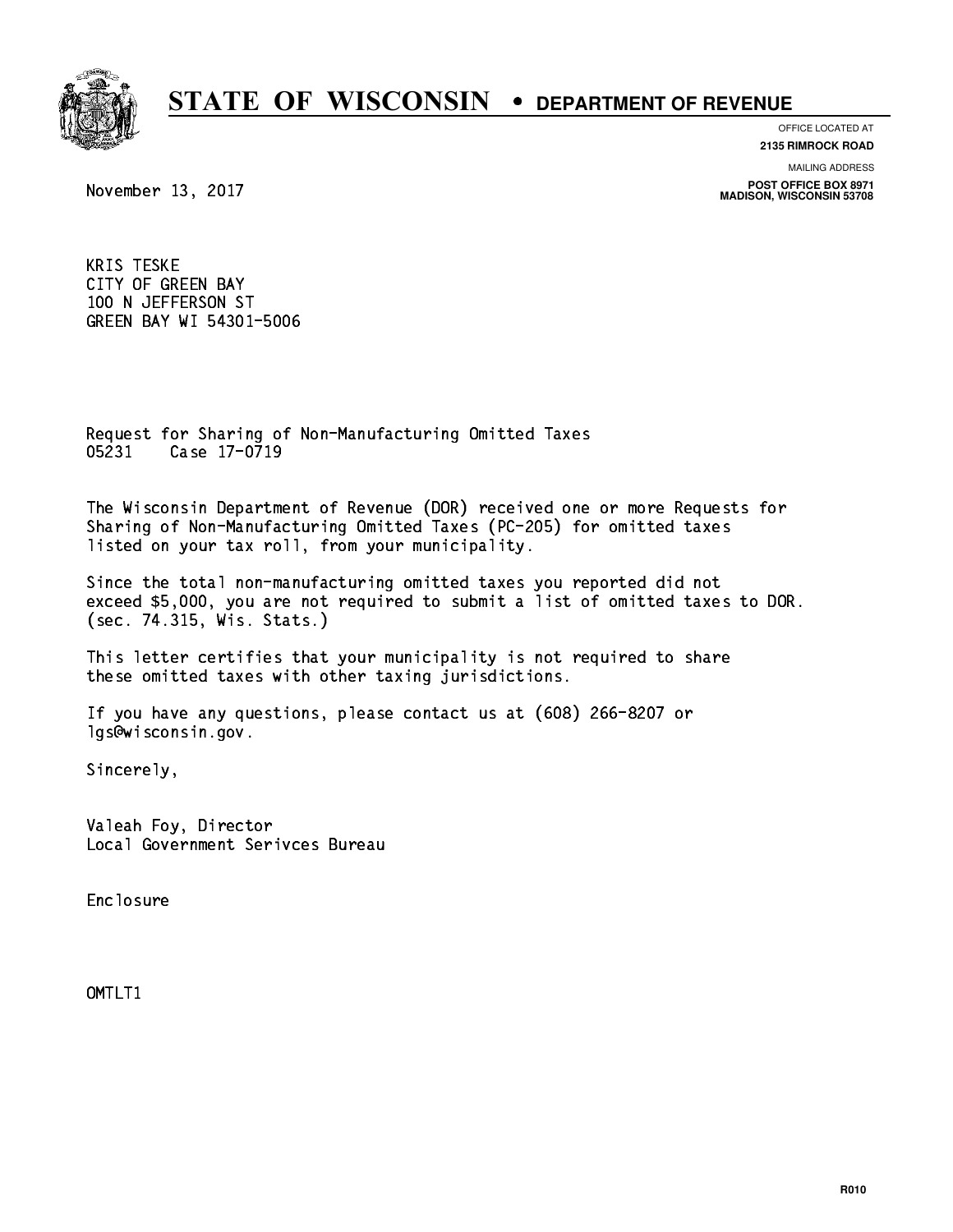

**OFFICE LOCATED AT 2135 RIMROCK ROAD**

**MAILING ADDRESS**

**POST OFFICE BOX 8971 MADISON, WISCONSIN 53708**

November 13, 2017

 KRIS TESKE CITY OF GREEN BAY 100 N JEFFERSON ST GREEN BAY WI 54301-5006

 Request for Sharing of Non-Manufacturing Omitted Taxes 05231 Case 17-0718 0523 Case 17-07-2012

 The Wisconsin Department of Revenue (DOR) received one or more Requests for Sharing of Non-Manufacturing Omitted Taxes (PC-205) for omitted taxes listed on your tax roll, from your municipality.

 Since the total non-manufacturing omitted taxes you reported did not exceed \$5,000, you are not required to submit a list of omitted taxes to DOR. (sec. 74.315, Wis. Stats.)

 This letter certifies that your municipality is not required to share these omitted taxes with other taxing jurisdictions.

 If you have any questions, please contact us at (608) 266-8207 or lgs@wisconsin.gov.

Sincerely,

 Valeah Foy, Director Local Government Serivces Bureau

Enclosure Enclosure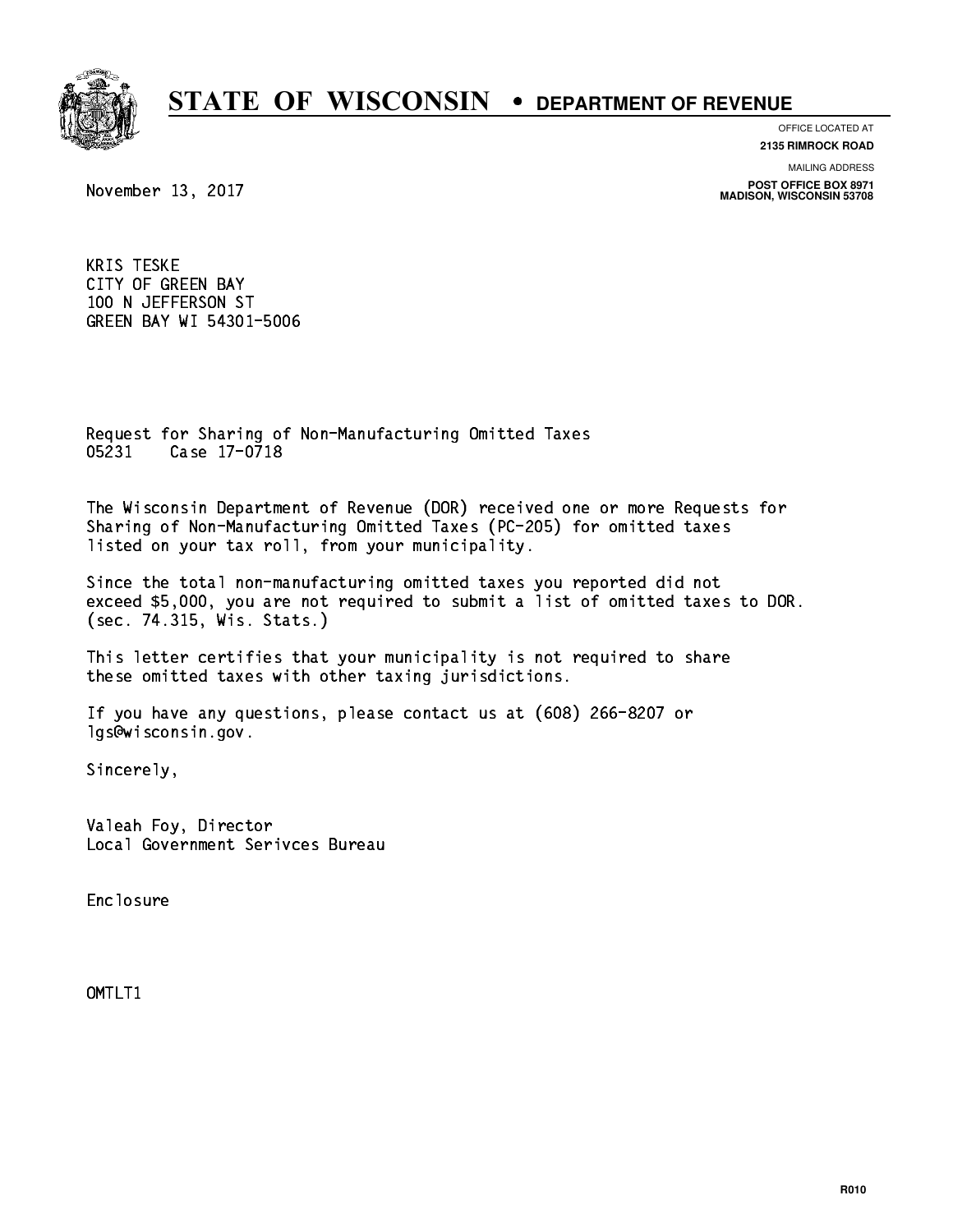

**OFFICE LOCATED AT 2135 RIMROCK ROAD**

**MAILING ADDRESS**

**POST OFFICE BOX 8971 MADISON, WISCONSIN 53708**

November 13, 2017

 KRIS TESKE CITY OF GREEN BAY 100 N JEFFERSON ST GREEN BAY WI 54301-5006

 Request for Sharing of Non-Manufacturing Omitted Taxes 05231 Case 17-0716 0523 Case 17-07-201

 The Wisconsin Department of Revenue (DOR) received one or more Requests for Sharing of Non-Manufacturing Omitted Taxes (PC-205) for omitted taxes listed on your tax roll, from your municipality.

 Since the total non-manufacturing omitted taxes you reported did not exceed \$5,000, you are not required to submit a list of omitted taxes to DOR. (sec. 74.315, Wis. Stats.)

 This letter certifies that your municipality is not required to share these omitted taxes with other taxing jurisdictions.

 If you have any questions, please contact us at (608) 266-8207 or lgs@wisconsin.gov.

Sincerely,

 Valeah Foy, Director Local Government Serivces Bureau

Enclosure Enclosure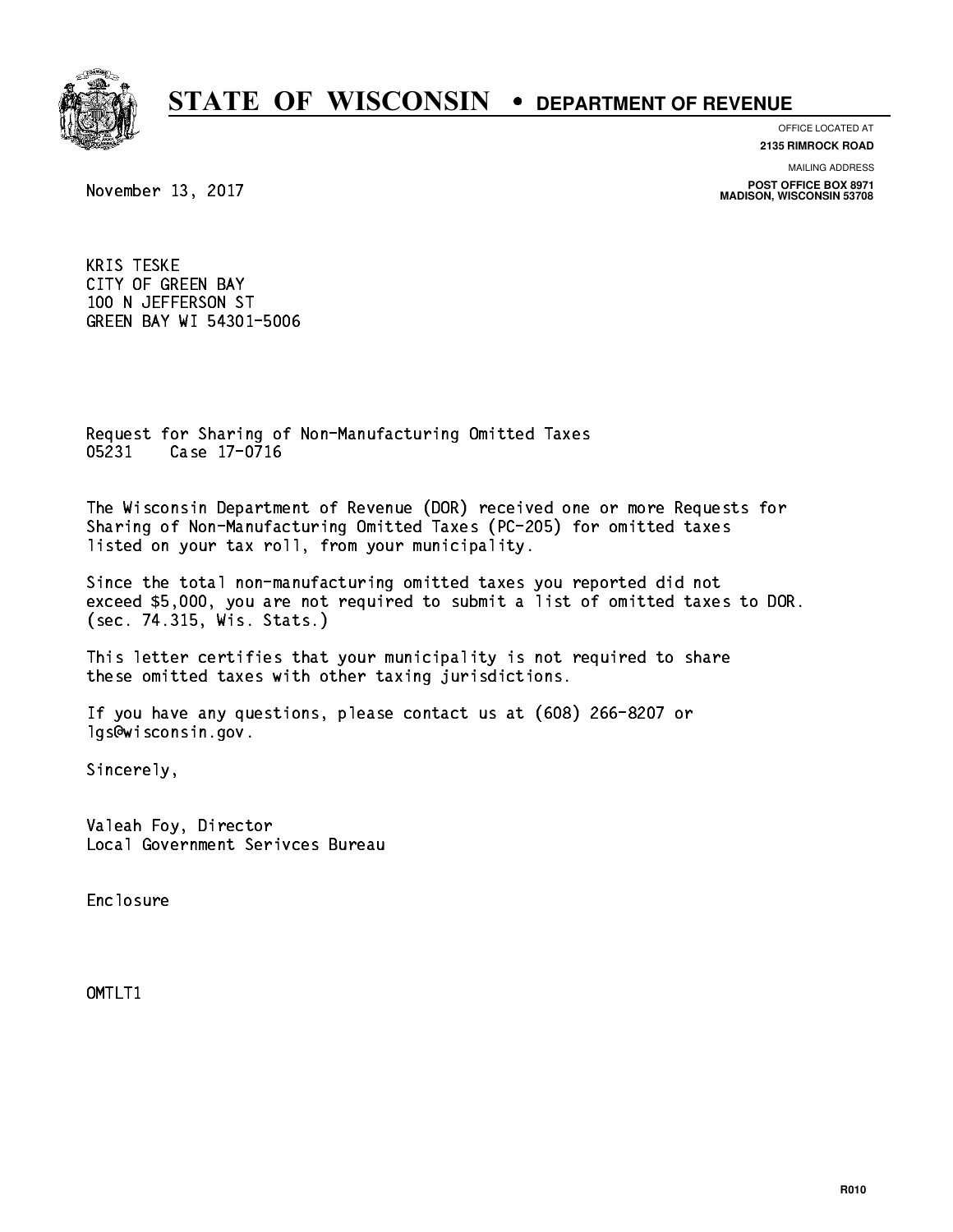

**OFFICE LOCATED AT**

**2135 RIMROCK ROAD**

**MAILING ADDRESS**

**POST OFFICE BOX 8971 MADISON, WISCONSIN 53708**

November 13, 2017

 TERESA L SCHNITZLER VILLAGE OF WEST SALEM 175 S LEONARD ST WEST SALEM WI 54669-1620

 Request for Sharing of Non-Manufacturing Omitted Taxes 32191 Case 17-0117 3222 Case 17-01

 The Wisconsin Department of Revenue (DOR) received one or more Requests for Sharing of Non-Manufacturing Omitted Taxes (PC-205) for omitted taxes listed on your tax roll, from your municipality.

 Since the total non-manufacturing omitted taxes you reported did not exceed \$5,000, you are not required to submit a list of omitted taxes to DOR. (sec. 74.315, Wis. Stats.)

 This letter certifies that your municipality is not required to share these omitted taxes with other taxing jurisdictions.

 If you have any questions, please contact us at (608) 266-8207 or lgs@wisconsin.gov.

Sincerely,

 Valeah Foy, Director Local Government Serivces Bureau

Enclosure Enclosure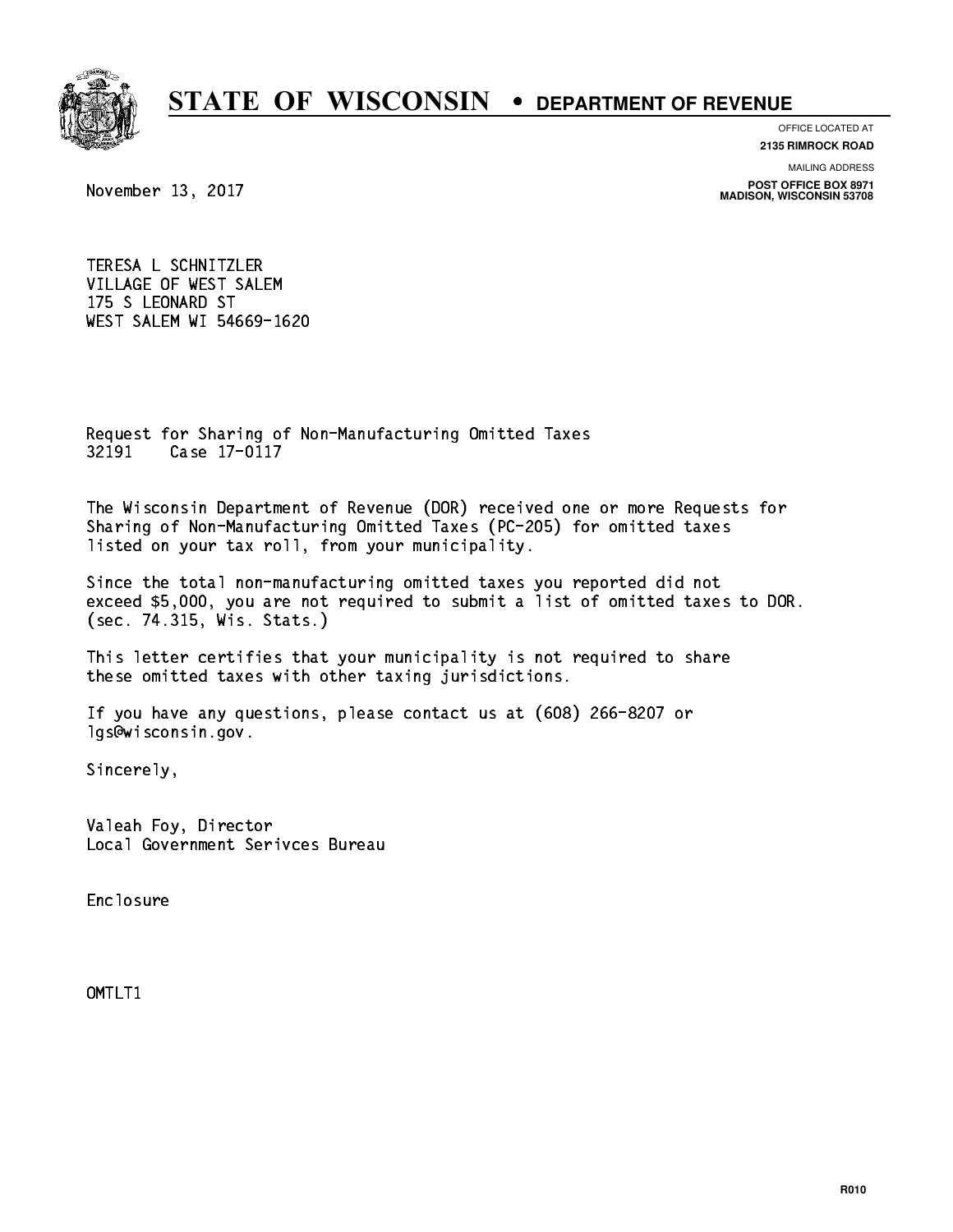

**OFFICE LOCATED AT**

**2135 RIMROCK ROAD**

**MAILING ADDRESS**

**POST OFFICE BOX 8971 MADISON, WISCONSIN 53708**

November 13, 2017

 TERESA L SCHNITZLER VILLAGE OF WEST SALEM 175 S LEONARD ST WEST SALEM WI 54669-1620

 Request for Sharing of Non-Manufacturing Omitted Taxes 32191 Case 17-0120 3223 Case 17-0120

 The Wisconsin Department of Revenue (DOR) received one or more Requests for Sharing of Non-Manufacturing Omitted Taxes (PC-205) for omitted taxes listed on your tax roll, from your municipality.

 Since the total non-manufacturing omitted taxes you reported did not exceed \$5,000, you are not required to submit a list of omitted taxes to DOR. (sec. 74.315, Wis. Stats.)

 This letter certifies that your municipality is not required to share these omitted taxes with other taxing jurisdictions.

 If you have any questions, please contact us at (608) 266-8207 or lgs@wisconsin.gov.

Sincerely,

 Valeah Foy, Director Local Government Serivces Bureau

Enclosure Enclosure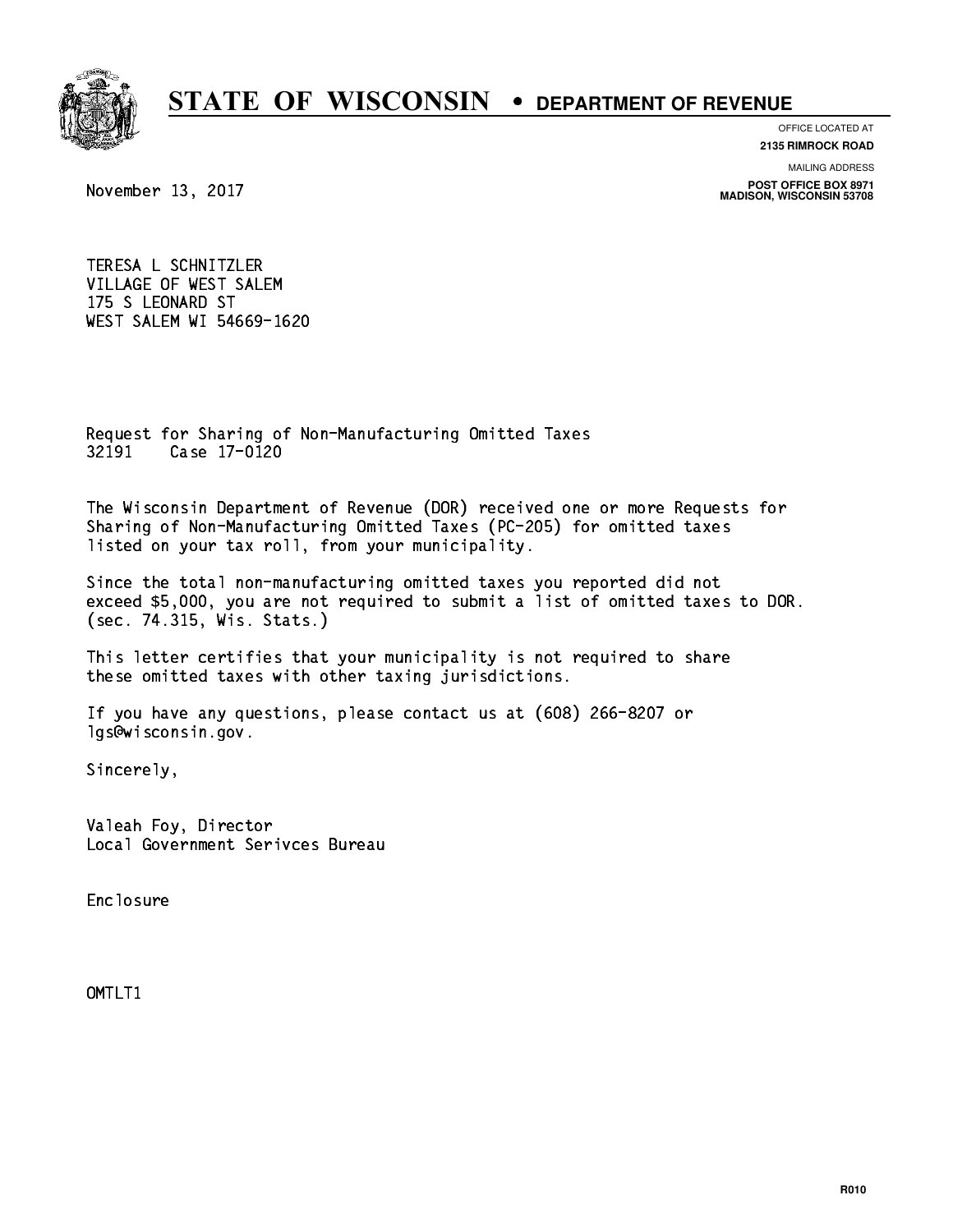

**OFFICE LOCATED AT**

**2135 RIMROCK ROAD**

**MAILING ADDRESS**

**POST OFFICE BOX 8971 MADISON, WISCONSIN 53708**

November 13, 2017

 TERESA L SCHNITZLER VILLAGE OF WEST SALEM 175 S LEONARD ST WEST SALEM WI 54669-1620

 Request for Sharing of Non-Manufacturing Omitted Taxes 32191 Case 17-0119

 The Wisconsin Department of Revenue (DOR) received one or more Requests for Sharing of Non-Manufacturing Omitted Taxes (PC-205) for omitted taxes listed on your tax roll, from your municipality.

 Since the total non-manufacturing omitted taxes you reported did not exceed \$5,000, you are not required to submit a list of omitted taxes to DOR. (sec. 74.315, Wis. Stats.)

 This letter certifies that your municipality is not required to share these omitted taxes with other taxing jurisdictions.

 If you have any questions, please contact us at (608) 266-8207 or lgs@wisconsin.gov.

Sincerely,

 Valeah Foy, Director Local Government Serivces Bureau

Enclosure Enclosure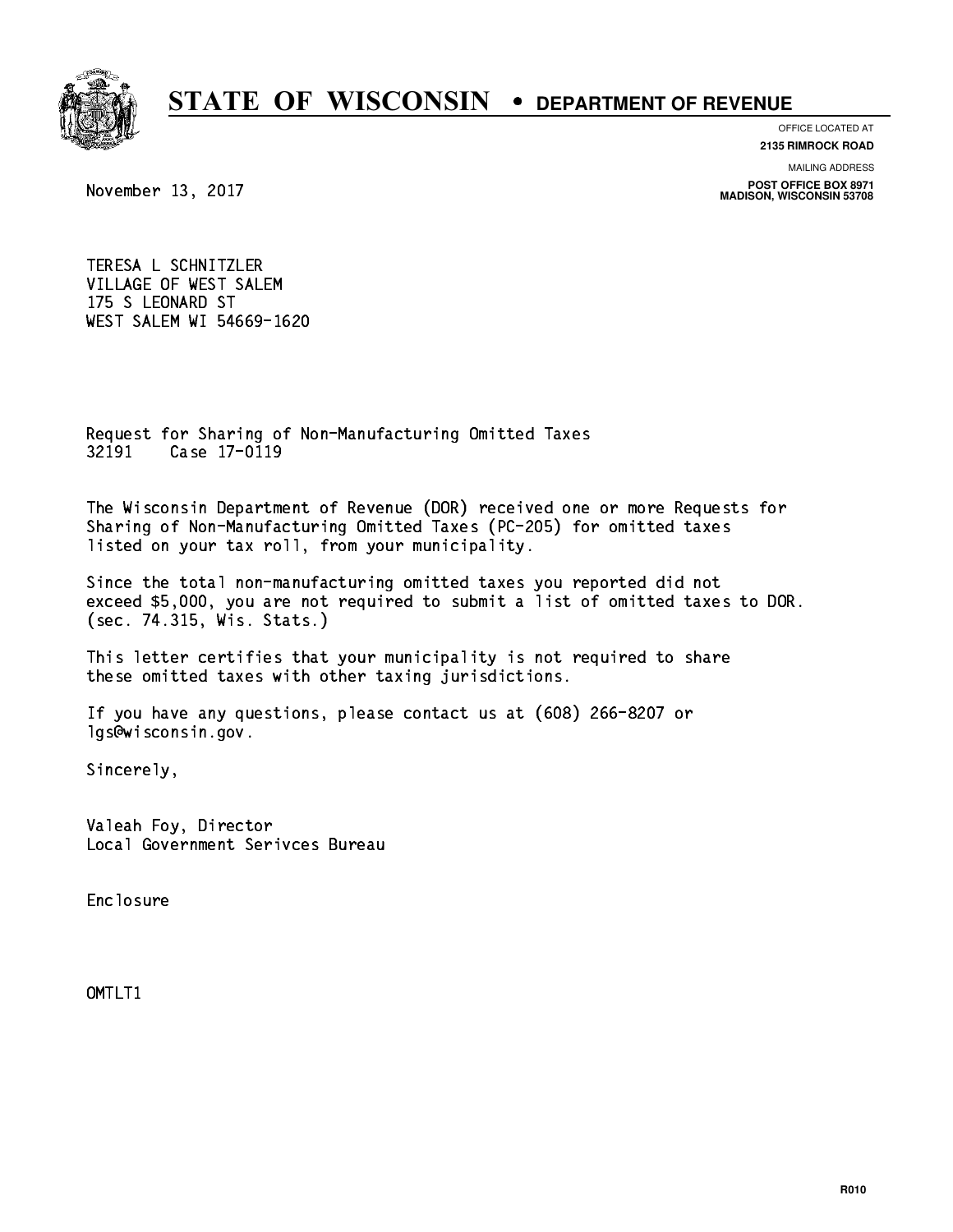

**OFFICE LOCATED AT**

**2135 RIMROCK ROAD**

**MAILING ADDRESS**

**POST OFFICE BOX 8971 MADISON, WISCONSIN 53708**

November 13, 2017

 TERESA L SCHNITZLER VILLAGE OF WEST SALEM 175 S LEONARD ST WEST SALEM WI 54669-1620

 Request for Sharing of Non-Manufacturing Omitted Taxes 32191 Case 17-0118 3222 Case 17-01

 The Wisconsin Department of Revenue (DOR) received one or more Requests for Sharing of Non-Manufacturing Omitted Taxes (PC-205) for omitted taxes listed on your tax roll, from your municipality.

 Since the total non-manufacturing omitted taxes you reported did not exceed \$5,000, you are not required to submit a list of omitted taxes to DOR. (sec. 74.315, Wis. Stats.)

 This letter certifies that your municipality is not required to share these omitted taxes with other taxing jurisdictions.

 If you have any questions, please contact us at (608) 266-8207 or lgs@wisconsin.gov.

Sincerely,

 Valeah Foy, Director Local Government Serivces Bureau

Enclosure Enclosure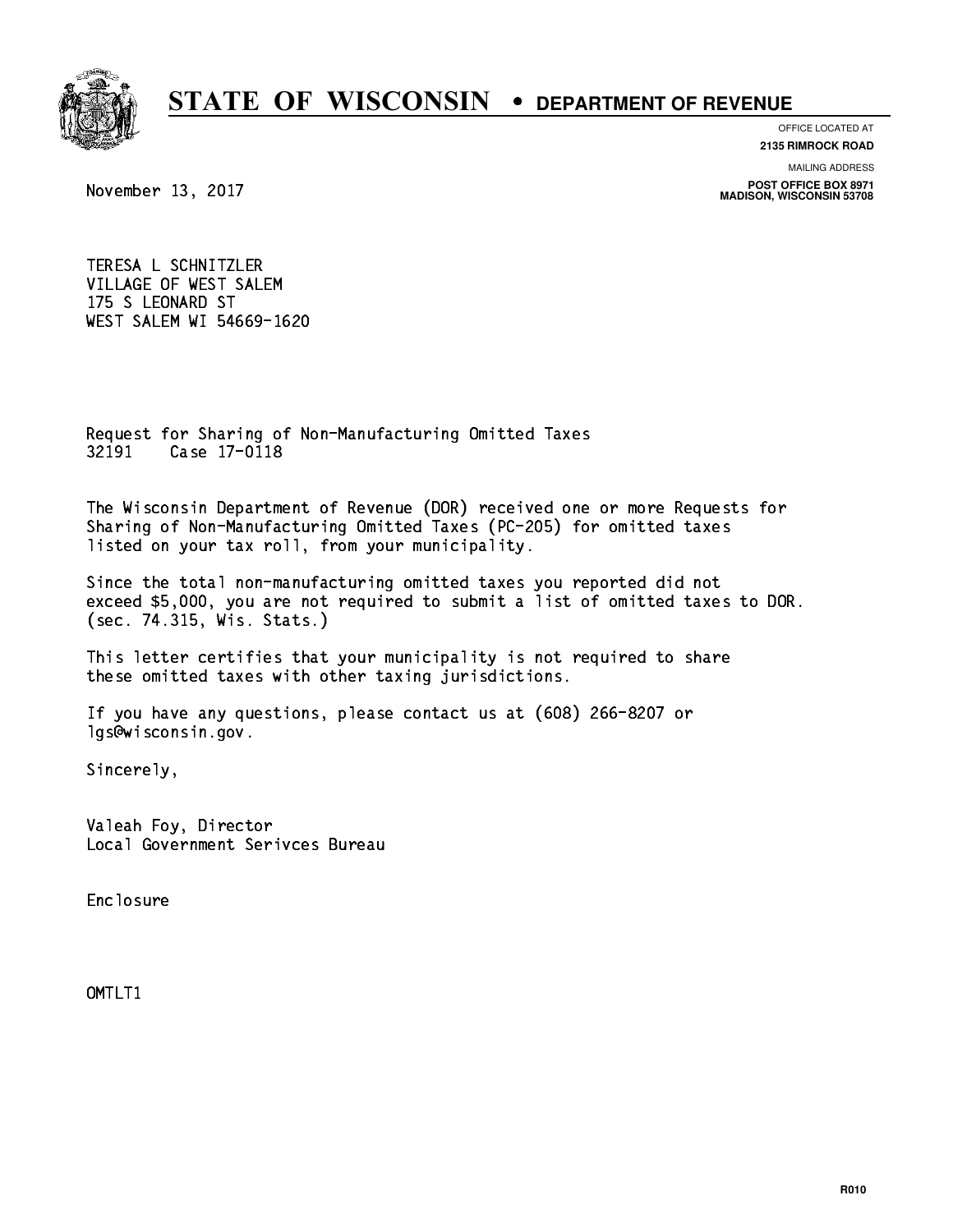

**OFFICE LOCATED AT**

**2135 RIMROCK ROAD**

**MAILING ADDRESS**

**POST OFFICE BOX 8971 MADISON, WISCONSIN 53708**

November 13, 2017

 JAMES SHELENSKE CITY OF SOUTH MILWAUKEE 2424 15TH AVE SO MILWAUKEE WI 53172-2410

 Request for Sharing of Non-Manufacturing Omitted Taxes Case 17-0710 40282

 The Wisconsin Department of Revenue (DOR) received one or more Requests for Sharing of Non-Manufacturing Omitted Taxes (PC-205) for omitted taxes listed on your tax roll, from your municipality.

 Since the total non-manufacturing omitted taxes you reported did not exceed \$5,000, you are not required to submit a list of omitted taxes to DOR. (sec. 74.315, Wis. Stats.)

 This letter certifies that your municipality is not required to share these omitted taxes with other taxing jurisdictions.

 If you have any questions, please contact us at (608) 266-8207 or lgs@wisconsin.gov.

Sincerely,

 Valeah Foy, Director Local Government Serivces Bureau

Enclosure Enclosure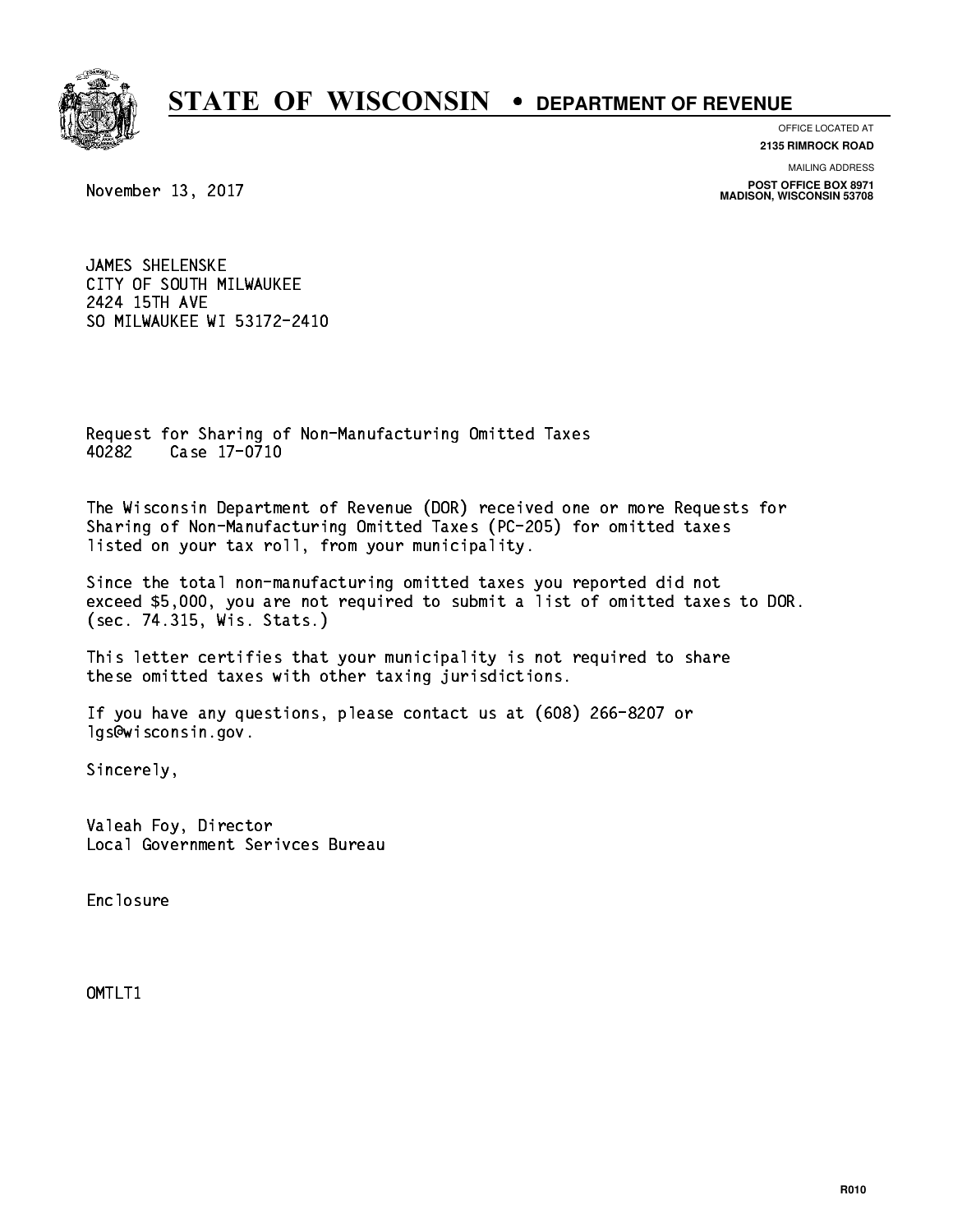

**OFFICE LOCATED AT 2135 RIMROCK ROAD**

**MAILING ADDRESS**

**POST OFFICE BOX 8971 MADISON, WISCONSIN 53708**

November 13, 2017

 KAITY OLSEN VILLAGE OF GRAFTON 860 BADGER CIRCLE GRAFTON WI 53024

 Request for Sharing of Non-Manufacturing Omitted Taxes 45131 Case 17-0199 45131 Case 17-0199

 The Wisconsin Department of Revenue (DOR) received one or more Requests for Sharing of Non-Manufacturing Omitted Taxes (PC-205) for omitted taxes listed on your tax roll, from your municipality.

 Since the total non-manufacturing omitted taxes you reported did not exceed \$5,000, you are not required to submit a list of omitted taxes to DOR. (sec. 74.315, Wis. Stats.)

 This letter certifies that your municipality is not required to share these omitted taxes with other taxing jurisdictions.

 If you have any questions, please contact us at (608) 266-8207 or lgs@wisconsin.gov.

Sincerely,

 Valeah Foy, Director Local Government Serivces Bureau

Enclosure Enclosure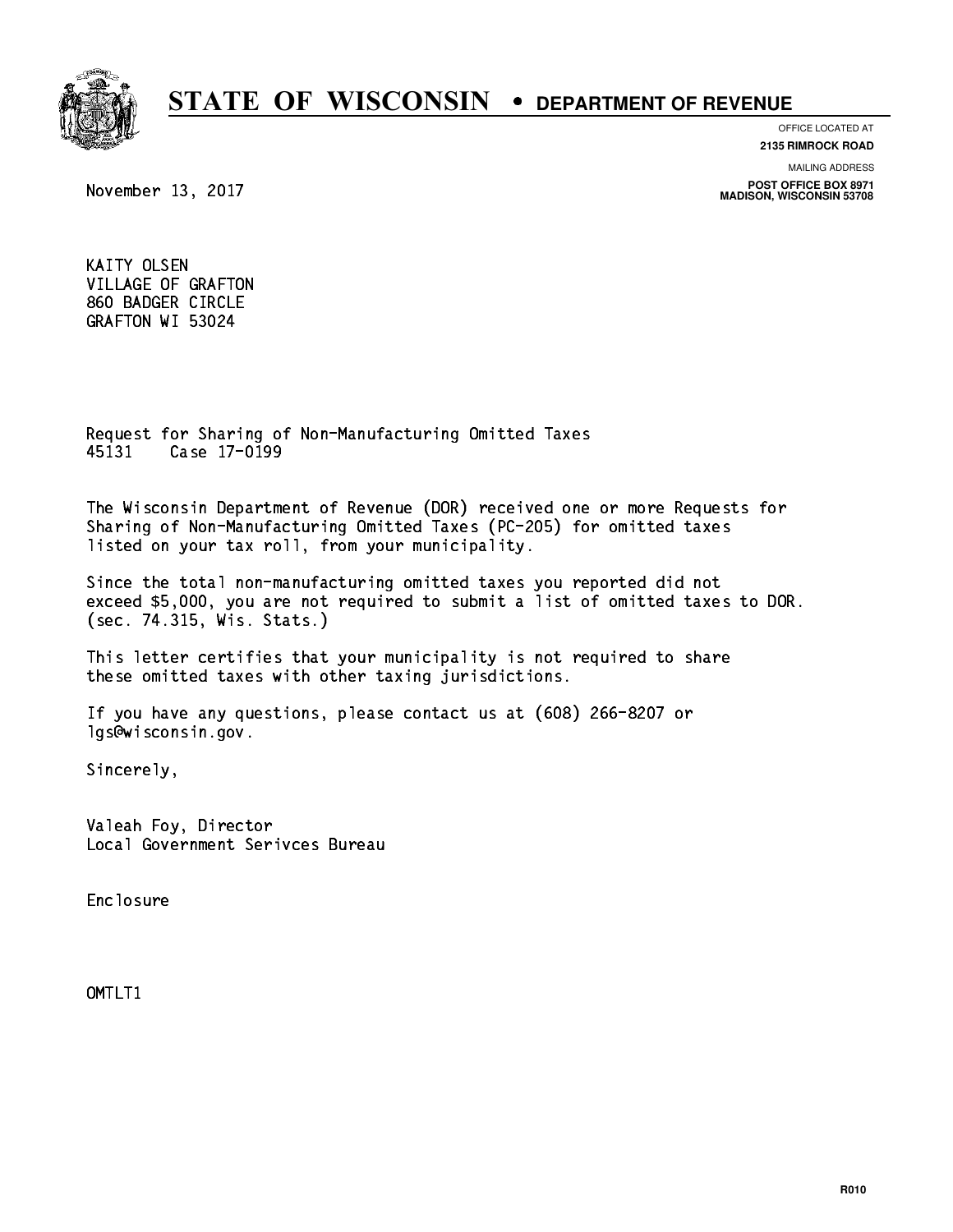

**OFFICE LOCATED AT**

**2135 RIMROCK ROAD**

**MAILING ADDRESS**

**POST OFFICE BOX 8971 MADISON, WISCONSIN 53708**

November 13, 2017

 KARIE TORKILSEN VILLAGE OF CALEDONIA 5043 CHESTER LN RACINE WI 53402-2414

 Request for Sharing of Non-Manufacturing Omitted Taxes 51104 Case 17-0526 511**04 Case 17-0626** 

 The Wisconsin Department of Revenue (DOR) received one or more Requests for Sharing of Non-Manufacturing Omitted Taxes (PC-205) for omitted taxes listed on your tax roll, from your municipality.

 Since the total non-manufacturing omitted taxes you reported did not exceed \$5,000, you are not required to submit a list of omitted taxes to DOR. (sec. 74.315, Wis. Stats.)

 This letter certifies that your municipality is not required to share these omitted taxes with other taxing jurisdictions.

 If you have any questions, please contact us at (608) 266-8207 or lgs@wisconsin.gov.

Sincerely,

 Valeah Foy, Director Local Government Serivces Bureau

Enclosure Enclosure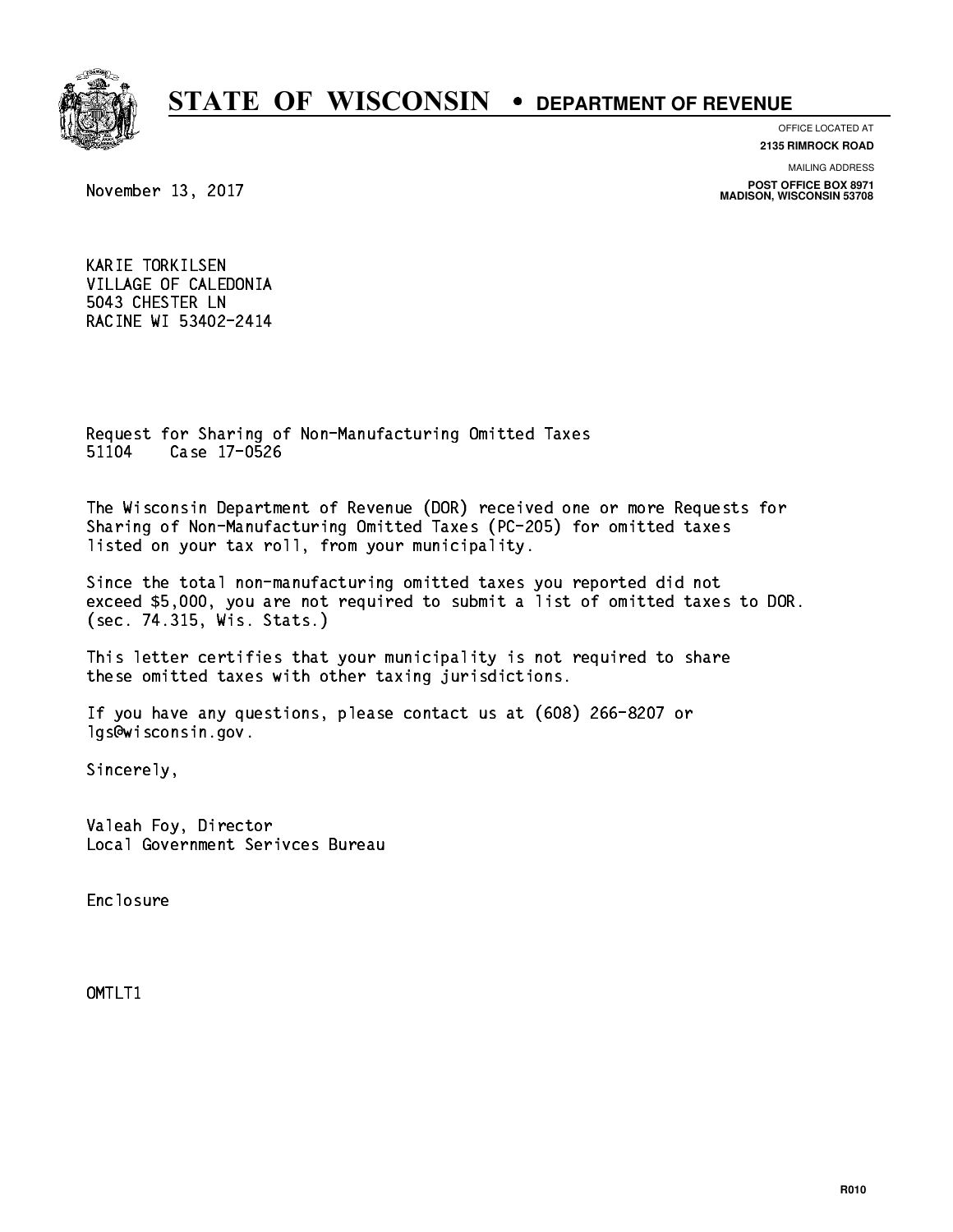

#### **OFFICE LOCATED AT**

**2135 RIMROCK ROAD**

**MAILING ADDRESS**

**POST OFFICE BOX 8971 MADISON, WISCONSIN 53708**

November 13, 2017

 LAURA S RAEDER TOWN OF PLYMOUTH N6152 RIVERVIEW RD PLYMOUTH WI 53073

 Request for Sharing of Non-Manufacturing Omitted Taxes 59016 Case 17-0076 59016 Case 17-0076

 The Wisconsin Department of Revenue (DOR) received one or more Requests for Sharing of Non-Manufacturing Omitted Taxes (PC-205) for omitted taxes listed on your tax roll, from your municipality.

 Since the total non-manufacturing omitted taxes you reported did not exceed \$5,000, you are not required to submit a list of omitted taxes to DOR. (sec. 74.315, Wis. Stats.)

 This letter certifies that your municipality is not required to share these omitted taxes with other taxing jurisdictions.

 If you have any questions, please contact us at (608) 266-8207 or lgs@wisconsin.gov.

Sincerely,

 Valeah Foy, Director Local Government Serivces Bureau

Enclosure Enclosure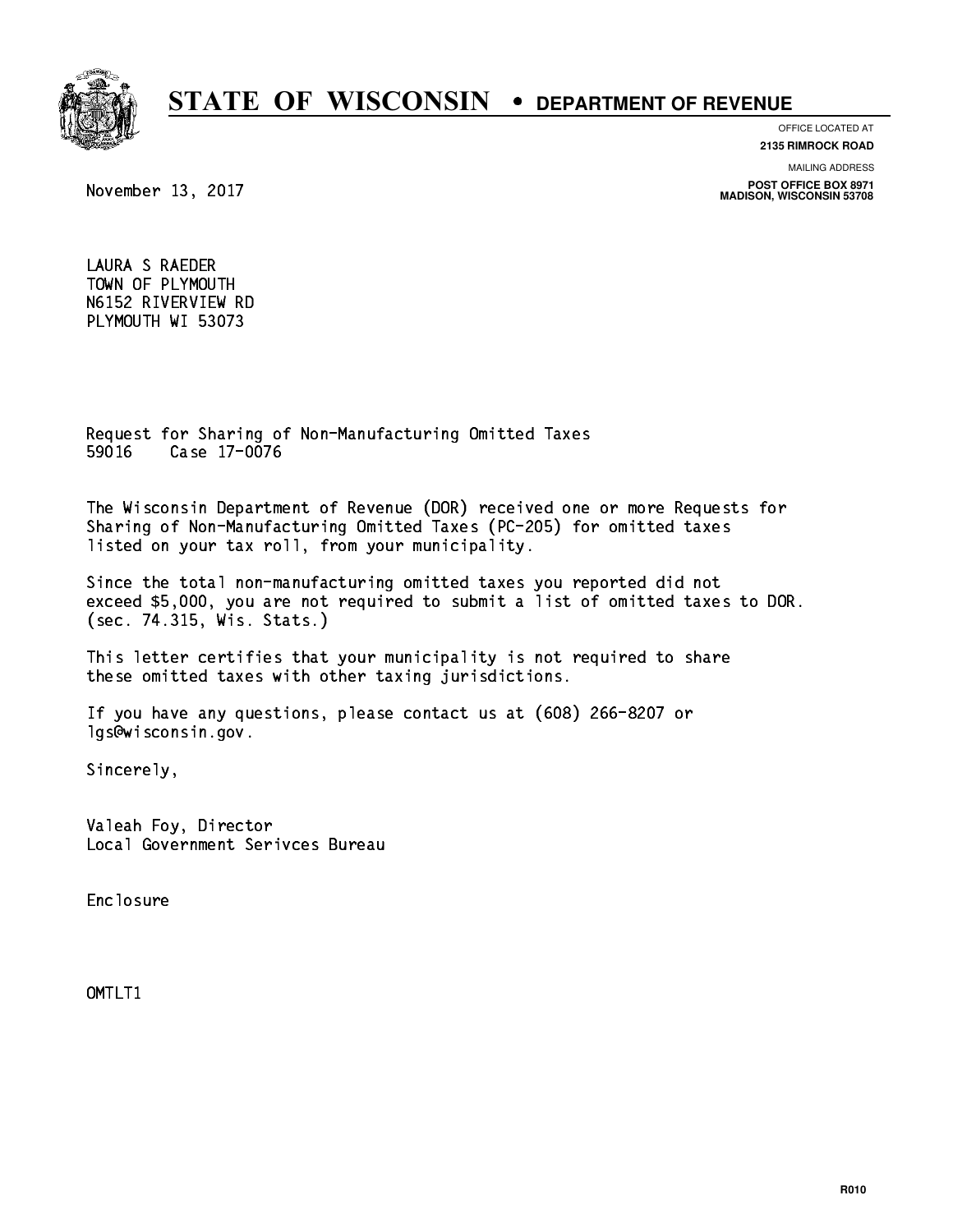

### **OFFICE LOCATED AT**

**2135 RIMROCK ROAD**

**MAILING ADDRESS**

**POST OFFICE BOX 8971 MADISON, WISCONSIN 53708**

November 13, 2017

 LAURA S RAEDER TOWN OF PLYMOUTH N6152 RIVERVIEW RD PLYMOUTH WI 53073

 Request for Sharing of Non-Manufacturing Omitted Taxes 59016 Case 17-0082 59016 Case 17-0082

 The Wisconsin Department of Revenue (DOR) received one or more Requests for Sharing of Non-Manufacturing Omitted Taxes (PC-205) for omitted taxes listed on your tax roll, from your municipality.

 Since the total non-manufacturing omitted taxes you reported did not exceed \$5,000, you are not required to submit a list of omitted taxes to DOR. (sec. 74.315, Wis. Stats.)

 This letter certifies that your municipality is not required to share these omitted taxes with other taxing jurisdictions.

 If you have any questions, please contact us at (608) 266-8207 or lgs@wisconsin.gov.

Sincerely,

 Valeah Foy, Director Local Government Serivces Bureau

Enclosure Enclosure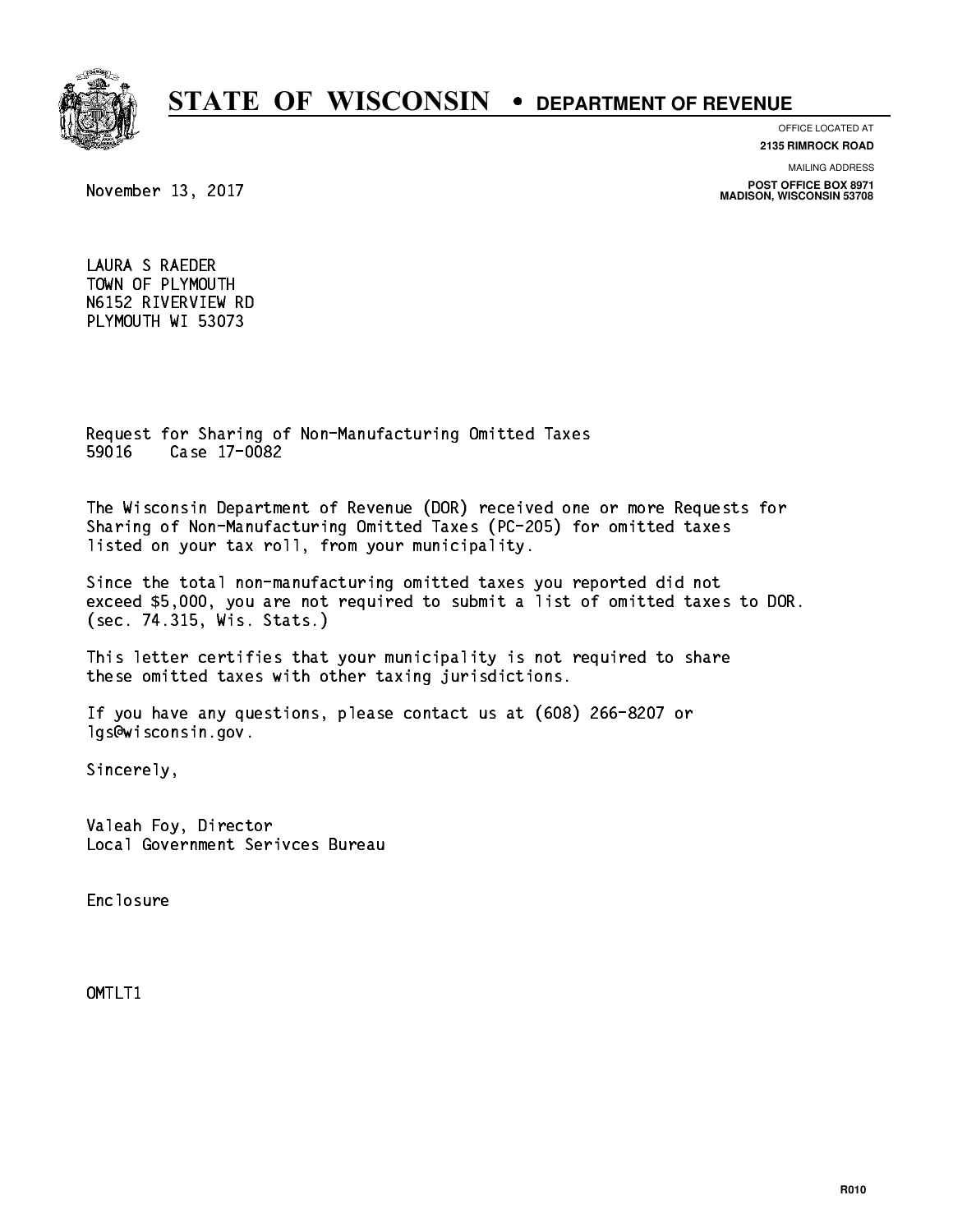

### **OFFICE LOCATED AT**

**2135 RIMROCK ROAD**

**MAILING ADDRESS**

**POST OFFICE BOX 8971 MADISON, WISCONSIN 53708**

November 13, 2017

 LAURA S RAEDER TOWN OF PLYMOUTH N6152 RIVERVIEW RD PLYMOUTH WI 53073

 Request for Sharing of Non-Manufacturing Omitted Taxes 59016 Case 17-0077 59016 Case 17-007-007-007

 The Wisconsin Department of Revenue (DOR) received one or more Requests for Sharing of Non-Manufacturing Omitted Taxes (PC-205) for omitted taxes listed on your tax roll, from your municipality.

 Since the total non-manufacturing omitted taxes you reported did not exceed \$5,000, you are not required to submit a list of omitted taxes to DOR. (sec. 74.315, Wis. Stats.)

 This letter certifies that your municipality is not required to share these omitted taxes with other taxing jurisdictions.

 If you have any questions, please contact us at (608) 266-8207 or lgs@wisconsin.gov.

Sincerely,

 Valeah Foy, Director Local Government Serivces Bureau

Enclosure Enclosure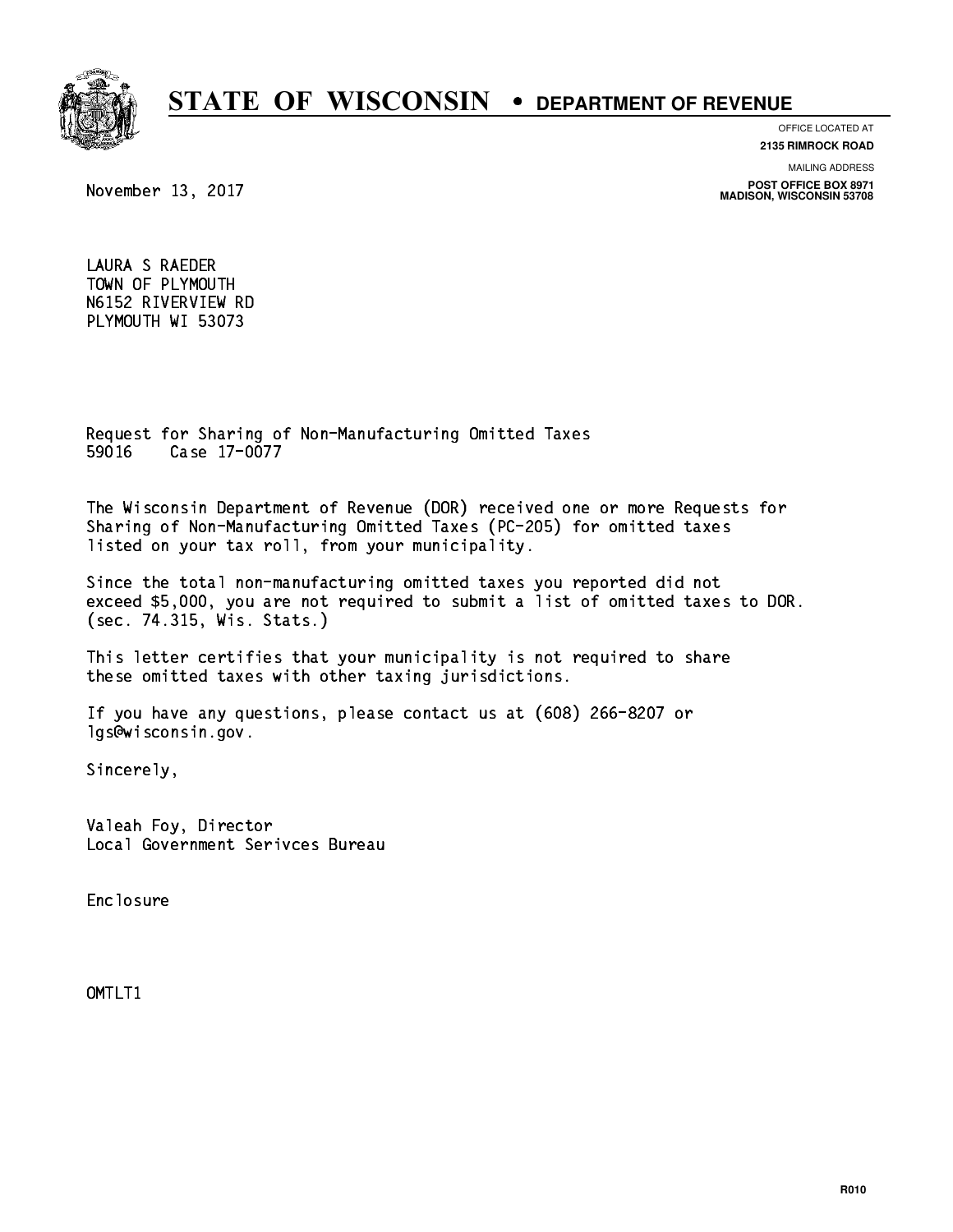

**OFFICE LOCATED AT 2135 RIMROCK ROAD**

**MAILING ADDRESS**

**POST OFFICE BOX 8971 MADISON, WISCONSIN 53708**

November 13, 2017

 CATHY CONRAD TOWN OF SHEBOYGAN 1512 N 40TH ST SHEBOYGAN WI 53081-1736

 Request for Sharing of Non-Manufacturing Omitted Taxes 59024 Case 17-0086 59024 Case 17-0086

 The Wisconsin Department of Revenue (DOR) received one or more Requests for Sharing of Non-Manufacturing Omitted Taxes (PC-205) for omitted taxes listed on your tax roll, from your municipality.

 Since the total non-manufacturing omitted taxes you reported did not exceed \$5,000, you are not required to submit a list of omitted taxes to DOR. (sec. 74.315, Wis. Stats.)

 This letter certifies that your municipality is not required to share these omitted taxes with other taxing jurisdictions.

 If you have any questions, please contact us at (608) 266-8207 or lgs@wisconsin.gov.

Sincerely,

 Valeah Foy, Director Local Government Serivces Bureau

Enclosure Enclosure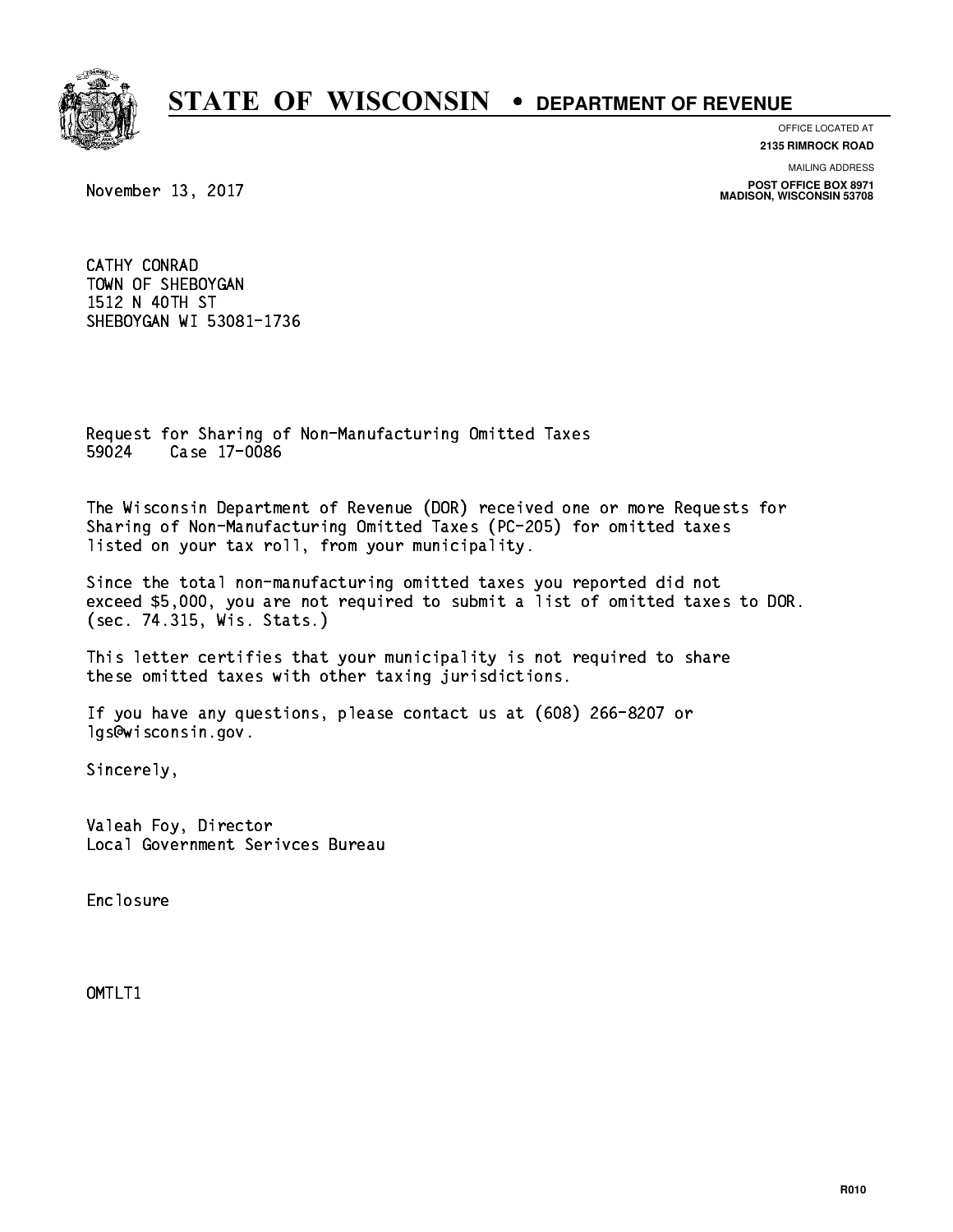

**OFFICE LOCATED AT**

**2135 RIMROCK ROAD**

**MAILING ADDRESS**

**POST OFFICE BOX 8971 MADISON, WISCONSIN 53708**

November 13, 2017

 GINA KOZLIK CITY OF WAUKESHA 201 DELAFIELD ST WAUKESHA WI 53188-3646

 Request for Sharing of Non-Manufacturing Omitted Taxes 67291 Case 17-0664 67291 Case 17-0664

 The Wisconsin Department of Revenue (DOR) received one or more Requests for Sharing of Non-Manufacturing Omitted Taxes (PC-205) for omitted taxes listed on your tax roll, from your municipality.

 Since the total non-manufacturing omitted taxes you reported did not exceed \$5,000, you are not required to submit a list of omitted taxes to DOR. (sec. 74.315, Wis. Stats.)

 This letter certifies that your municipality is not required to share these omitted taxes with other taxing jurisdictions.

 If you have any questions, please contact us at (608) 266-8207 or lgs@wisconsin.gov.

Sincerely,

 Valeah Foy, Director Local Government Serivces Bureau

Enclosure Enclosure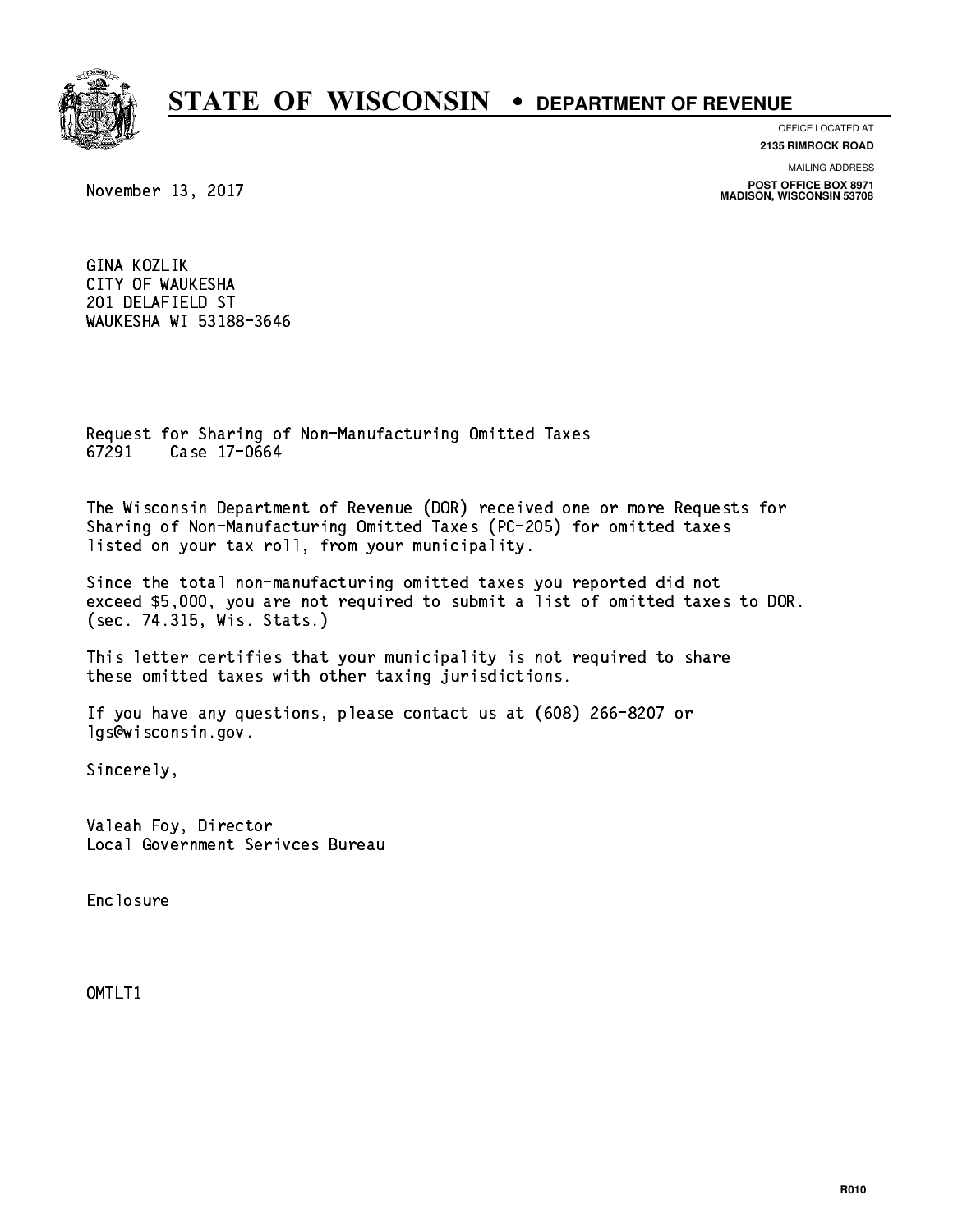

**OFFICE LOCATED AT**

**2135 RIMROCK ROAD**

**MAILING ADDRESS**

**POST OFFICE BOX 8971 MADISON, WISCONSIN 53708**

November 13, 2017

 GINA KOZLIK CITY OF WAUKESHA 201 DELAFIELD ST WAUKESHA WI 53188-3646

 Request for Sharing of Non-Manufacturing Omitted Taxes 67291 Case 17-0665 67291 Case 17-0665

 The Wisconsin Department of Revenue (DOR) received one or more Requests for Sharing of Non-Manufacturing Omitted Taxes (PC-205) for omitted taxes listed on your tax roll, from your municipality.

 Since the total non-manufacturing omitted taxes you reported did not exceed \$5,000, you are not required to submit a list of omitted taxes to DOR. (sec. 74.315, Wis. Stats.)

 This letter certifies that your municipality is not required to share these omitted taxes with other taxing jurisdictions.

 If you have any questions, please contact us at (608) 266-8207 or lgs@wisconsin.gov.

Sincerely,

 Valeah Foy, Director Local Government Serivces Bureau

Enclosure Enclosure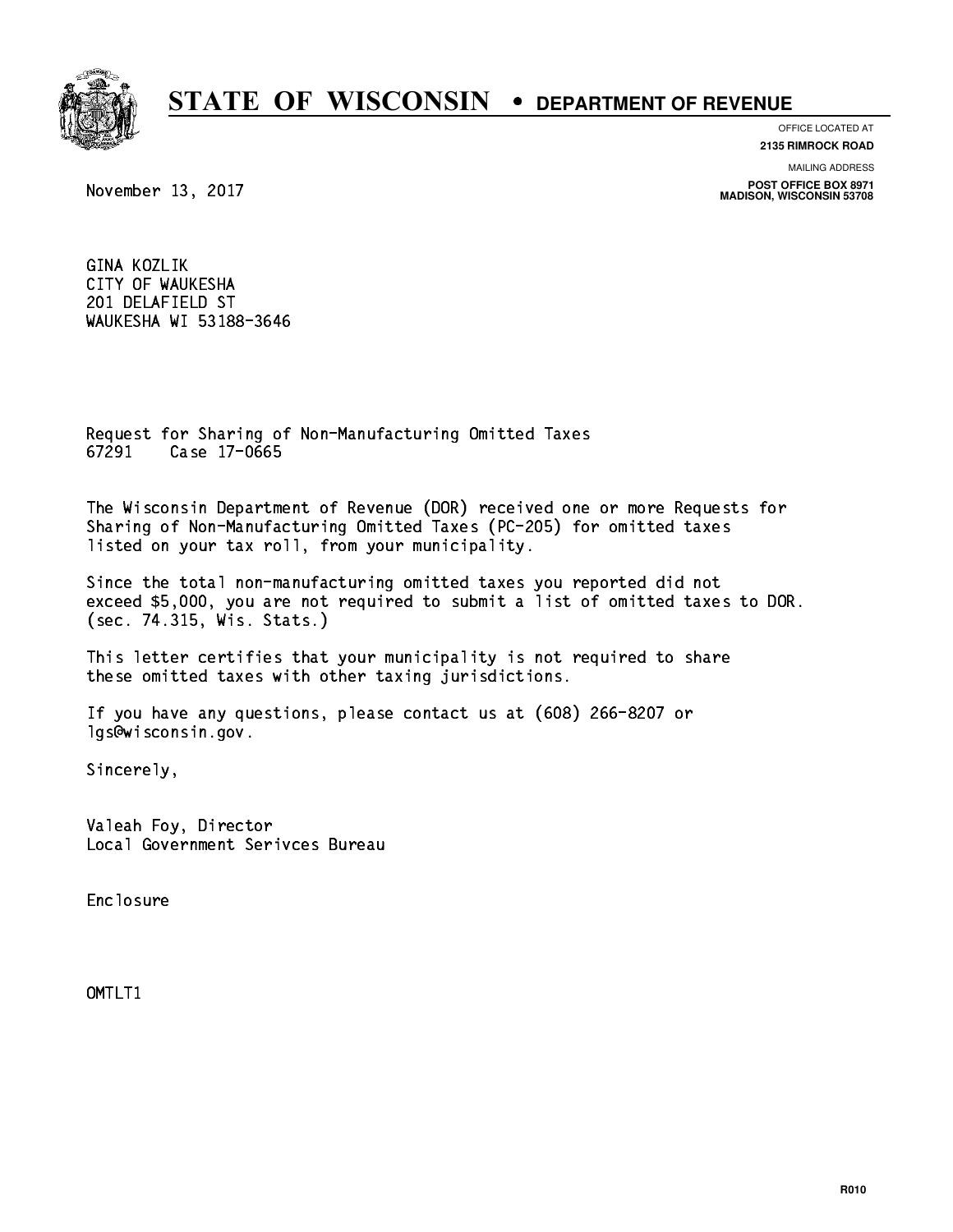

**OFFICE LOCATED AT**

**2135 RIMROCK ROAD**

**MAILING ADDRESS**

**POST OFFICE BOX 8971 MADISON, WISCONSIN 53708**

November 13, 2017

 GINA KOZLIK CITY OF WAUKESHA 201 DELAFIELD ST WAUKESHA WI 53188-3646

 Request for Sharing of Non-Manufacturing Omitted Taxes 67291 Case 17-0683 67291 Case 17-0683

 The Wisconsin Department of Revenue (DOR) received one or more Requests for Sharing of Non-Manufacturing Omitted Taxes (PC-205) for omitted taxes listed on your tax roll, from your municipality.

 Since the total non-manufacturing omitted taxes you reported did not exceed \$5,000, you are not required to submit a list of omitted taxes to DOR. (sec. 74.315, Wis. Stats.)

 This letter certifies that your municipality is not required to share these omitted taxes with other taxing jurisdictions.

 If you have any questions, please contact us at (608) 266-8207 or lgs@wisconsin.gov.

Sincerely,

 Valeah Foy, Director Local Government Serivces Bureau

Enclosure Enclosure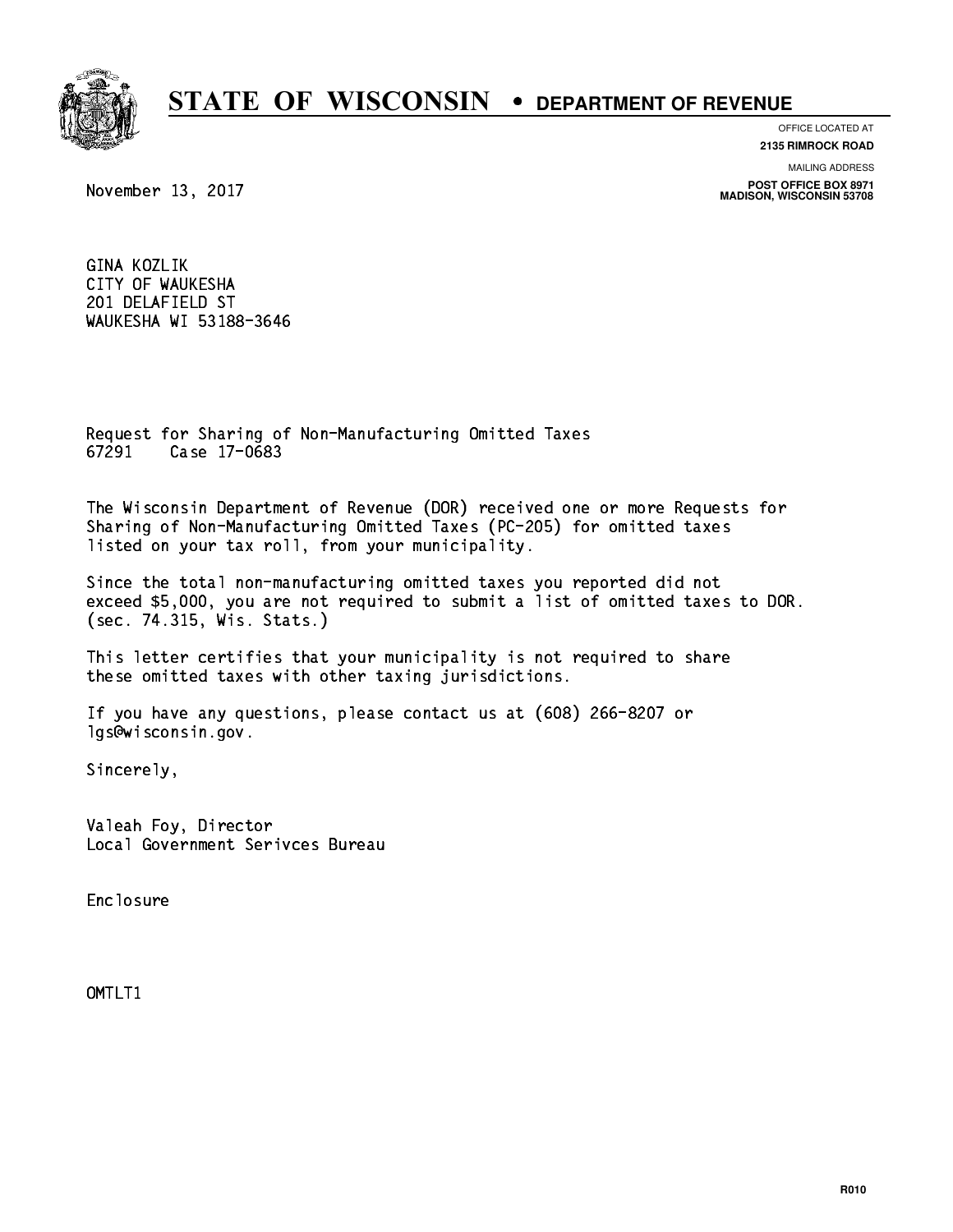

**OFFICE LOCATED AT**

**2135 RIMROCK ROAD**

**MAILING ADDRESS**

**POST OFFICE BOX 8971 MADISON, WISCONSIN 53708**

November 13, 2017

 GINA KOZLIK CITY OF WAUKESHA 201 DELAFIELD ST WAUKESHA WI 53188-3646

 Request for Sharing of Non-Manufacturing Omitted Taxes 67291 Case 17-0670 67291 Case 17-0670

 The Wisconsin Department of Revenue (DOR) received one or more Requests for Sharing of Non-Manufacturing Omitted Taxes (PC-205) for omitted taxes listed on your tax roll, from your municipality.

 Since the total non-manufacturing omitted taxes you reported did not exceed \$5,000, you are not required to submit a list of omitted taxes to DOR. (sec. 74.315, Wis. Stats.)

 This letter certifies that your municipality is not required to share these omitted taxes with other taxing jurisdictions.

 If you have any questions, please contact us at (608) 266-8207 or lgs@wisconsin.gov.

Sincerely,

 Valeah Foy, Director Local Government Serivces Bureau

Enclosure Enclosure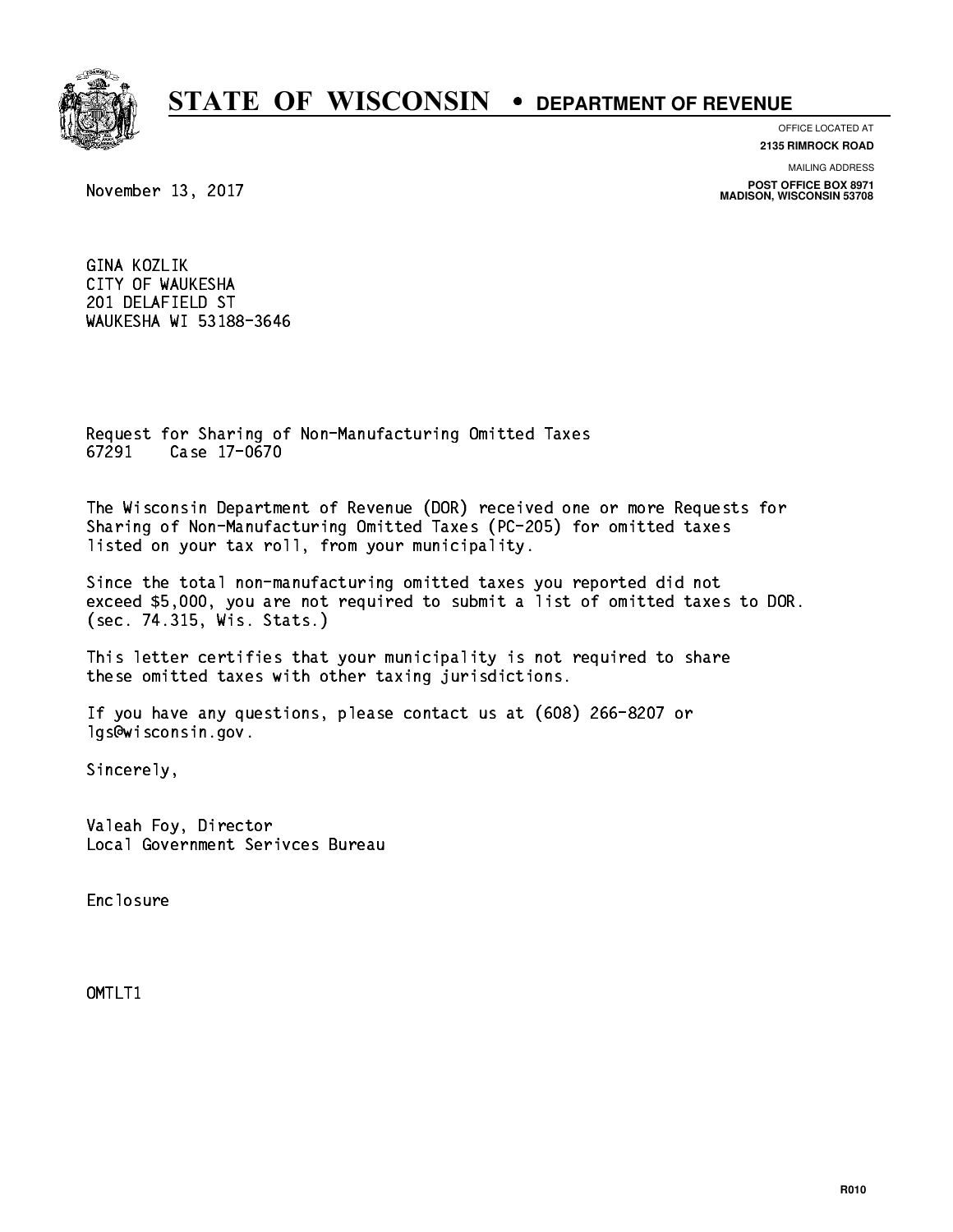

**OFFICE LOCATED AT**

**2135 RIMROCK ROAD**

**MAILING ADDRESS**

**POST OFFICE BOX 8971 MADISON, WISCONSIN 53708**

November 13, 2017

 GINA KOZLIK CITY OF WAUKESHA 201 DELAFIELD ST WAUKESHA WI 53188-3646

 Request for Sharing of Non-Manufacturing Omitted Taxes 67291 Case 17-0669 67291 Case 17-0669

 The Wisconsin Department of Revenue (DOR) received one or more Requests for Sharing of Non-Manufacturing Omitted Taxes (PC-205) for omitted taxes listed on your tax roll, from your municipality.

 Since the total non-manufacturing omitted taxes you reported did not exceed \$5,000, you are not required to submit a list of omitted taxes to DOR. (sec. 74.315, Wis. Stats.)

 This letter certifies that your municipality is not required to share these omitted taxes with other taxing jurisdictions.

 If you have any questions, please contact us at (608) 266-8207 or lgs@wisconsin.gov.

Sincerely,

 Valeah Foy, Director Local Government Serivces Bureau

Enclosure Enclosure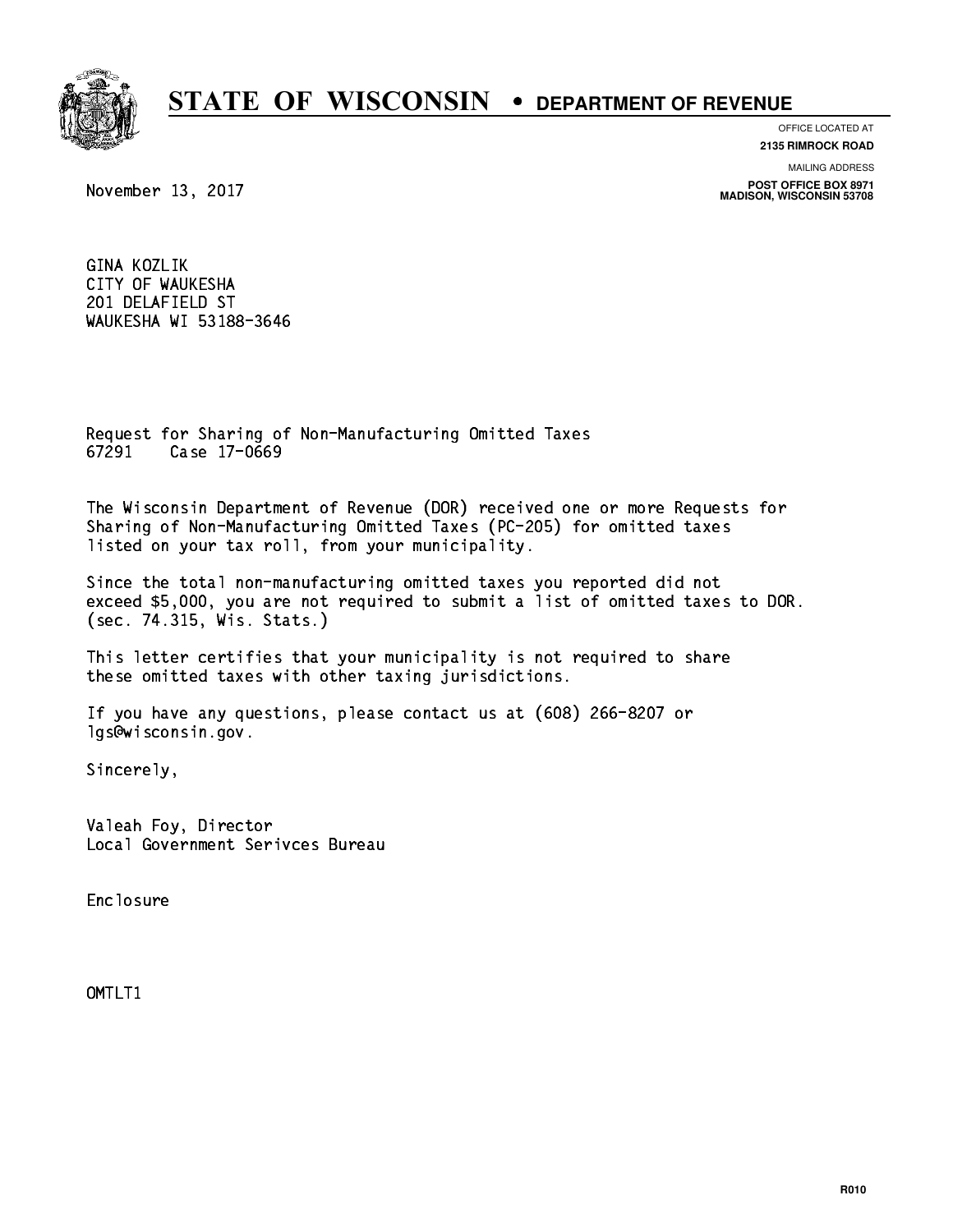

**OFFICE LOCATED AT**

**2135 RIMROCK ROAD**

**MAILING ADDRESS**

**POST OFFICE BOX 8971 MADISON, WISCONSIN 53708**

November 13, 2017

 GINA KOZLIK CITY OF WAUKESHA 201 DELAFIELD ST WAUKESHA WI 53188-3646

 Request for Sharing of Non-Manufacturing Omitted Taxes 67291 Case 17-0668 67291 Case 17-0668

 The Wisconsin Department of Revenue (DOR) received one or more Requests for Sharing of Non-Manufacturing Omitted Taxes (PC-205) for omitted taxes listed on your tax roll, from your municipality.

 Since the total non-manufacturing omitted taxes you reported did not exceed \$5,000, you are not required to submit a list of omitted taxes to DOR. (sec. 74.315, Wis. Stats.)

 This letter certifies that your municipality is not required to share these omitted taxes with other taxing jurisdictions.

 If you have any questions, please contact us at (608) 266-8207 or lgs@wisconsin.gov.

Sincerely,

 Valeah Foy, Director Local Government Serivces Bureau

Enclosure Enclosure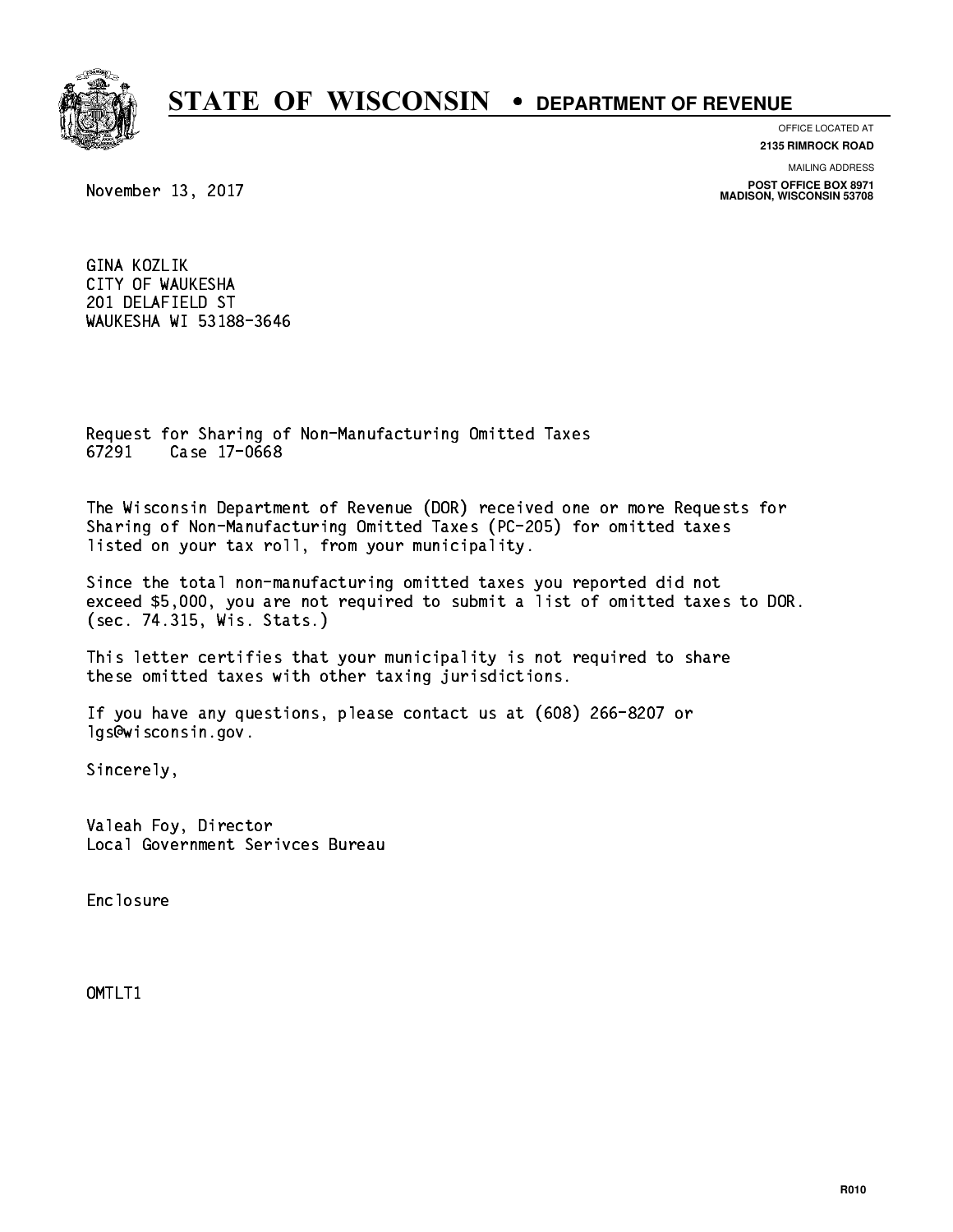

**OFFICE LOCATED AT**

**2135 RIMROCK ROAD**

**MAILING ADDRESS**

**POST OFFICE BOX 8971 MADISON, WISCONSIN 53708**

November 13, 2017

 GINA KOZLIK CITY OF WAUKESHA 201 DELAFIELD ST WAUKESHA WI 53188-3646

 Request for Sharing of Non-Manufacturing Omitted Taxes 67291 Case 17-0667 67291 Case 17-0667

 The Wisconsin Department of Revenue (DOR) received one or more Requests for Sharing of Non-Manufacturing Omitted Taxes (PC-205) for omitted taxes listed on your tax roll, from your municipality.

 Since the total non-manufacturing omitted taxes you reported did not exceed \$5,000, you are not required to submit a list of omitted taxes to DOR. (sec. 74.315, Wis. Stats.)

 This letter certifies that your municipality is not required to share these omitted taxes with other taxing jurisdictions.

 If you have any questions, please contact us at (608) 266-8207 or lgs@wisconsin.gov.

Sincerely,

 Valeah Foy, Director Local Government Serivces Bureau

Enclosure Enclosure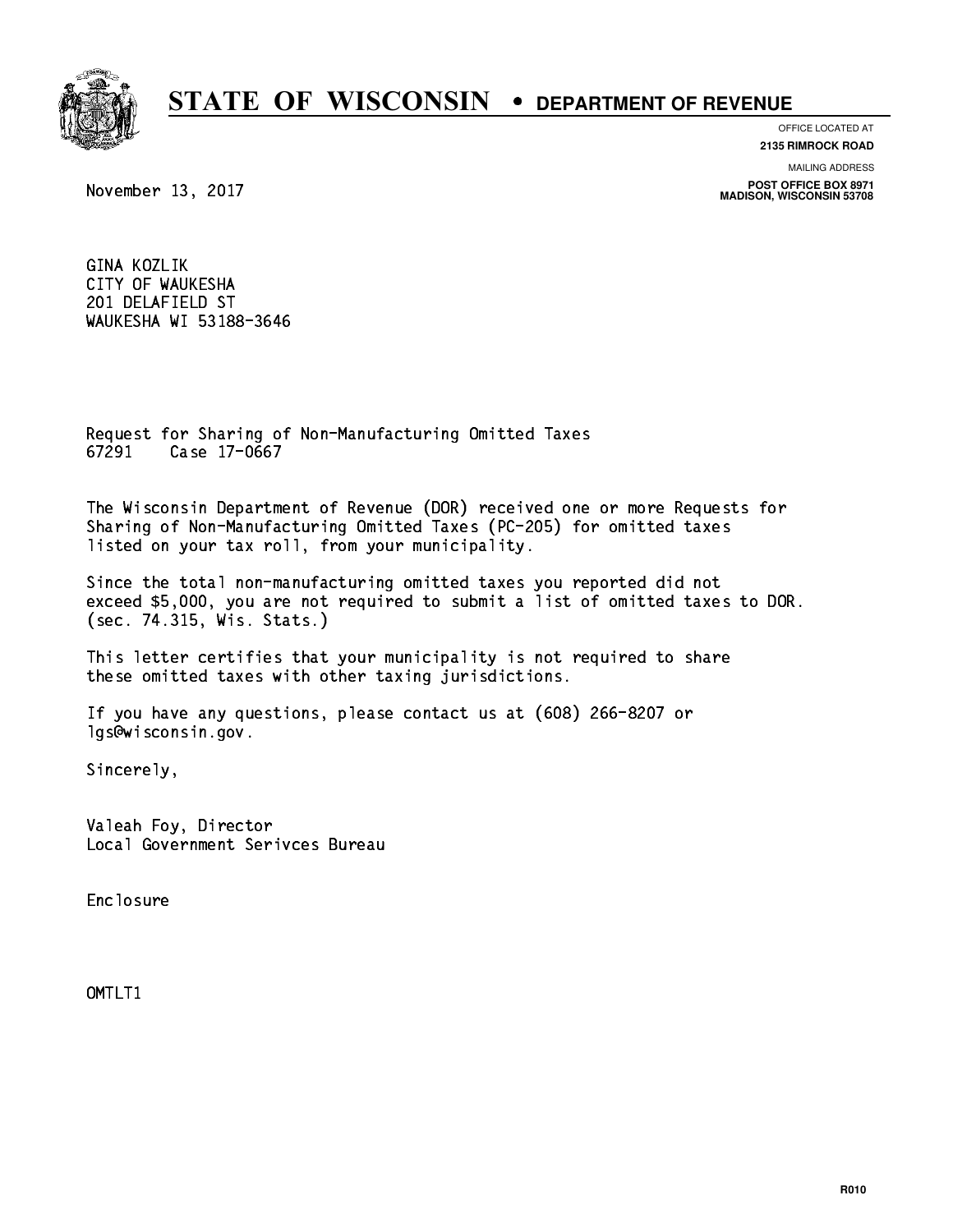

**OFFICE LOCATED AT**

**2135 RIMROCK ROAD**

**MAILING ADDRESS**

**POST OFFICE BOX 8971 MADISON, WISCONSIN 53708**

November 13, 2017

 GINA KOZLIK CITY OF WAUKESHA 201 DELAFIELD ST WAUKESHA WI 53188-3646

 Request for Sharing of Non-Manufacturing Omitted Taxes 67291 Case 17-0666 67291 Case 17-0666

 The Wisconsin Department of Revenue (DOR) received one or more Requests for Sharing of Non-Manufacturing Omitted Taxes (PC-205) for omitted taxes listed on your tax roll, from your municipality.

 Since the total non-manufacturing omitted taxes you reported did not exceed \$5,000, you are not required to submit a list of omitted taxes to DOR. (sec. 74.315, Wis. Stats.)

 This letter certifies that your municipality is not required to share these omitted taxes with other taxing jurisdictions.

 If you have any questions, please contact us at (608) 266-8207 or lgs@wisconsin.gov.

Sincerely,

 Valeah Foy, Director Local Government Serivces Bureau

Enclosure Enclosure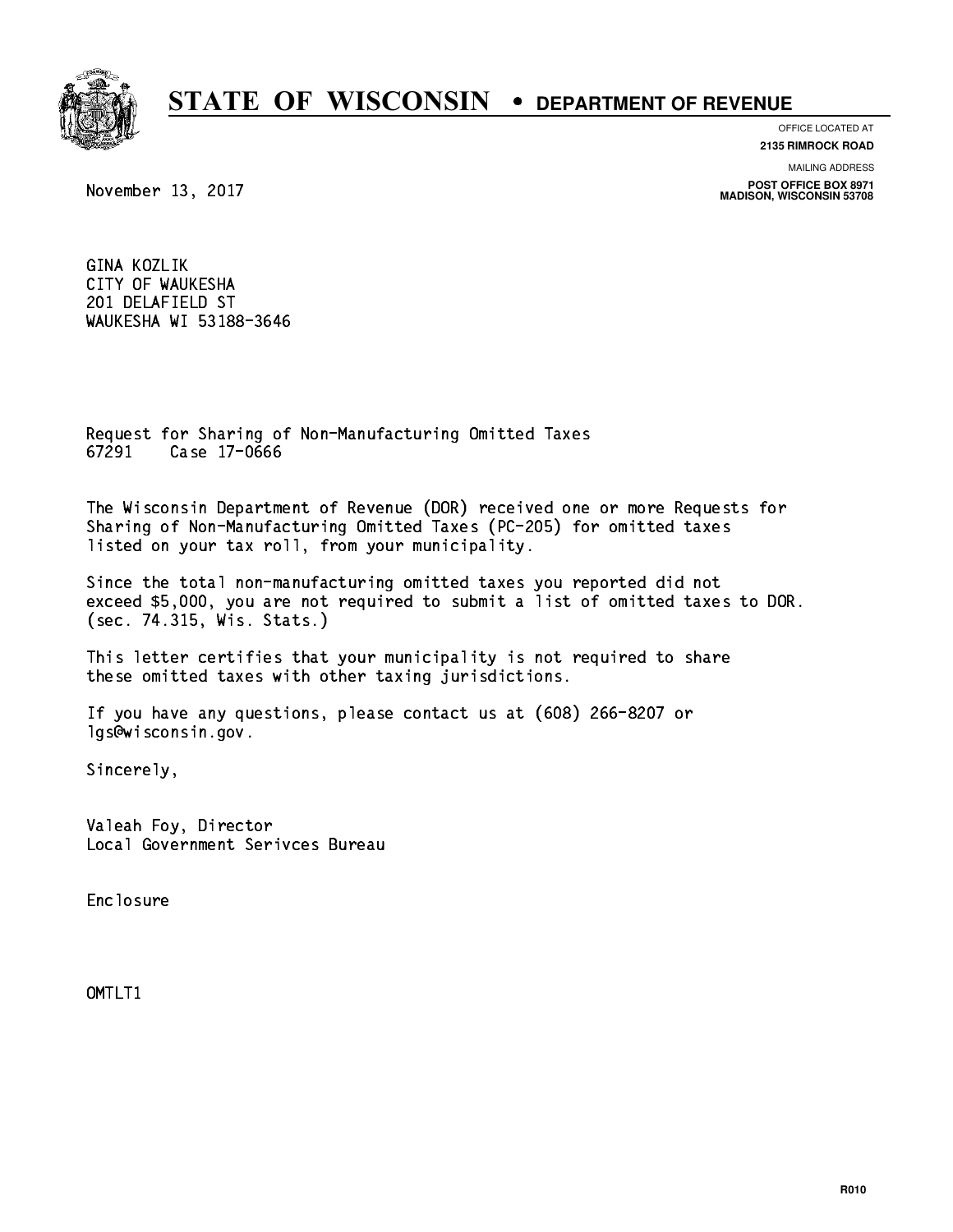

**OFFICE LOCATED AT**

**2135 RIMROCK ROAD**

November 13, 2017

**MAILING ADDRESS**

**POST OFFICE BOX 8971 MADISON, WISCONSIN 53708**

 CAITLIN STENE VILLAGE OF CROSS PLAINS PO BOX 97 PO BOX 97 CROSS PLAINS WI 53528-0097

Request to Share Non-Manufacturing Omitted Taxes - 13113 Case 17-0196

 The Wisconsin Department of Revenue received one or more Requests for Sharing of Non-Manufacturing Omitted Taxes (PC-205) for omitted taxes listed on your tax roll, from your municipality.

 Since the total of these adjustments did not affect your equalized value, you are not required to share these taxes with other taxing jurisdictions. (sec. 74.315 Wis. Stats.)

 To review our findings, see the explanation section of enclosed document Request for Sharing of Non-Manufacturing Omitted Taxes.

 If you have questions, contact your district Equalization office: Madison (608) 266-8184, Milwaukee (414) 227-4455, Eau Claire (715) 836-2866, Wausau (715) 842-5885, Green Bay (920) 448-5195.

Sincerely,

 Valeah Foy, Director Local Government Services Bureau

Enclosure Enclosure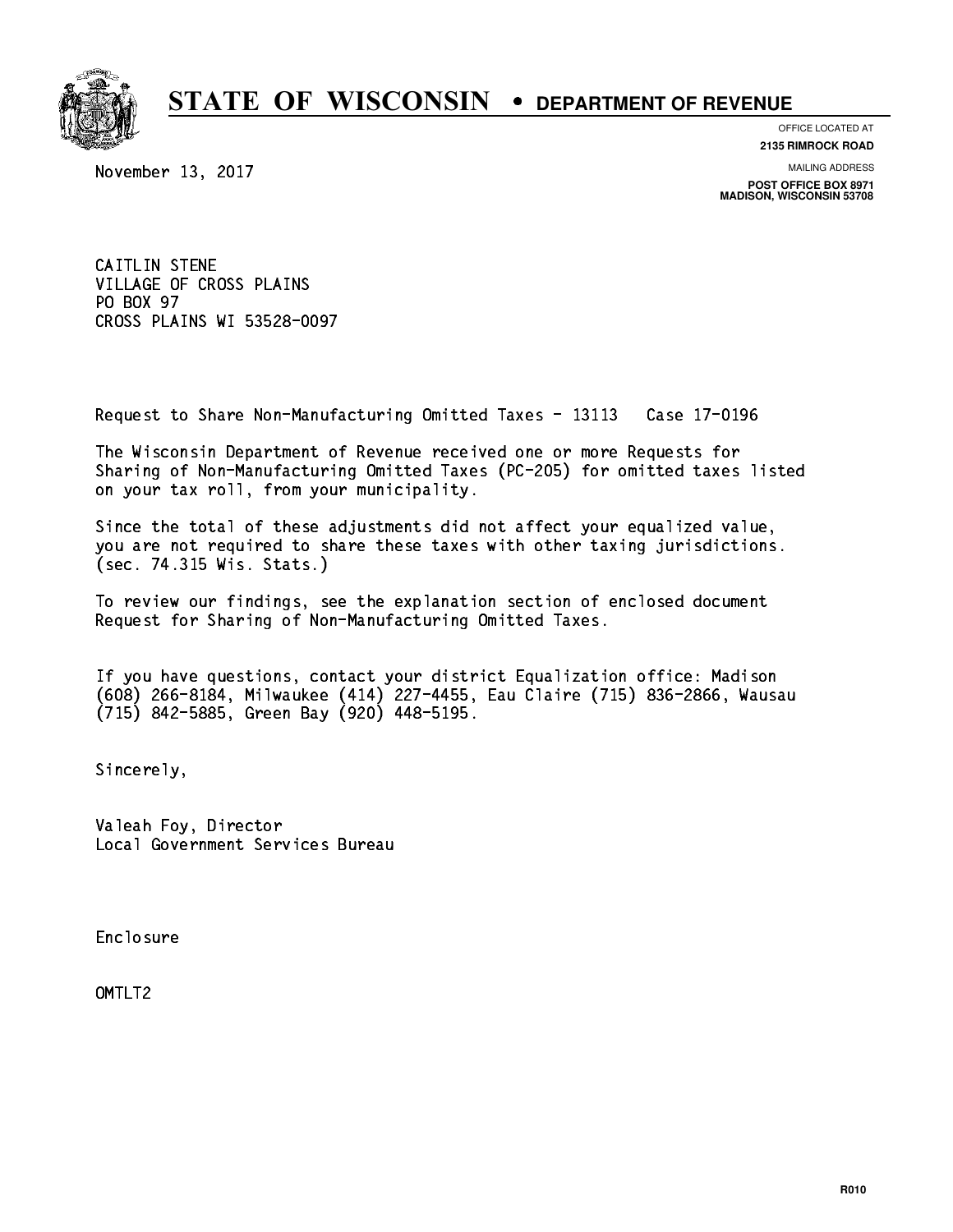

**OFFICE LOCATED AT**

**2135 RIMROCK ROAD**

November 13, 2017

**MAILING ADDRESS**

**POST OFFICE BOX 8971 MADISON, WISCONSIN 53708**

 CAITLIN STENE VILLAGE OF CROSS PLAINS PO BOX 97 PO BOX 97 CROSS PLAINS WI 53528-0097

Request to Share Non-Manufacturing Omitted Taxes - 13113 Case 17-0195

 The Wisconsin Department of Revenue received one or more Requests for Sharing of Non-Manufacturing Omitted Taxes (PC-205) for omitted taxes listed on your tax roll, from your municipality.

 Since the total of these adjustments did not affect your equalized value, you are not required to share these taxes with other taxing jurisdictions. (sec. 74.315 Wis. Stats.)

 To review our findings, see the explanation section of enclosed document Request for Sharing of Non-Manufacturing Omitted Taxes.

 If you have questions, contact your district Equalization office: Madison (608) 266-8184, Milwaukee (414) 227-4455, Eau Claire (715) 836-2866, Wausau (715) 842-5885, Green Bay (920) 448-5195.

Sincerely,

 Valeah Foy, Director Local Government Services Bureau

Enclosure Enclosure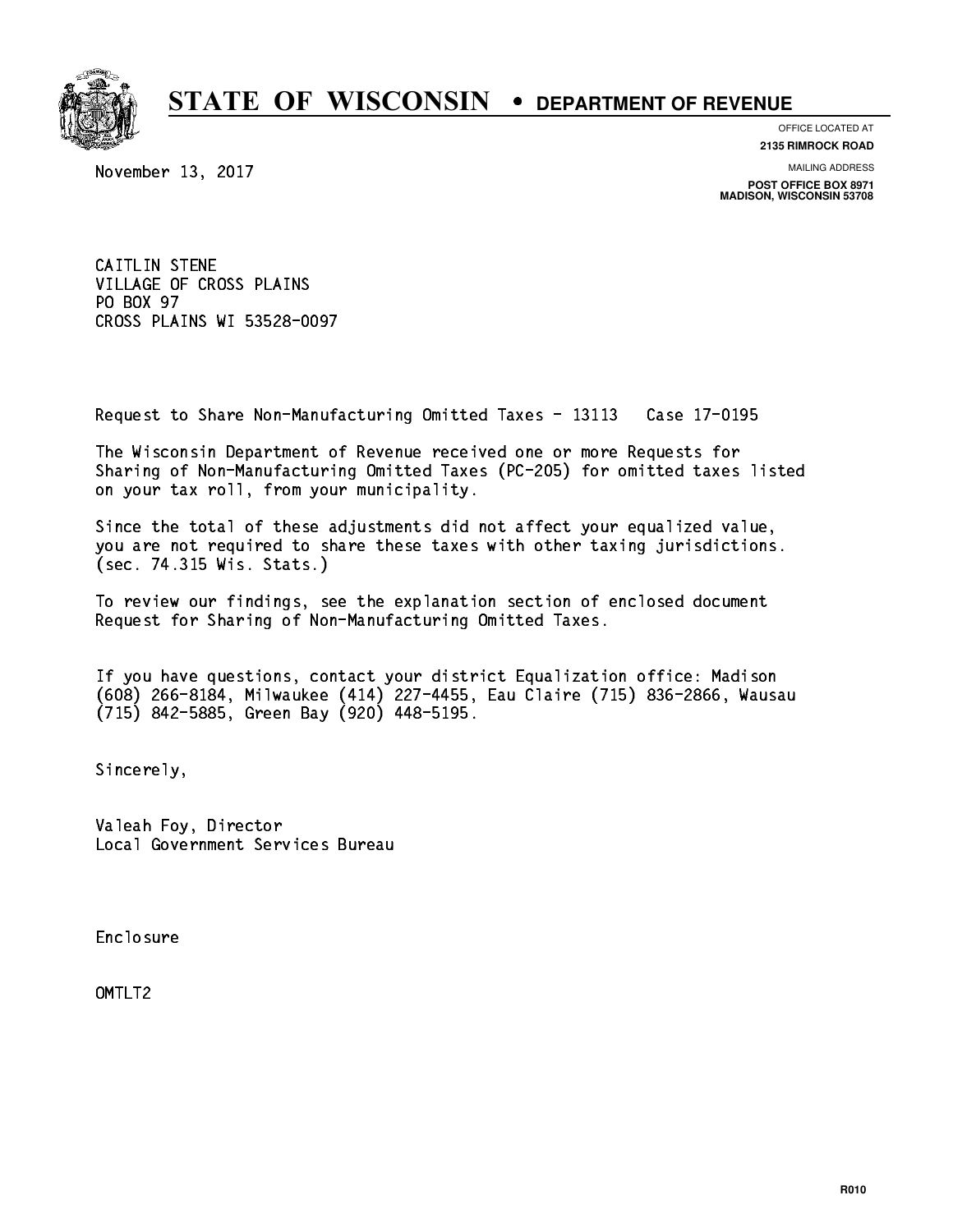

**OFFICE LOCATED AT**

**2135 RIMROCK ROAD**

November 13, 2017

**MAILING ADDRESS**

**POST OFFICE BOX 8971 MADISON, WISCONSIN 53708**

 TANYA O'MALLEY VILLAGE OF SHOREWOOD 3930 N MURRAY AVE SHOREWOOD WI 53211-2303

Request to Share Non-Manufacturing Omitted Taxes - 40181 Case 17-0058

 The Wisconsin Department of Revenue received one or more Requests for Sharing of Non-Manufacturing Omitted Taxes (PC-205) for omitted taxes listed on your tax roll, from your municipality.

 Since the total of these adjustments did not affect your equalized value, you are not required to share these taxes with other taxing jurisdictions. (sec. 74.315 Wis. Stats.)

 To review our findings, see the explanation section of enclosed document Request for Sharing of Non-Manufacturing Omitted Taxes.

 If you have questions, contact your district Equalization office: Madison (608) 266-8184, Milwaukee (414) 227-4455, Eau Claire (715) 836-2866, Wausau (715) 842-5885, Green Bay (920) 448-5195.

Sincerely,

 Valeah Foy, Director Local Government Services Bureau

Enclosure Enclosure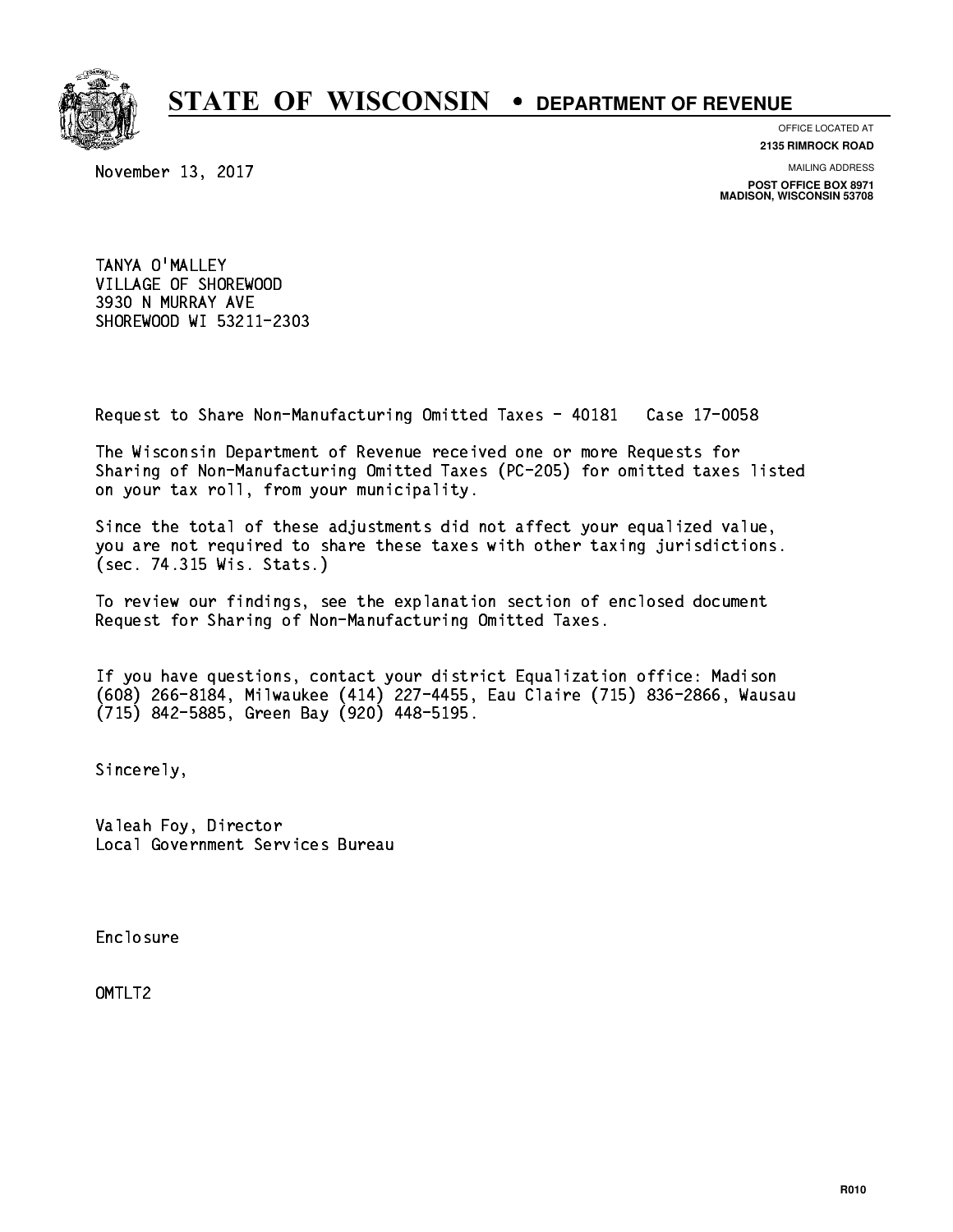

**OFFICE LOCATED AT**

**2135 RIMROCK ROAD**

November 13, 2017

**MAILING ADDRESS**

**POST OFFICE BOX 8971 MADISON, WISCONSIN 53708**

 TANYA O'MALLEY VILLAGE OF SHOREWOOD 3930 N MURRAY AVE SHOREWOOD WI 53211-2303

Request to Share Non-Manufacturing Omitted Taxes - 40181 Case 17-0071

 The Wisconsin Department of Revenue received one or more Requests for Sharing of Non-Manufacturing Omitted Taxes (PC-205) for omitted taxes listed on your tax roll, from your municipality.

 Since the total of these adjustments did not affect your equalized value, you are not required to share these taxes with other taxing jurisdictions. (sec. 74.315 Wis. Stats.)

 To review our findings, see the explanation section of enclosed document Request for Sharing of Non-Manufacturing Omitted Taxes.

 If you have questions, contact your district Equalization office: Madison (608) 266-8184, Milwaukee (414) 227-4455, Eau Claire (715) 836-2866, Wausau (715) 842-5885, Green Bay (920) 448-5195.

Sincerely,

 Valeah Foy, Director Local Government Services Bureau

Enclosure Enclosure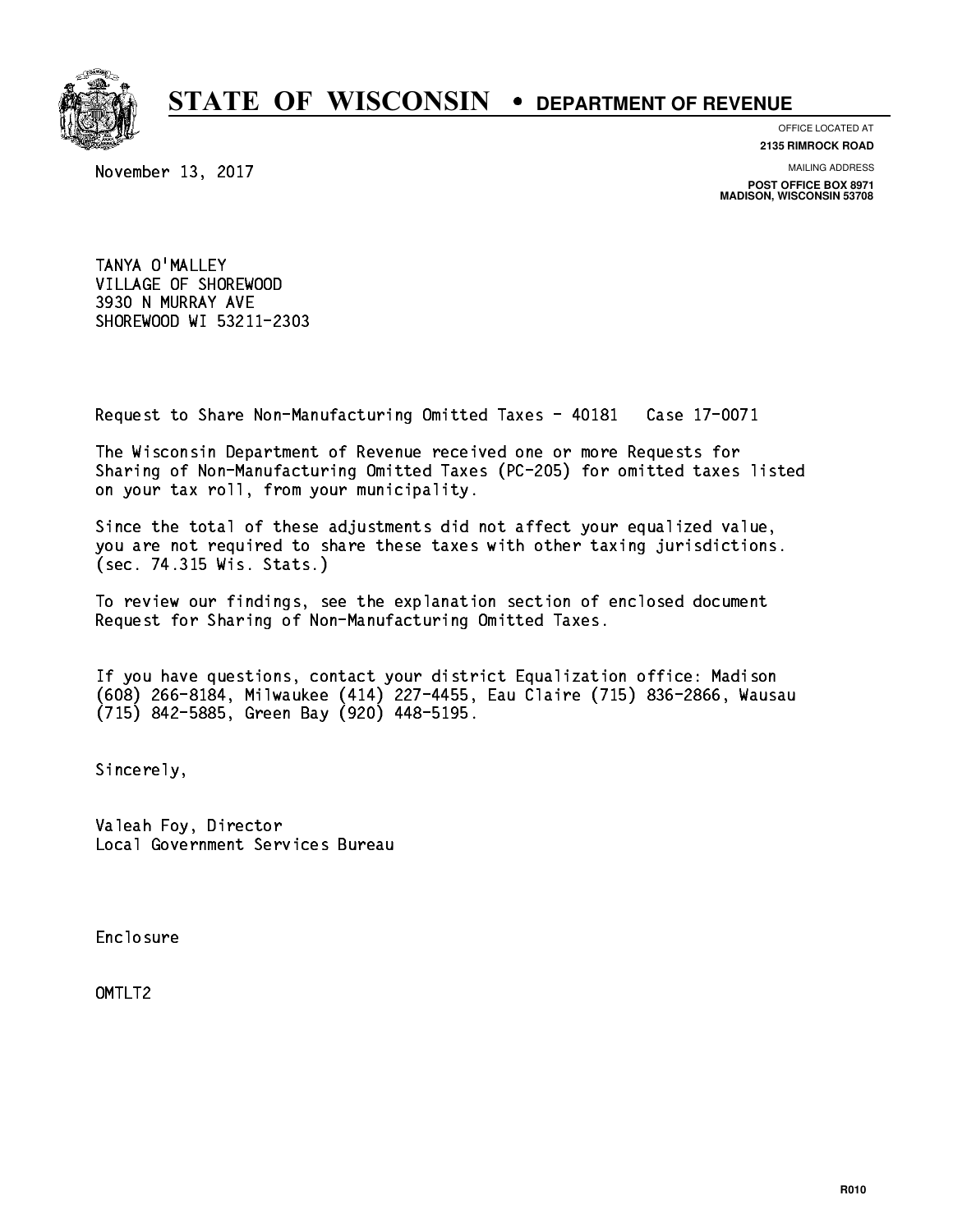

**OFFICE LOCATED AT**

**2135 RIMROCK ROAD**

November 13, 2017

**MAILING ADDRESS**

**POST OFFICE BOX 8971 MADISON, WISCONSIN 53708**

 TANYA O'MALLEY VILLAGE OF SHOREWOOD 3930 N MURRAY AVE SHOREWOOD WI 53211-2303

Request to Share Non-Manufacturing Omitted Taxes - 40181 Case 17-0070

 The Wisconsin Department of Revenue received one or more Requests for Sharing of Non-Manufacturing Omitted Taxes (PC-205) for omitted taxes listed on your tax roll, from your municipality.

 Since the total of these adjustments did not affect your equalized value, you are not required to share these taxes with other taxing jurisdictions. (sec. 74.315 Wis. Stats.)

 To review our findings, see the explanation section of enclosed document Request for Sharing of Non-Manufacturing Omitted Taxes.

 If you have questions, contact your district Equalization office: Madison (608) 266-8184, Milwaukee (414) 227-4455, Eau Claire (715) 836-2866, Wausau (715) 842-5885, Green Bay (920) 448-5195.

Sincerely,

 Valeah Foy, Director Local Government Services Bureau

Enclosure Enclosure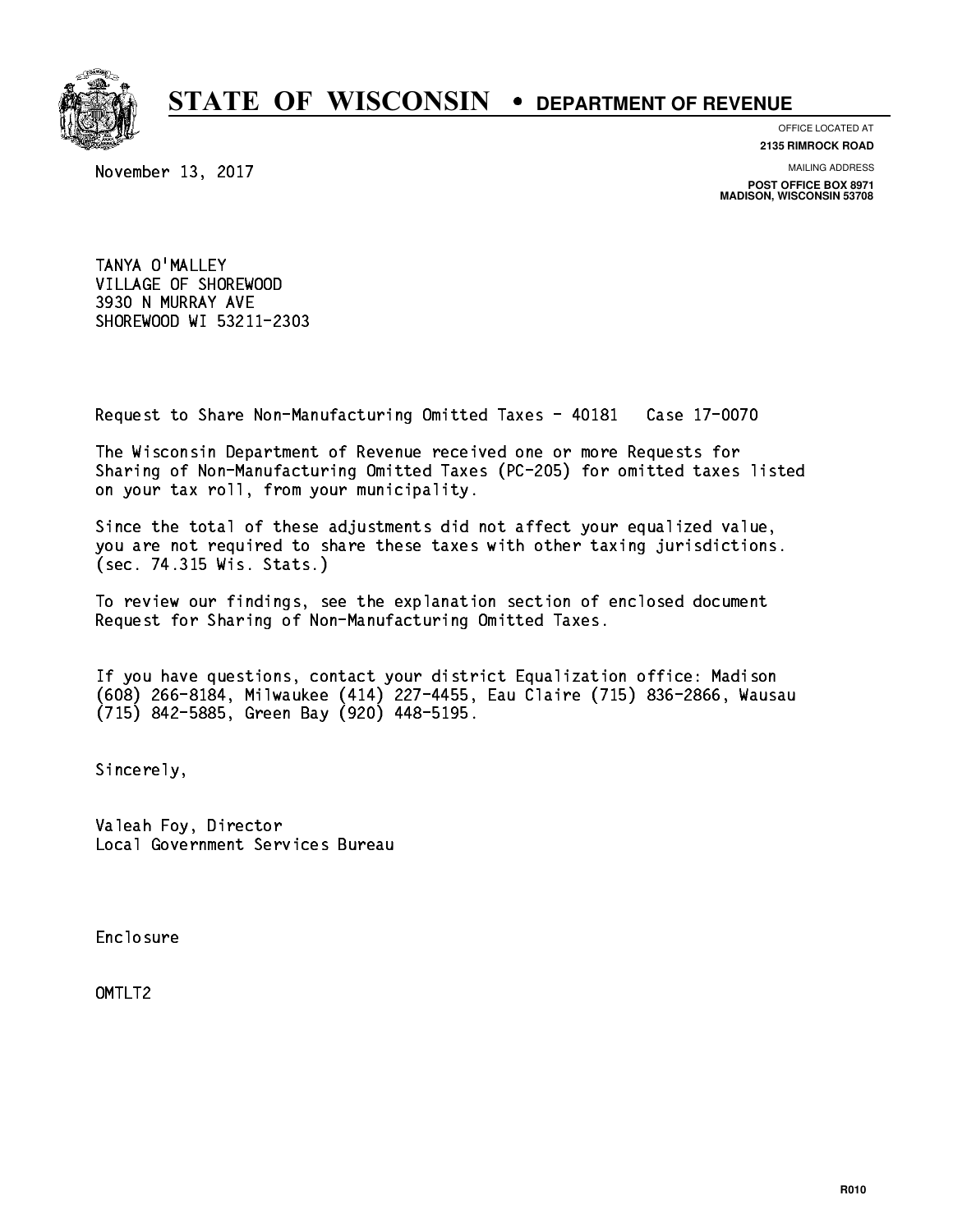

**OFFICE LOCATED AT**

**2135 RIMROCK ROAD**

November 13, 2017

**MAILING ADDRESS**

**POST OFFICE BOX 8971 MADISON, WISCONSIN 53708**

 TANYA O'MALLEY VILLAGE OF SHOREWOOD 3930 N MURRAY AVE SHOREWOOD WI 53211-2303

Request to Share Non-Manufacturing Omitted Taxes - 40181 Case 17-0068

 The Wisconsin Department of Revenue received one or more Requests for Sharing of Non-Manufacturing Omitted Taxes (PC-205) for omitted taxes listed on your tax roll, from your municipality.

 Since the total of these adjustments did not affect your equalized value, you are not required to share these taxes with other taxing jurisdictions. (sec. 74.315 Wis. Stats.)

 To review our findings, see the explanation section of enclosed document Request for Sharing of Non-Manufacturing Omitted Taxes.

 If you have questions, contact your district Equalization office: Madison (608) 266-8184, Milwaukee (414) 227-4455, Eau Claire (715) 836-2866, Wausau (715) 842-5885, Green Bay (920) 448-5195.

Sincerely,

 Valeah Foy, Director Local Government Services Bureau

Enclosure Enclosure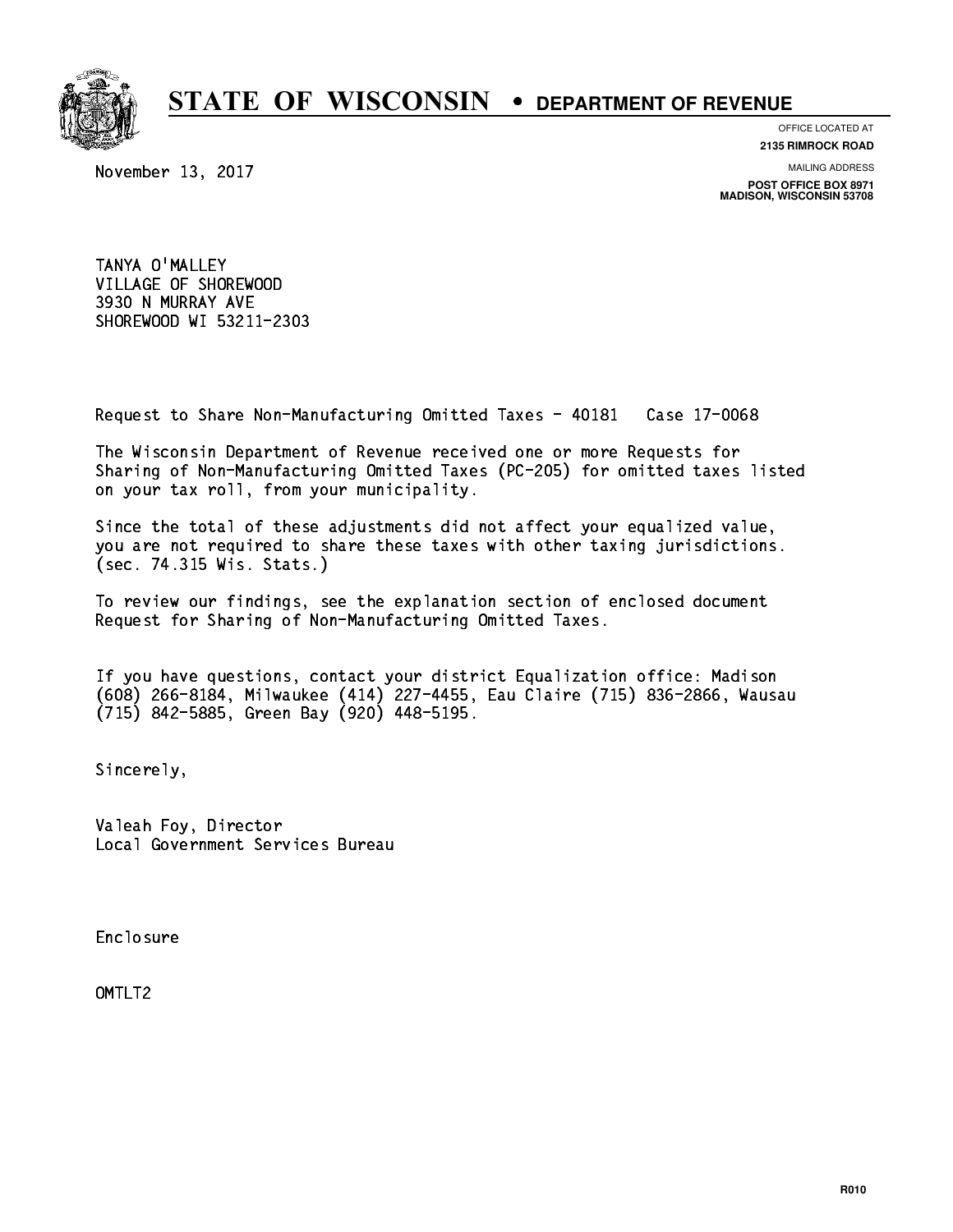

**OFFICE LOCATED AT**

November 13, 2017

**2135 RIMROCK ROAD**

**MAILING ADDRESS**

**POST OFFICE BOX 8971 MADISON, WISCONSIN 53708**

 TANYA O'MALLEY VILLAGE OF SHOREWOOD 3930 N MURRAY AVE SHOREWOOD WI 53211-2303

Request to Share Non-Manufacturing Omitted Taxes - 40181 Case 17-0067

 The Wisconsin Department of Revenue received one or more Requests for Sharing of Non-Manufacturing Omitted Taxes (PC-205) for omitted taxes listed on your tax roll, from your municipality.

 Since the total of these adjustments did not affect your equalized value, you are not required to share these taxes with other taxing jurisdictions. (sec. 74.315 Wis. Stats.)

 To review our findings, see the explanation section of enclosed document Request for Sharing of Non-Manufacturing Omitted Taxes.

 If you have questions, contact your district Equalization office: Madison (608) 266-8184, Milwaukee (414) 227-4455, Eau Claire (715) 836-2866, Wausau (715) 842-5885, Green Bay (920) 448-5195.

Sincerely,

 Valeah Foy, Director Local Government Services Bureau

Enclosure Enclosure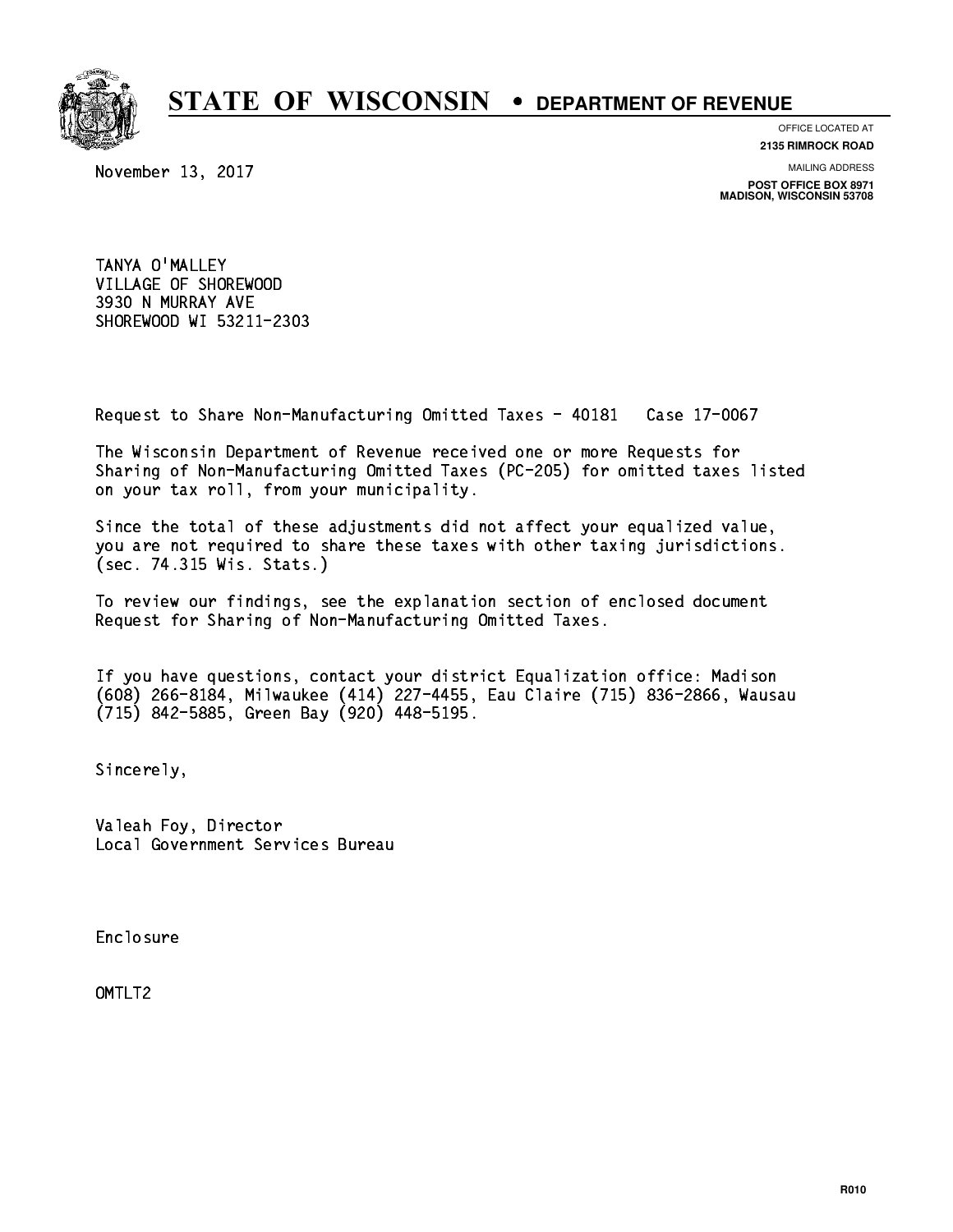

**OFFICE LOCATED AT**

November 13, 2017

**2135 RIMROCK ROAD**

**MAILING ADDRESS**

**POST OFFICE BOX 8971 MADISON, WISCONSIN 53708**

 TANYA O'MALLEY VILLAGE OF SHOREWOOD 3930 N MURRAY AVE SHOREWOOD WI 53211-2303

Request to Share Non-Manufacturing Omitted Taxes - 40181 Case 17-0066

 The Wisconsin Department of Revenue received one or more Requests for Sharing of Non-Manufacturing Omitted Taxes (PC-205) for omitted taxes listed on your tax roll, from your municipality.

 Since the total of these adjustments did not affect your equalized value, you are not required to share these taxes with other taxing jurisdictions. (sec. 74.315 Wis. Stats.)

 To review our findings, see the explanation section of enclosed document Request for Sharing of Non-Manufacturing Omitted Taxes.

 If you have questions, contact your district Equalization office: Madison (608) 266-8184, Milwaukee (414) 227-4455, Eau Claire (715) 836-2866, Wausau (715) 842-5885, Green Bay (920) 448-5195.

Sincerely,

 Valeah Foy, Director Local Government Services Bureau

Enclosure Enclosure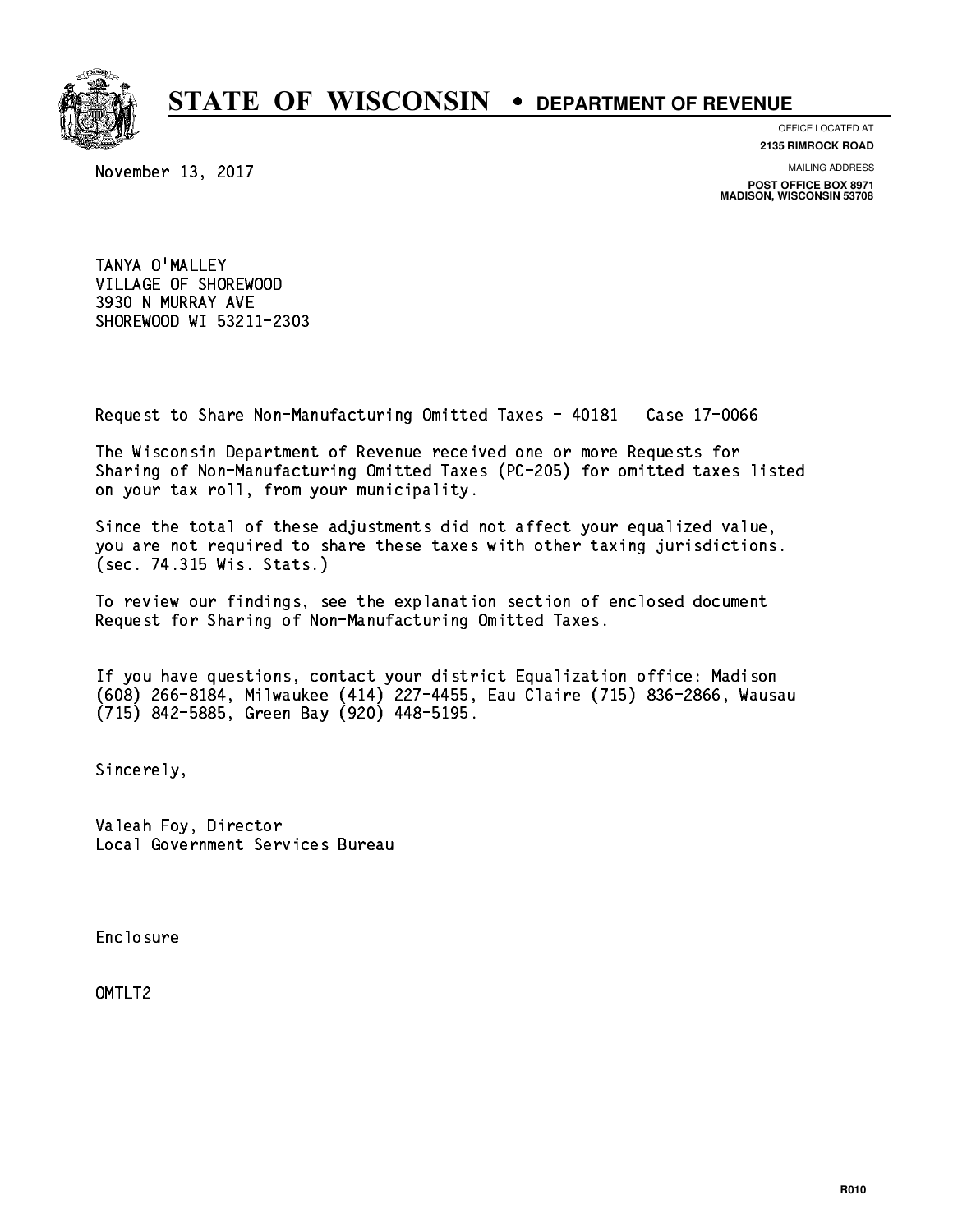

**OFFICE LOCATED AT**

**2135 RIMROCK ROAD**

November 13, 2017

**MAILING ADDRESS**

**POST OFFICE BOX 8971 MADISON, WISCONSIN 53708**

 TANYA O'MALLEY VILLAGE OF SHOREWOOD 3930 N MURRAY AVE SHOREWOOD WI 53211-2303

Request to Share Non-Manufacturing Omitted Taxes - 40181 Case 17-0065

 The Wisconsin Department of Revenue received one or more Requests for Sharing of Non-Manufacturing Omitted Taxes (PC-205) for omitted taxes listed on your tax roll, from your municipality.

 Since the total of these adjustments did not affect your equalized value, you are not required to share these taxes with other taxing jurisdictions. (sec. 74.315 Wis. Stats.)

 To review our findings, see the explanation section of enclosed document Request for Sharing of Non-Manufacturing Omitted Taxes.

 If you have questions, contact your district Equalization office: Madison (608) 266-8184, Milwaukee (414) 227-4455, Eau Claire (715) 836-2866, Wausau (715) 842-5885, Green Bay (920) 448-5195.

Sincerely,

 Valeah Foy, Director Local Government Services Bureau

Enclosure Enclosure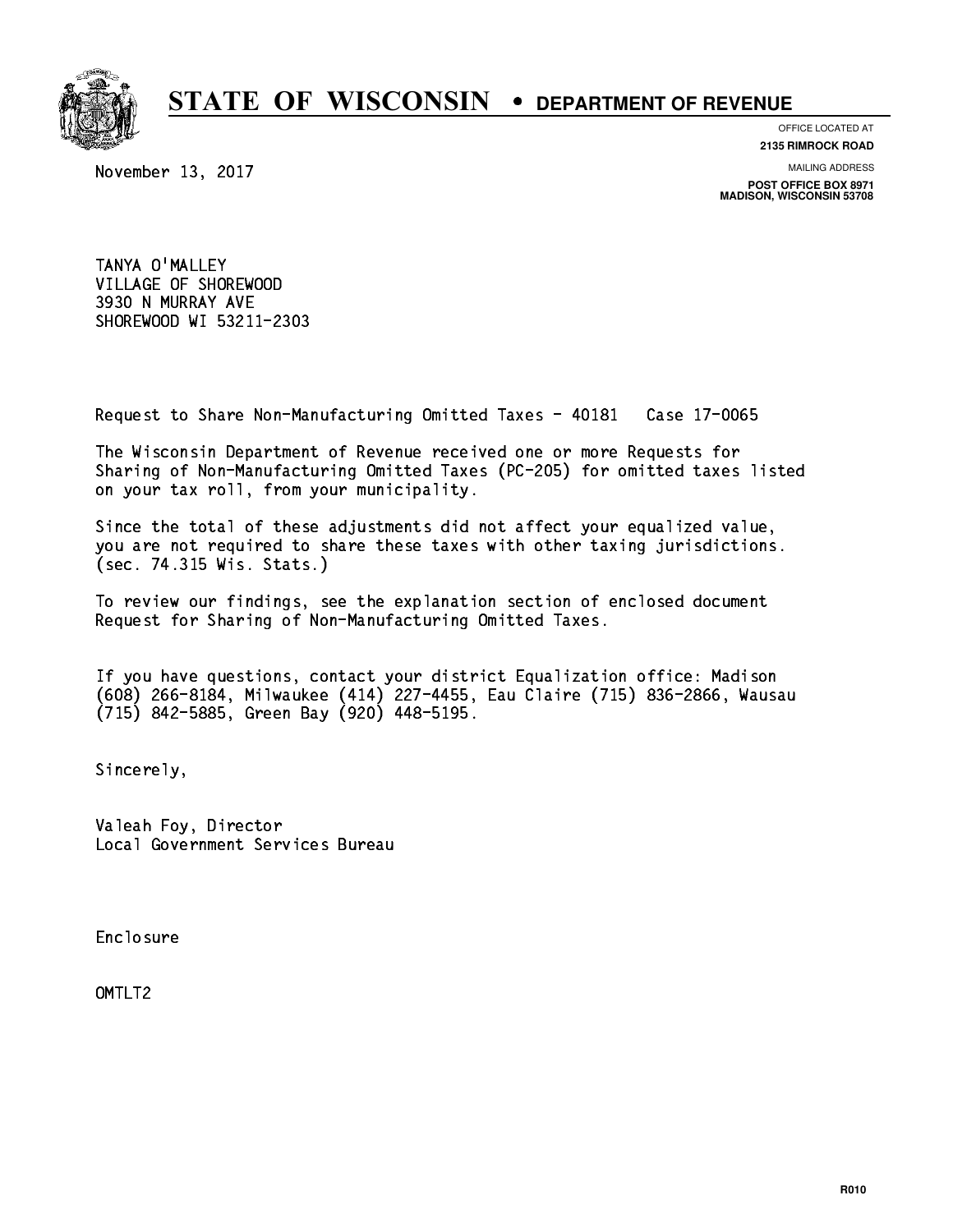

**OFFICE LOCATED AT**

**2135 RIMROCK ROAD**

November 13, 2017

**MAILING ADDRESS**

**POST OFFICE BOX 8971 MADISON, WISCONSIN 53708**

 TANYA O'MALLEY VILLAGE OF SHOREWOOD 3930 N MURRAY AVE SHOREWOOD WI 53211-2303

Request to Share Non-Manufacturing Omitted Taxes - 40181 Case 17-0064

 The Wisconsin Department of Revenue received one or more Requests for Sharing of Non-Manufacturing Omitted Taxes (PC-205) for omitted taxes listed on your tax roll, from your municipality.

 Since the total of these adjustments did not affect your equalized value, you are not required to share these taxes with other taxing jurisdictions. (sec. 74.315 Wis. Stats.)

 To review our findings, see the explanation section of enclosed document Request for Sharing of Non-Manufacturing Omitted Taxes.

 If you have questions, contact your district Equalization office: Madison (608) 266-8184, Milwaukee (414) 227-4455, Eau Claire (715) 836-2866, Wausau (715) 842-5885, Green Bay (920) 448-5195.

Sincerely,

 Valeah Foy, Director Local Government Services Bureau

Enclosure Enclosure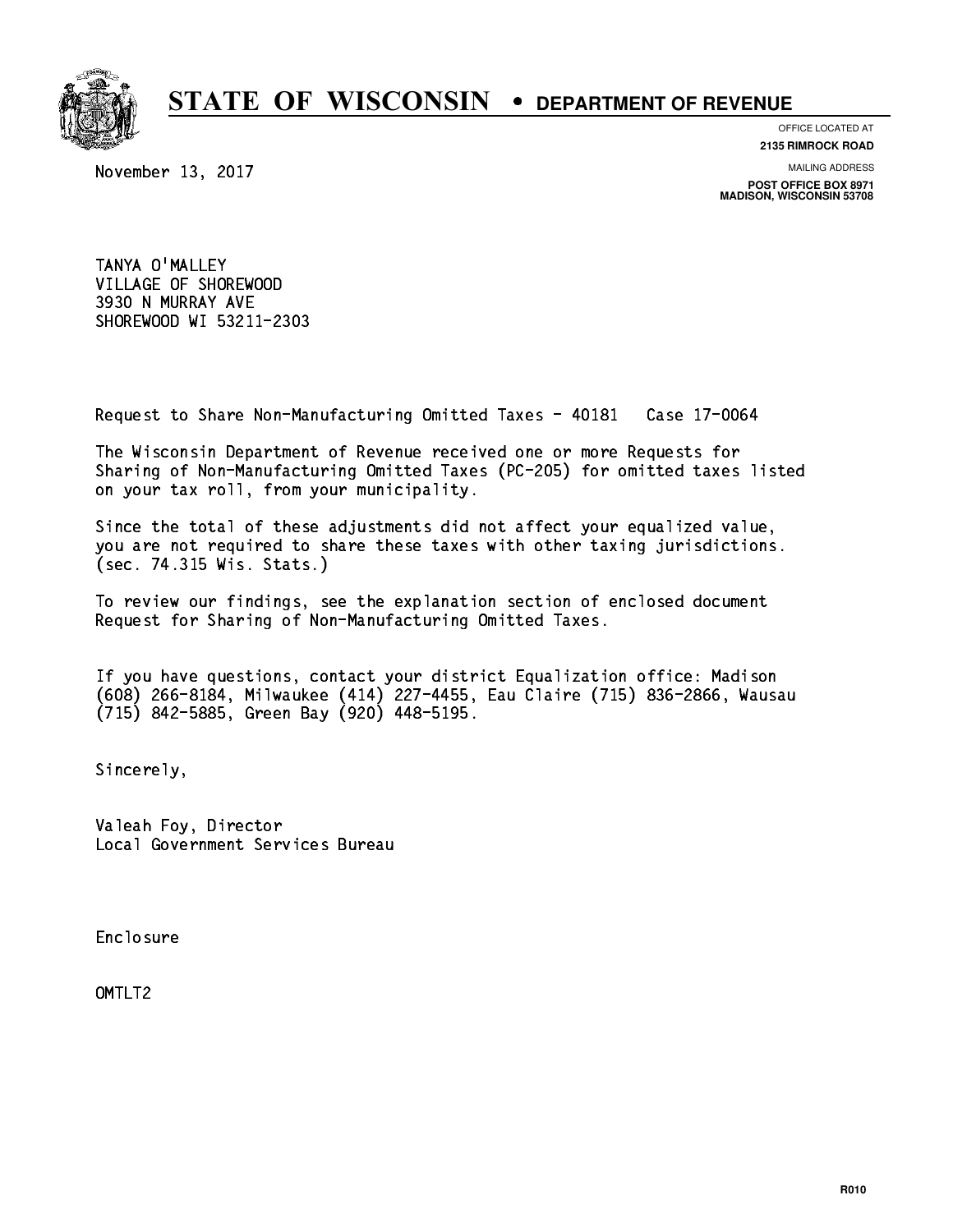

**OFFICE LOCATED AT**

**2135 RIMROCK ROAD**

November 13, 2017

**MAILING ADDRESS**

**POST OFFICE BOX 8971 MADISON, WISCONSIN 53708**

 TANYA O'MALLEY VILLAGE OF SHOREWOOD 3930 N MURRAY AVE SHOREWOOD WI 53211-2303

Request to Share Non-Manufacturing Omitted Taxes - 40181 Case 17-0063

 The Wisconsin Department of Revenue received one or more Requests for Sharing of Non-Manufacturing Omitted Taxes (PC-205) for omitted taxes listed on your tax roll, from your municipality.

 Since the total of these adjustments did not affect your equalized value, you are not required to share these taxes with other taxing jurisdictions. (sec. 74.315 Wis. Stats.)

 To review our findings, see the explanation section of enclosed document Request for Sharing of Non-Manufacturing Omitted Taxes.

 If you have questions, contact your district Equalization office: Madison (608) 266-8184, Milwaukee (414) 227-4455, Eau Claire (715) 836-2866, Wausau (715) 842-5885, Green Bay (920) 448-5195.

Sincerely,

 Valeah Foy, Director Local Government Services Bureau

Enclosure Enclosure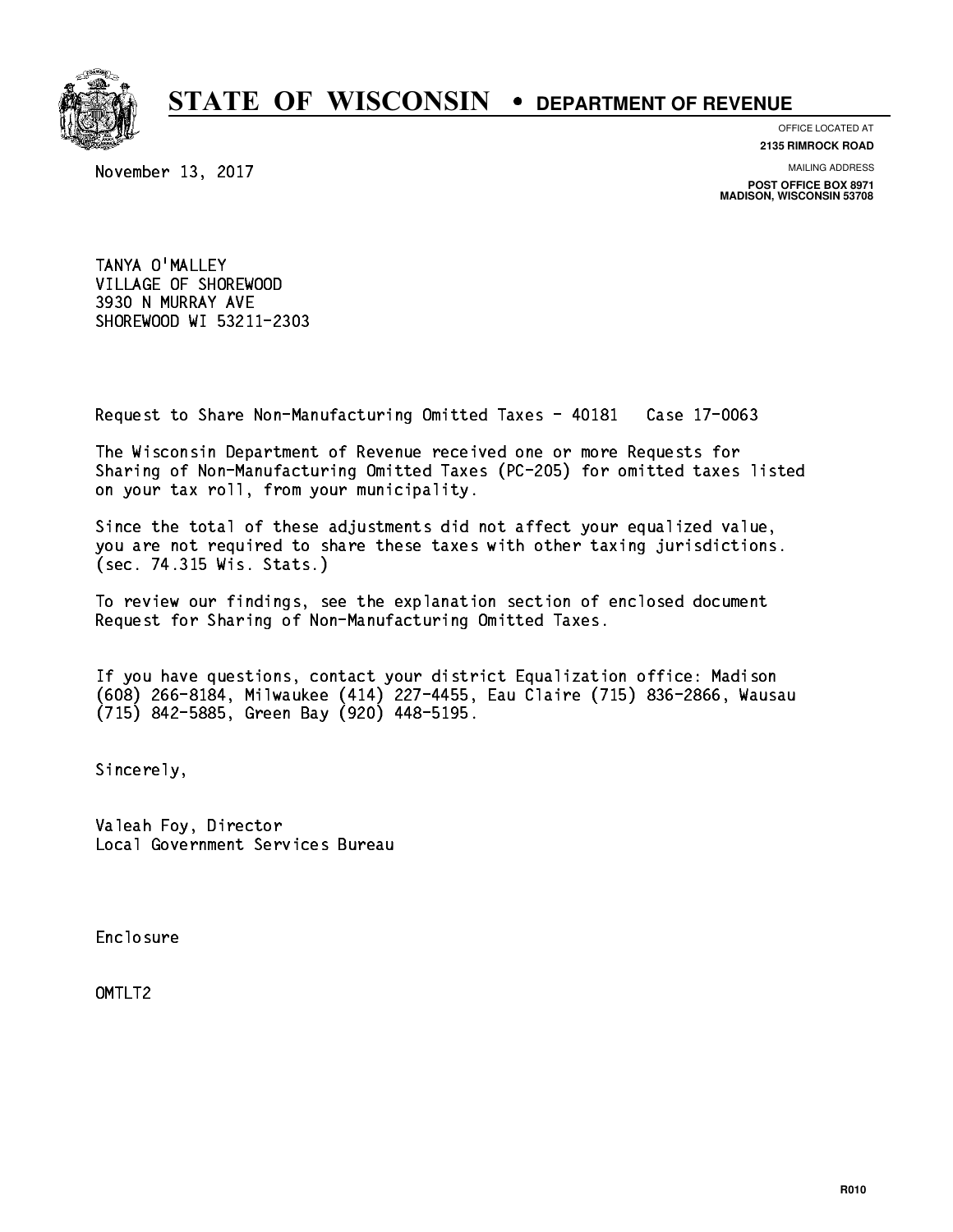

**OFFICE LOCATED AT**

November 13, 2017

**2135 RIMROCK ROAD**

**MAILING ADDRESS**

**POST OFFICE BOX 8971 MADISON, WISCONSIN 53708**

 TANYA O'MALLEY VILLAGE OF SHOREWOOD 3930 N MURRAY AVE SHOREWOOD WI 53211-2303

Request to Share Non-Manufacturing Omitted Taxes - 40181 Case 17-0062

 The Wisconsin Department of Revenue received one or more Requests for Sharing of Non-Manufacturing Omitted Taxes (PC-205) for omitted taxes listed on your tax roll, from your municipality.

 Since the total of these adjustments did not affect your equalized value, you are not required to share these taxes with other taxing jurisdictions. (sec. 74.315 Wis. Stats.)

 To review our findings, see the explanation section of enclosed document Request for Sharing of Non-Manufacturing Omitted Taxes.

 If you have questions, contact your district Equalization office: Madison (608) 266-8184, Milwaukee (414) 227-4455, Eau Claire (715) 836-2866, Wausau (715) 842-5885, Green Bay (920) 448-5195.

Sincerely,

 Valeah Foy, Director Local Government Services Bureau

Enclosure Enclosure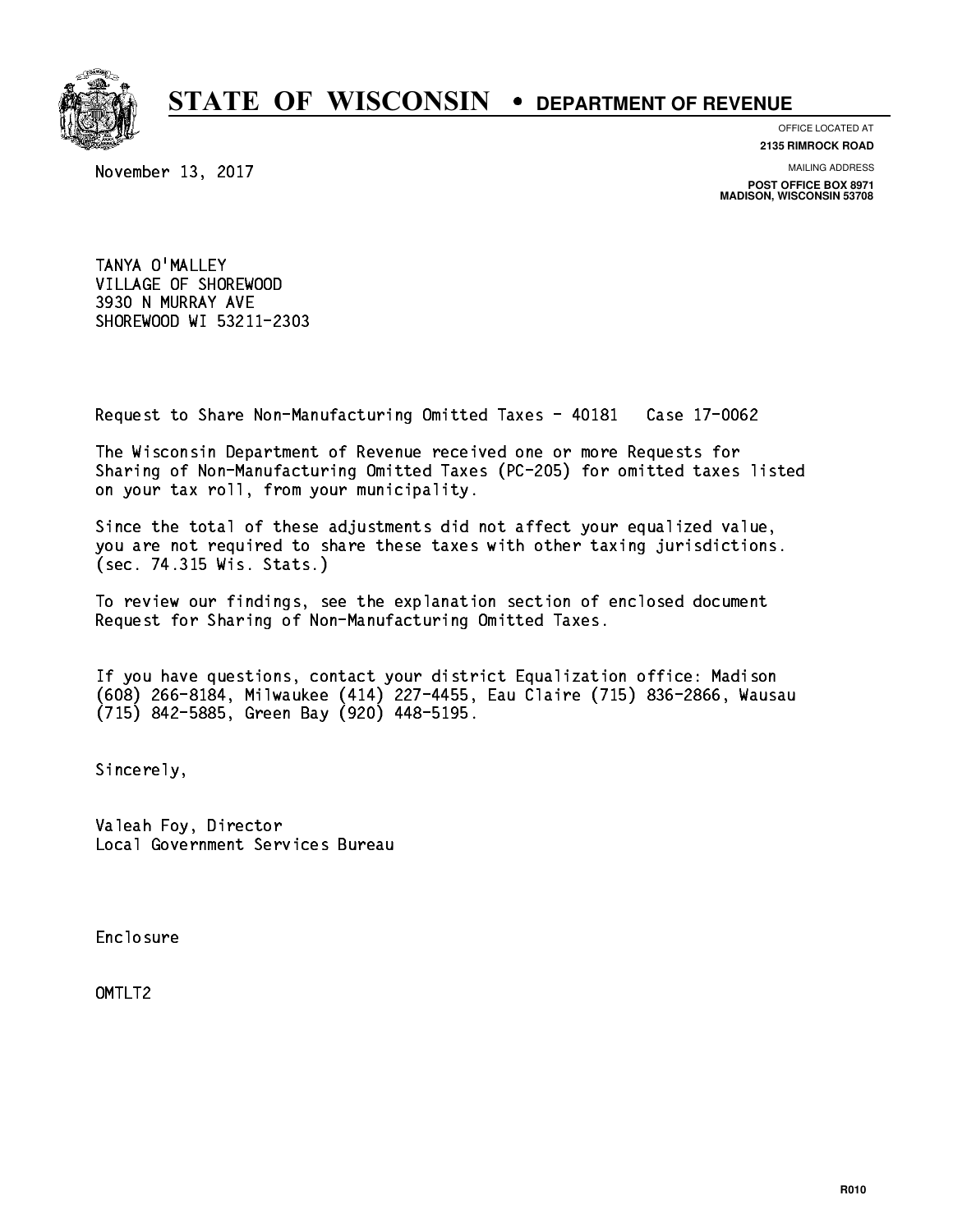

**OFFICE LOCATED AT**

**2135 RIMROCK ROAD**

November 13, 2017

**MAILING ADDRESS**

**POST OFFICE BOX 8971 MADISON, WISCONSIN 53708**

 TANYA O'MALLEY VILLAGE OF SHOREWOOD 3930 N MURRAY AVE SHOREWOOD WI 53211-2303

Request to Share Non-Manufacturing Omitted Taxes - 40181 Case 17-0060

 The Wisconsin Department of Revenue received one or more Requests for Sharing of Non-Manufacturing Omitted Taxes (PC-205) for omitted taxes listed on your tax roll, from your municipality.

 Since the total of these adjustments did not affect your equalized value, you are not required to share these taxes with other taxing jurisdictions. (sec. 74.315 Wis. Stats.)

 To review our findings, see the explanation section of enclosed document Request for Sharing of Non-Manufacturing Omitted Taxes.

 If you have questions, contact your district Equalization office: Madison (608) 266-8184, Milwaukee (414) 227-4455, Eau Claire (715) 836-2866, Wausau (715) 842-5885, Green Bay (920) 448-5195.

Sincerely,

 Valeah Foy, Director Local Government Services Bureau

Enclosure Enclosure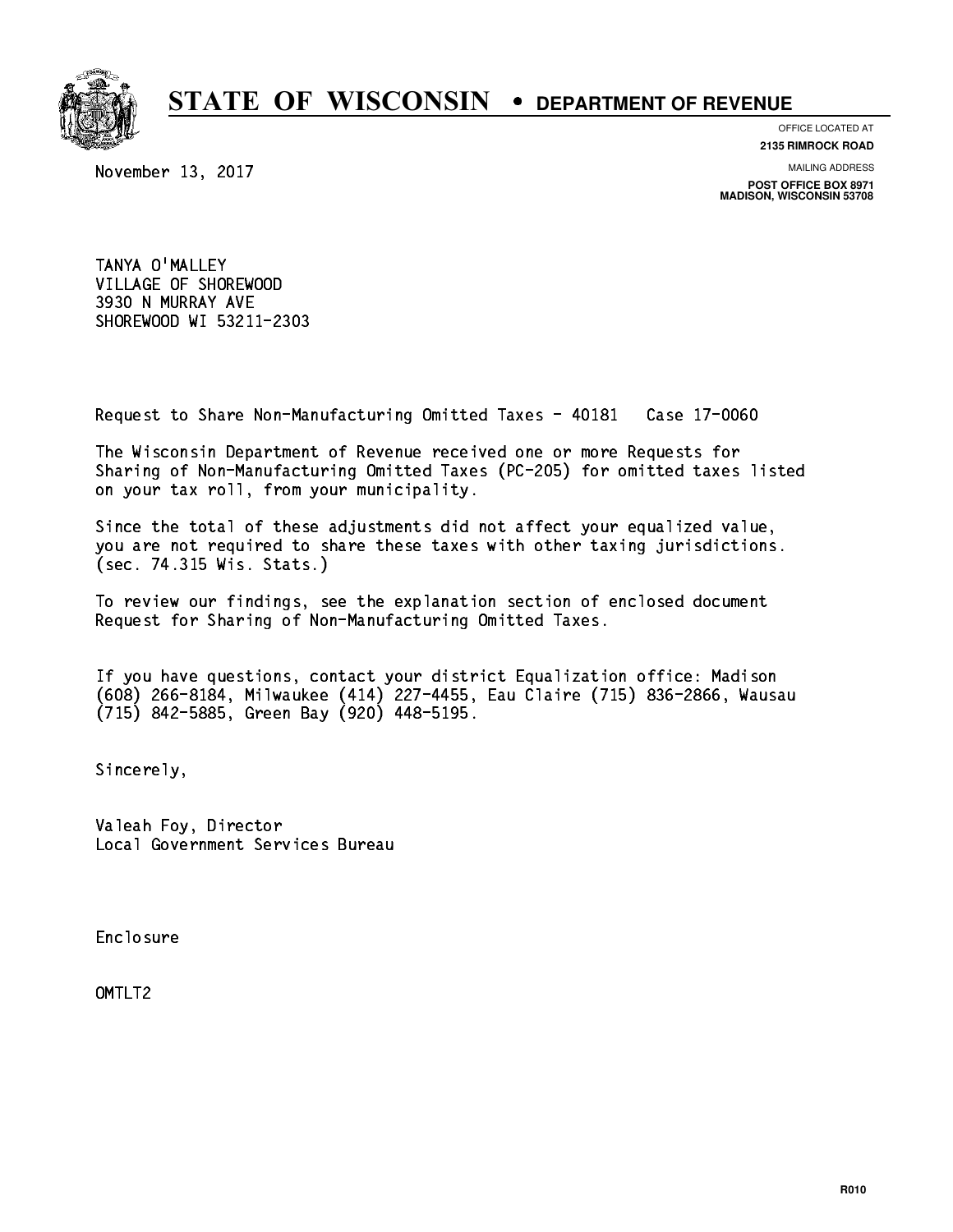

**OFFICE LOCATED AT**

**2135 RIMROCK ROAD**

November 13, 2017

**MAILING ADDRESS**

**POST OFFICE BOX 8971 MADISON, WISCONSIN 53708**

 TANYA O'MALLEY VILLAGE OF SHOREWOOD 3930 N MURRAY AVE SHOREWOOD WI 53211-2303

Request to Share Non-Manufacturing Omitted Taxes - 40181 Case 17-0059

 The Wisconsin Department of Revenue received one or more Requests for Sharing of Non-Manufacturing Omitted Taxes (PC-205) for omitted taxes listed on your tax roll, from your municipality.

 Since the total of these adjustments did not affect your equalized value, you are not required to share these taxes with other taxing jurisdictions. (sec. 74.315 Wis. Stats.)

 To review our findings, see the explanation section of enclosed document Request for Sharing of Non-Manufacturing Omitted Taxes.

 If you have questions, contact your district Equalization office: Madison (608) 266-8184, Milwaukee (414) 227-4455, Eau Claire (715) 836-2866, Wausau (715) 842-5885, Green Bay (920) 448-5195.

Sincerely,

 Valeah Foy, Director Local Government Services Bureau

Enclosure Enclosure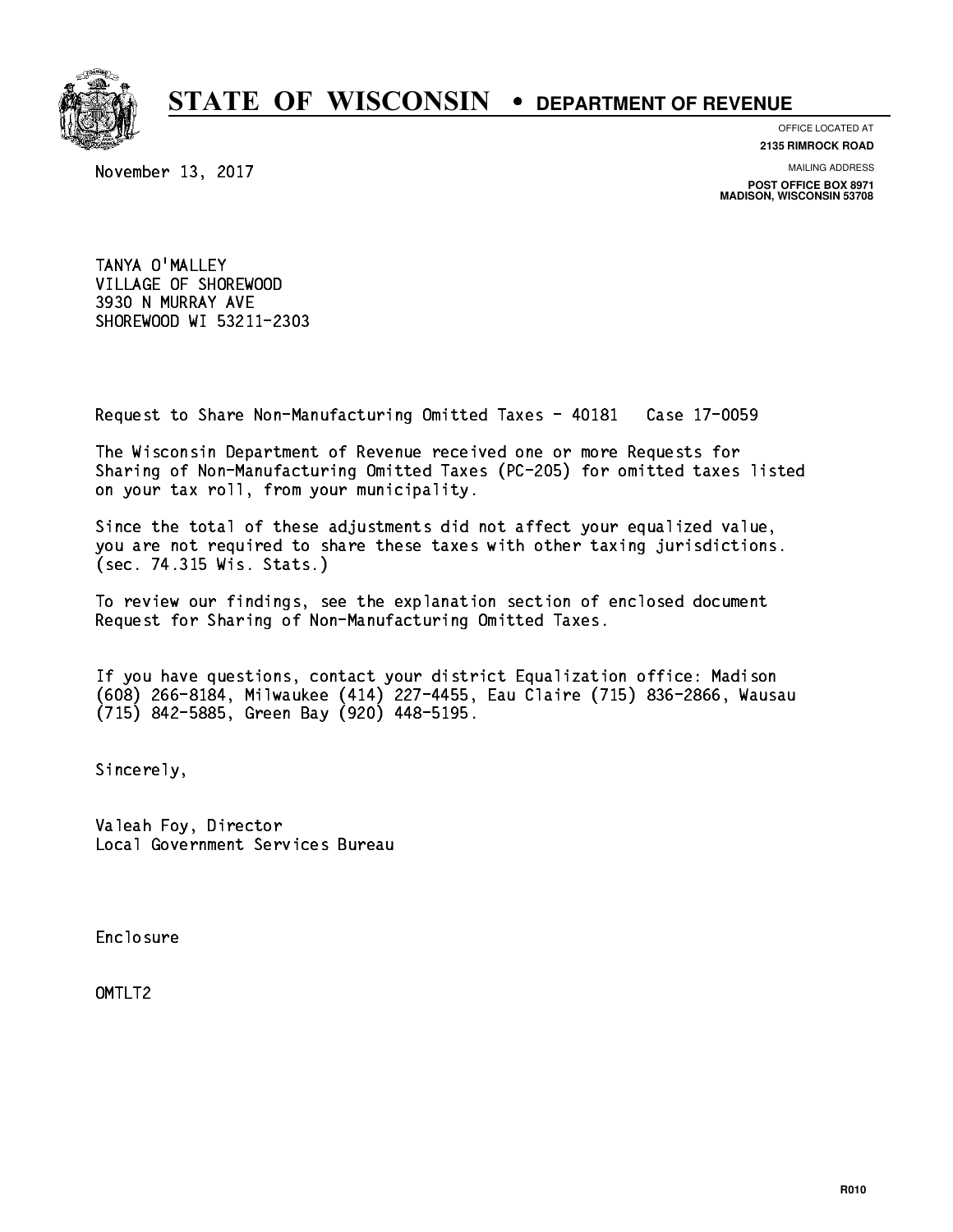

**OFFICE LOCATED AT**

November 13, 2017

**2135 RIMROCK ROAD**

**MAILING ADDRESS**

**POST OFFICE BOX 8971 MADISON, WISCONSIN 53708**

 TANYA O'MALLEY VILLAGE OF SHOREWOOD 3930 N MURRAY AVE SHOREWOOD WI 53211-2303

Request to Share Non-Manufacturing Omitted Taxes - 40181 Case 17-0057

 The Wisconsin Department of Revenue received one or more Requests for Sharing of Non-Manufacturing Omitted Taxes (PC-205) for omitted taxes listed on your tax roll, from your municipality.

 Since the total of these adjustments did not affect your equalized value, you are not required to share these taxes with other taxing jurisdictions. (sec. 74.315 Wis. Stats.)

 To review our findings, see the explanation section of enclosed document Request for Sharing of Non-Manufacturing Omitted Taxes.

 If you have questions, contact your district Equalization office: Madison (608) 266-8184, Milwaukee (414) 227-4455, Eau Claire (715) 836-2866, Wausau (715) 842-5885, Green Bay (920) 448-5195.

Sincerely,

 Valeah Foy, Director Local Government Services Bureau

Enclosure Enclosure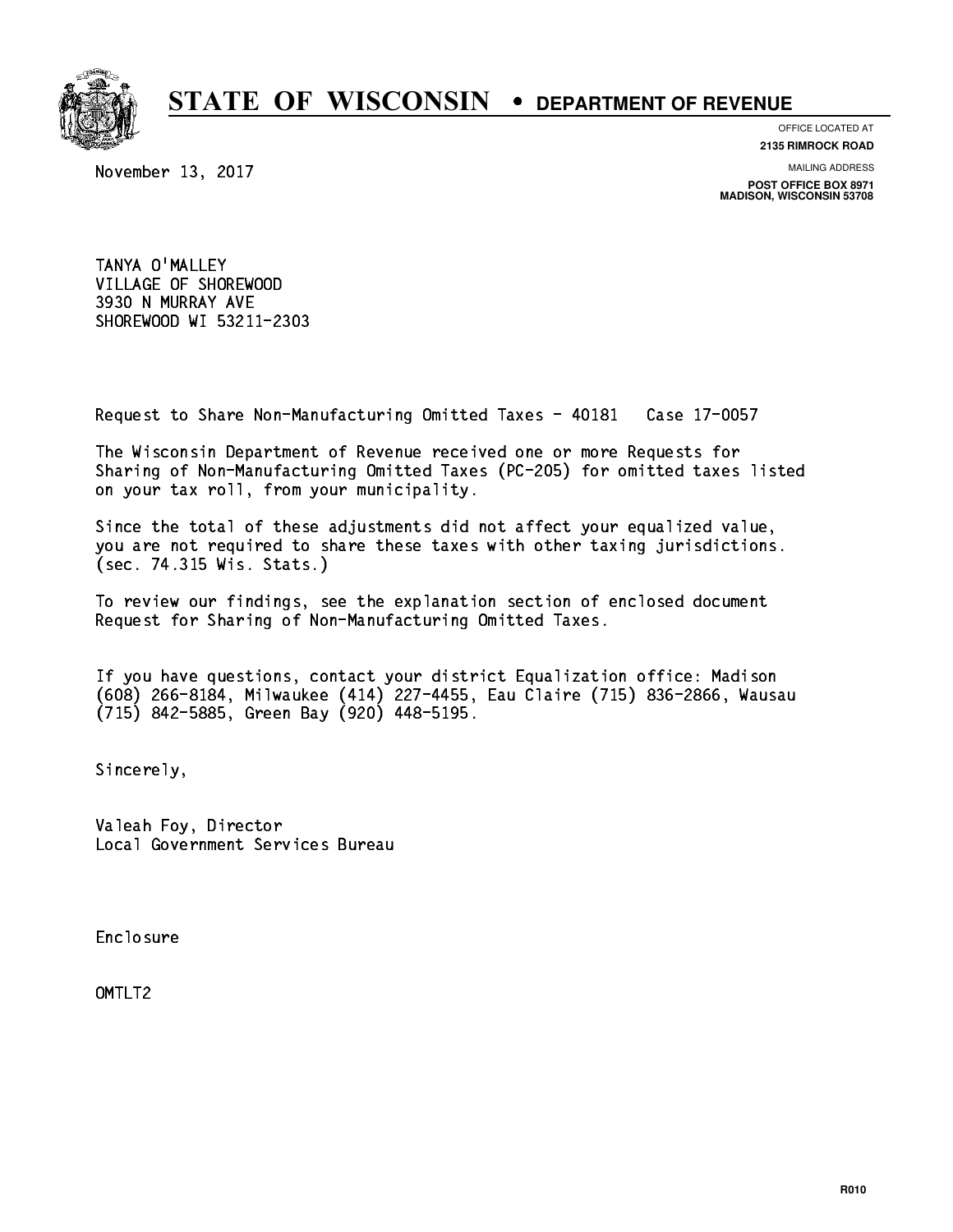

**OFFICE LOCATED AT**

**2135 RIMROCK ROAD**

November 13, 2017

**MAILING ADDRESS**

**POST OFFICE BOX 8971 MADISON, WISCONSIN 53708**

 CATHERINE A ROESKE CITY OF OAK CREEK 8040 S 6TH STREET OAK CREEK WI 53154

Request to Share Non-Manufacturing Omitted Taxes - 40265 Case 17-0663

 The Wisconsin Department of Revenue received one or more Requests for Sharing of Non-Manufacturing Omitted Taxes (PC-205) for omitted taxes listed on your tax roll, from your municipality.

 Since the total of these adjustments did not affect your equalized value, you are not required to share these taxes with other taxing jurisdictions. (sec. 74.315 Wis. Stats.)

 To review our findings, see the explanation section of enclosed document Request for Sharing of Non-Manufacturing Omitted Taxes.

 If you have questions, contact your district Equalization office: Madison (608) 266-8184, Milwaukee (414) 227-4455, Eau Claire (715) 836-2866, Wausau (715) 842-5885, Green Bay (920) 448-5195.

Sincerely,

 Valeah Foy, Director Local Government Services Bureau

Enclosure Enclosure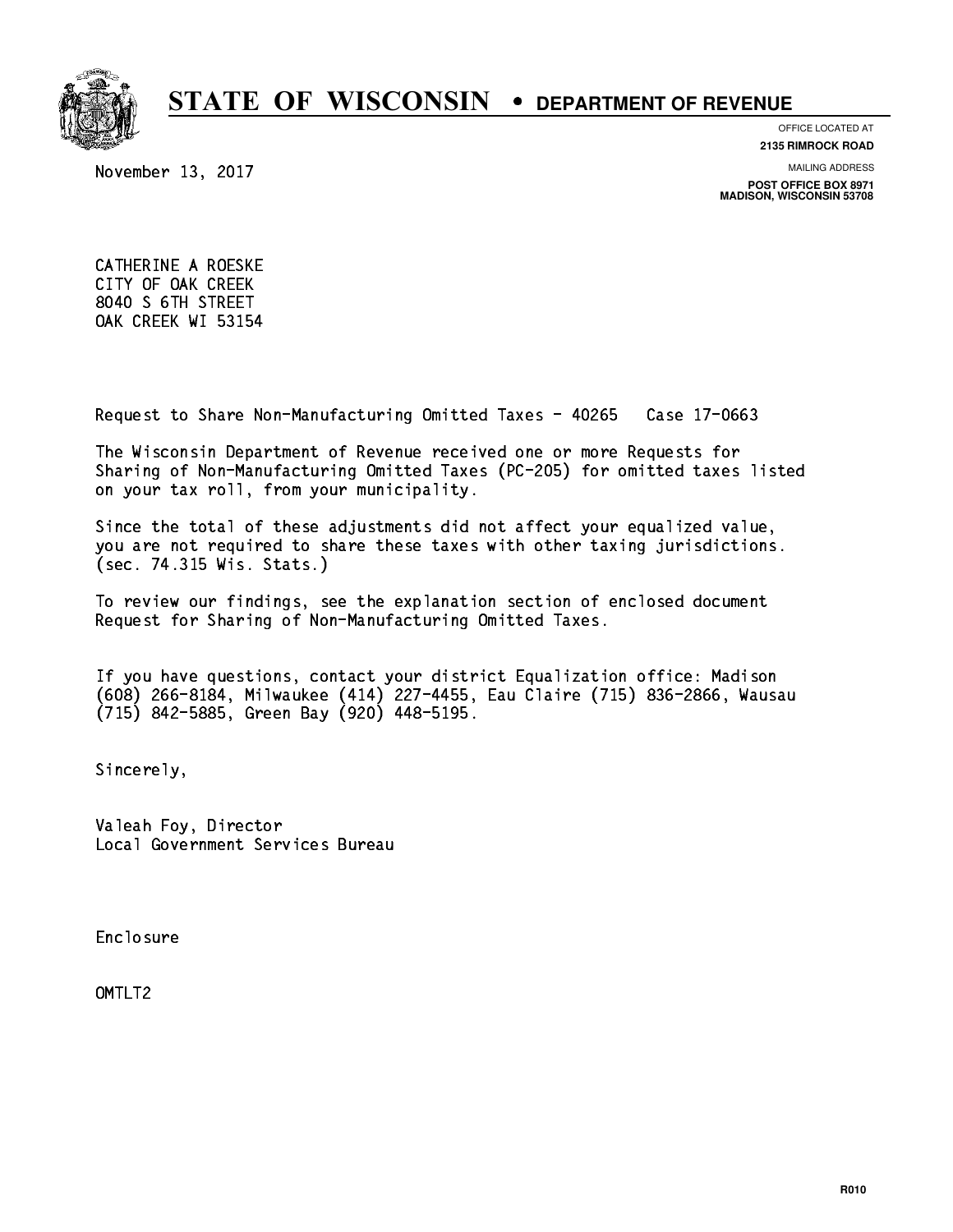

**OFFICE LOCATED AT**

November 13, 2017

**2135 RIMROCK ROAD**

**MAILING ADDRESS**

**POST OFFICE BOX 8971 MADISON, WISCONSIN 53708**

 JOANN M. CRAM CITY OF TOMAH 819 SUPERIOR AVE TOMAH WI 54660-2046

Request to Share Non-Manufacturing Omitted Taxes - 41286 Case 17-0752

 The Wisconsin Department of Revenue received one or more Requests for Sharing of Non-Manufacturing Omitted Taxes (PC-205) for omitted taxes listed on your tax roll, from your municipality.

 Since the total of these adjustments did not affect your equalized value, you are not required to share these taxes with other taxing jurisdictions. (sec. 74.315 Wis. Stats.)

 To review our findings, see the explanation section of enclosed document Request for Sharing of Non-Manufacturing Omitted Taxes.

 If you have questions, contact your district Equalization office: Madison (608) 266-8184, Milwaukee (414) 227-4455, Eau Claire (715) 836-2866, Wausau (715) 842-5885, Green Bay (920) 448-5195.

Sincerely,

 Valeah Foy, Director Local Government Services Bureau

Enclosure Enclosure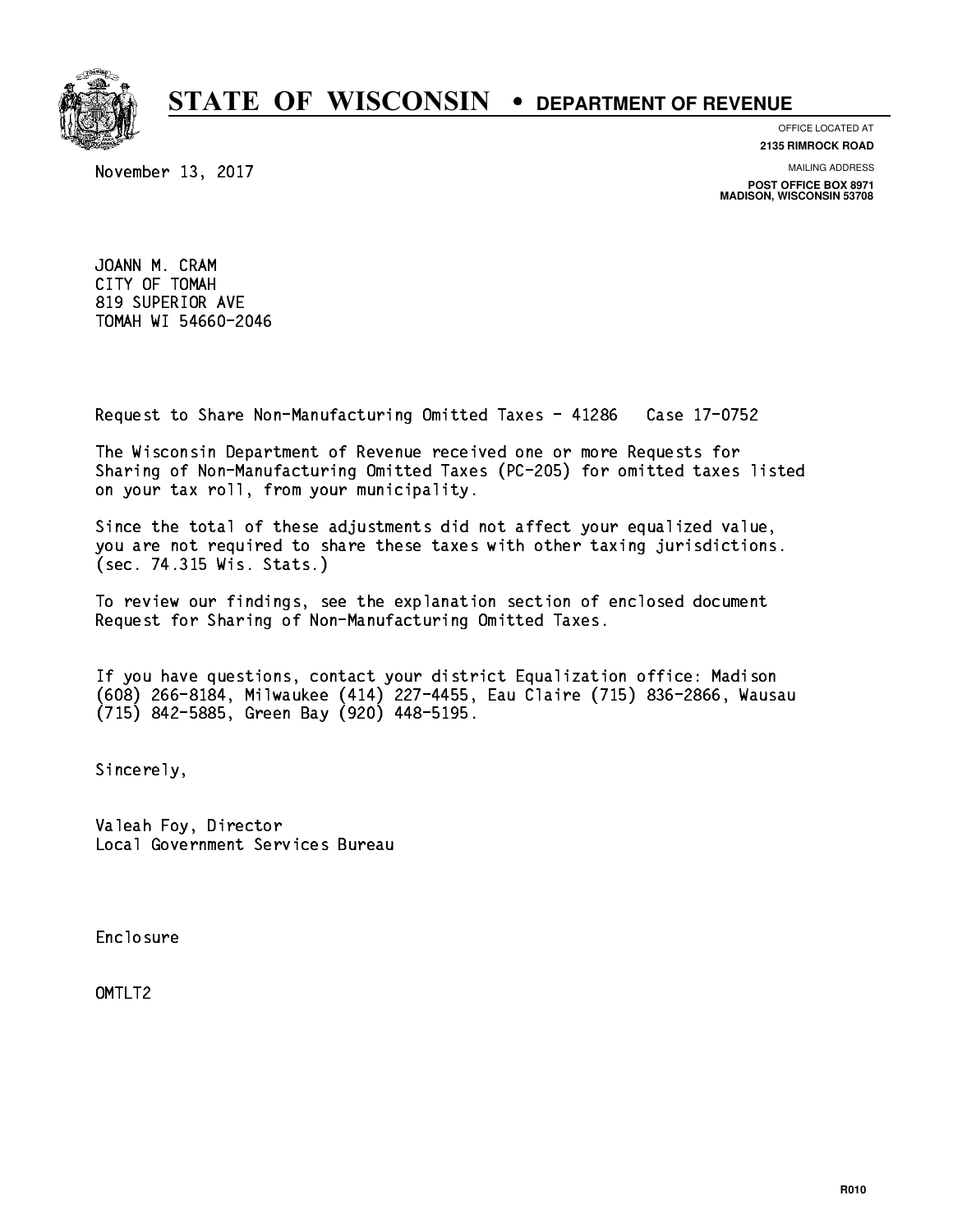

**OFFICE LOCATED AT**

November 13, 2017

**2135 RIMROCK ROAD**

**MAILING ADDRESS**

**POST OFFICE BOX 8971 MADISON, WISCONSIN 53708**

 JOANN M. CRAM CITY OF TOMAH 819 SUPERIOR AVE TOMAH WI 54660-2046

Request to Share Non-Manufacturing Omitted Taxes - 41286 Case 17-0746

 The Wisconsin Department of Revenue received one or more Requests for Sharing of Non-Manufacturing Omitted Taxes (PC-205) for omitted taxes listed on your tax roll, from your municipality.

 Since the total of these adjustments did not affect your equalized value, you are not required to share these taxes with other taxing jurisdictions. (sec. 74.315 Wis. Stats.)

 To review our findings, see the explanation section of enclosed document Request for Sharing of Non-Manufacturing Omitted Taxes.

 If you have questions, contact your district Equalization office: Madison (608) 266-8184, Milwaukee (414) 227-4455, Eau Claire (715) 836-2866, Wausau (715) 842-5885, Green Bay (920) 448-5195.

Sincerely,

 Valeah Foy, Director Local Government Services Bureau

Enclosure Enclosure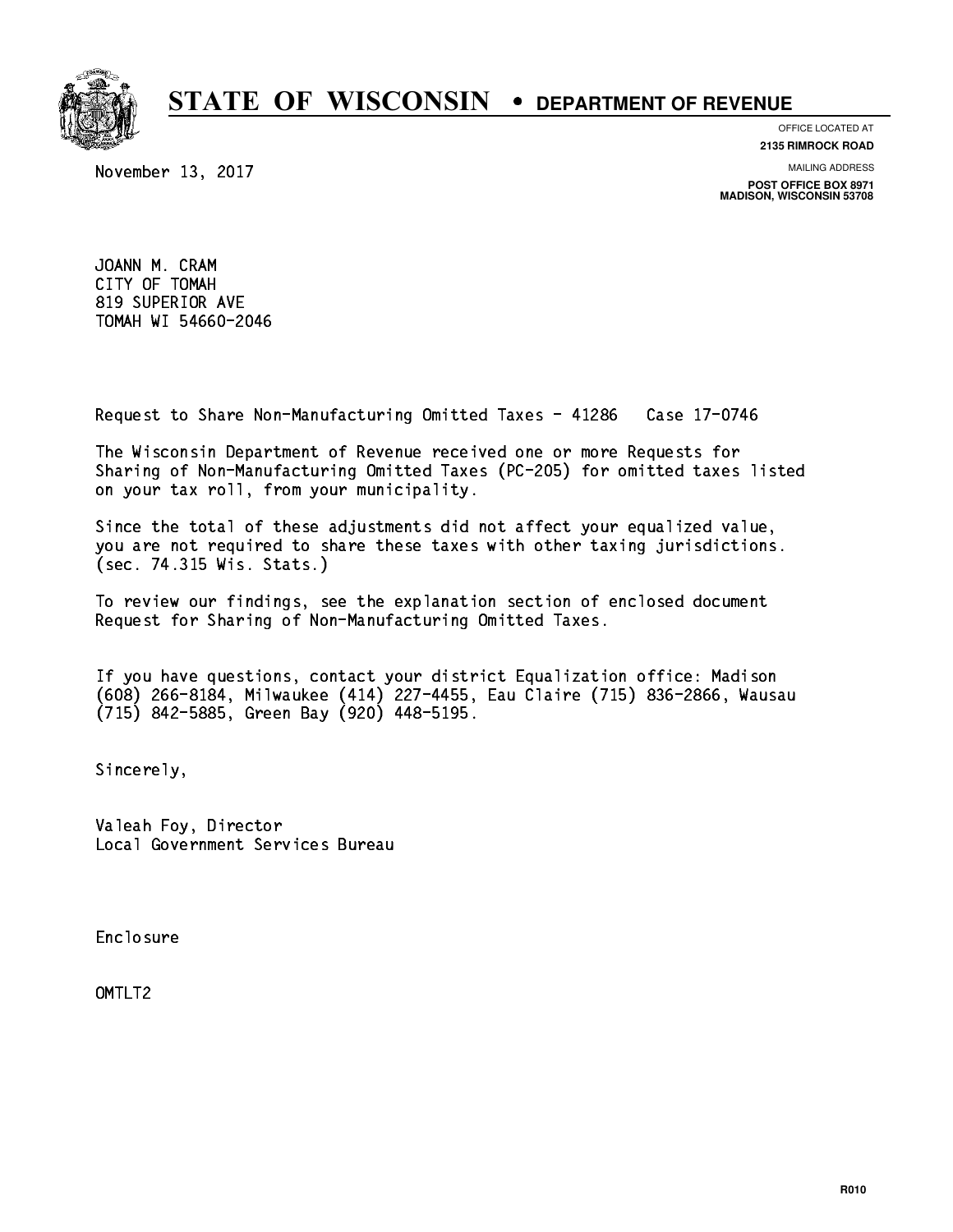

**OFFICE LOCATED AT**

November 13, 2017

**2135 RIMROCK ROAD**

**MAILING ADDRESS**

**POST OFFICE BOX 8971 MADISON, WISCONSIN 53708**

 JOANN M. CRAM CITY OF TOMAH 819 SUPERIOR AVE TOMAH WI 54660-2046

Request to Share Non-Manufacturing Omitted Taxes - 41286 Case 17-0753

 The Wisconsin Department of Revenue received one or more Requests for Sharing of Non-Manufacturing Omitted Taxes (PC-205) for omitted taxes listed on your tax roll, from your municipality.

 Since the total of these adjustments did not affect your equalized value, you are not required to share these taxes with other taxing jurisdictions. (sec. 74.315 Wis. Stats.)

 To review our findings, see the explanation section of enclosed document Request for Sharing of Non-Manufacturing Omitted Taxes.

 If you have questions, contact your district Equalization office: Madison (608) 266-8184, Milwaukee (414) 227-4455, Eau Claire (715) 836-2866, Wausau (715) 842-5885, Green Bay (920) 448-5195.

Sincerely,

 Valeah Foy, Director Local Government Services Bureau

Enclosure Enclosure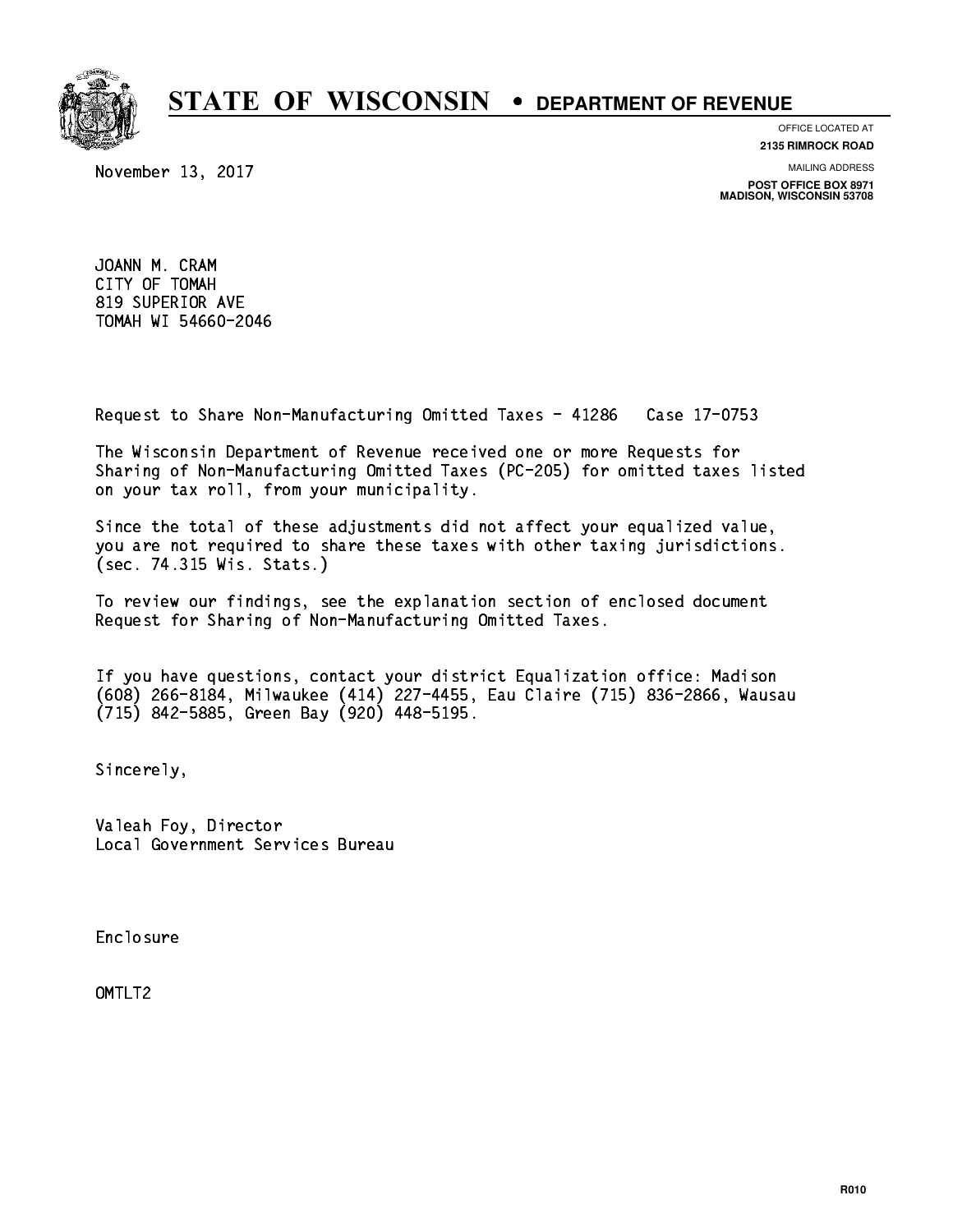

**OFFICE LOCATED AT**

November 13, 2017

**2135 RIMROCK ROAD**

**MAILING ADDRESS**

**POST OFFICE BOX 8971 MADISON, WISCONSIN 53708**

 JOANN M. CRAM CITY OF TOMAH 819 SUPERIOR AVE TOMAH WI 54660-2046

Request to Share Non-Manufacturing Omitted Taxes - 41286 Case 17-0749

 The Wisconsin Department of Revenue received one or more Requests for Sharing of Non-Manufacturing Omitted Taxes (PC-205) for omitted taxes listed on your tax roll, from your municipality.

 Since the total of these adjustments did not affect your equalized value, you are not required to share these taxes with other taxing jurisdictions. (sec. 74.315 Wis. Stats.)

 To review our findings, see the explanation section of enclosed document Request for Sharing of Non-Manufacturing Omitted Taxes.

 If you have questions, contact your district Equalization office: Madison (608) 266-8184, Milwaukee (414) 227-4455, Eau Claire (715) 836-2866, Wausau (715) 842-5885, Green Bay (920) 448-5195.

Sincerely,

 Valeah Foy, Director Local Government Services Bureau

Enclosure Enclosure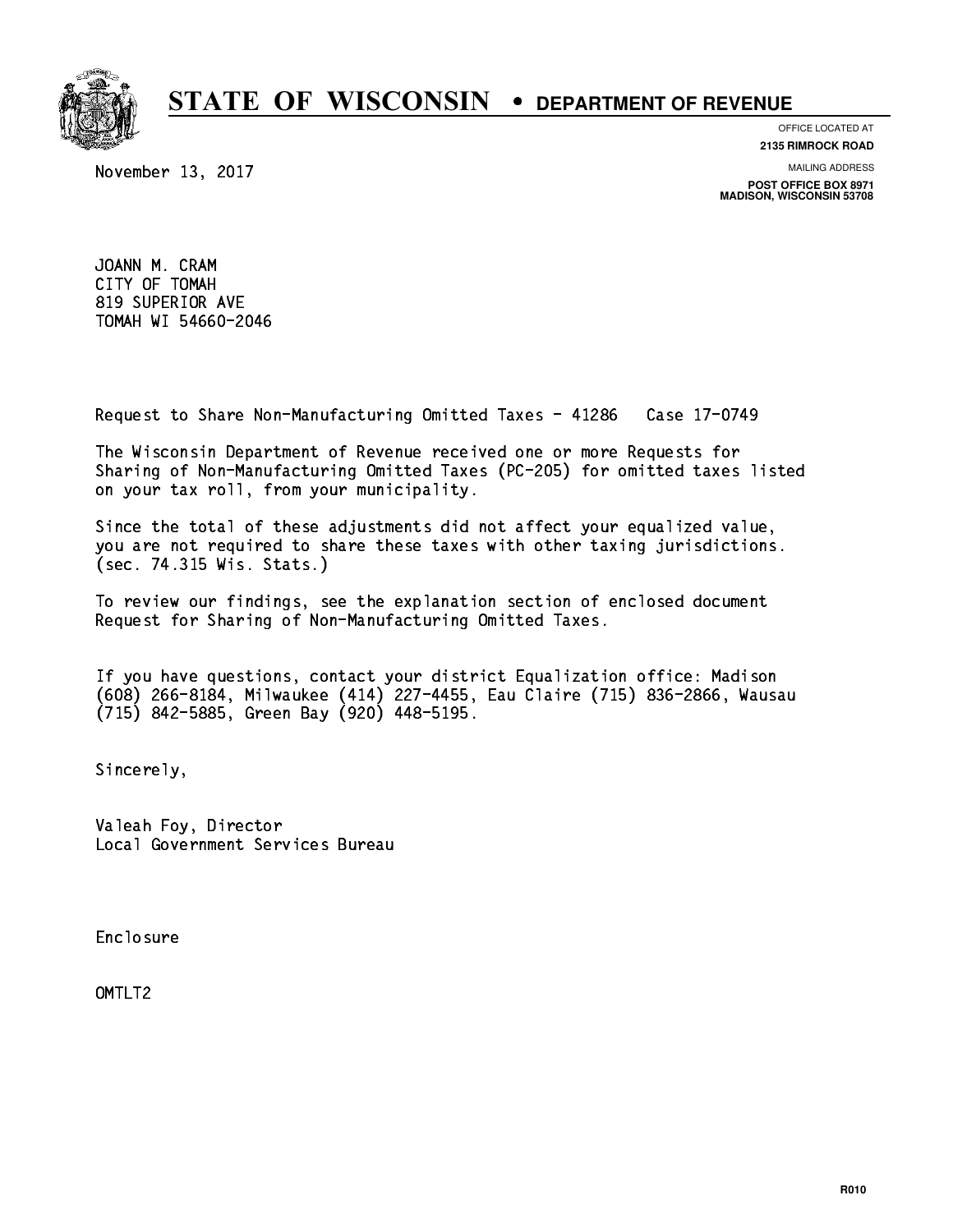

#### **OFFICE LOCATED AT**

**2135 RIMROCK ROAD**

**MAILING ADDRESS**

**POST OFFICE BOX 8971 MADISON, WISCONSIN 53708**

November 13, 2017

 KRIS TESKE CITY OF GREEN BAY 100 N JEFFERSON ST GREEN BAY WI 54301-5006

 Duplicate Request to Share Non-Manufacturing Omitted Taxes 05231 Case 17-0722

 The Wisconsin Department of Revenue received your enclosed request for sharing of non-manufacturing omitted taxes. Since you previously sent us a request for sharing of non-manufacturing omitted taxes, we consider this a duplicate request and are taking no further action.

 If you have questions, please contact us at (608) 266-8207 or lgs@wisconsin.gov.

Sincerely,

 Valeah Foy, Director Local Government Services Bureau

Enclosure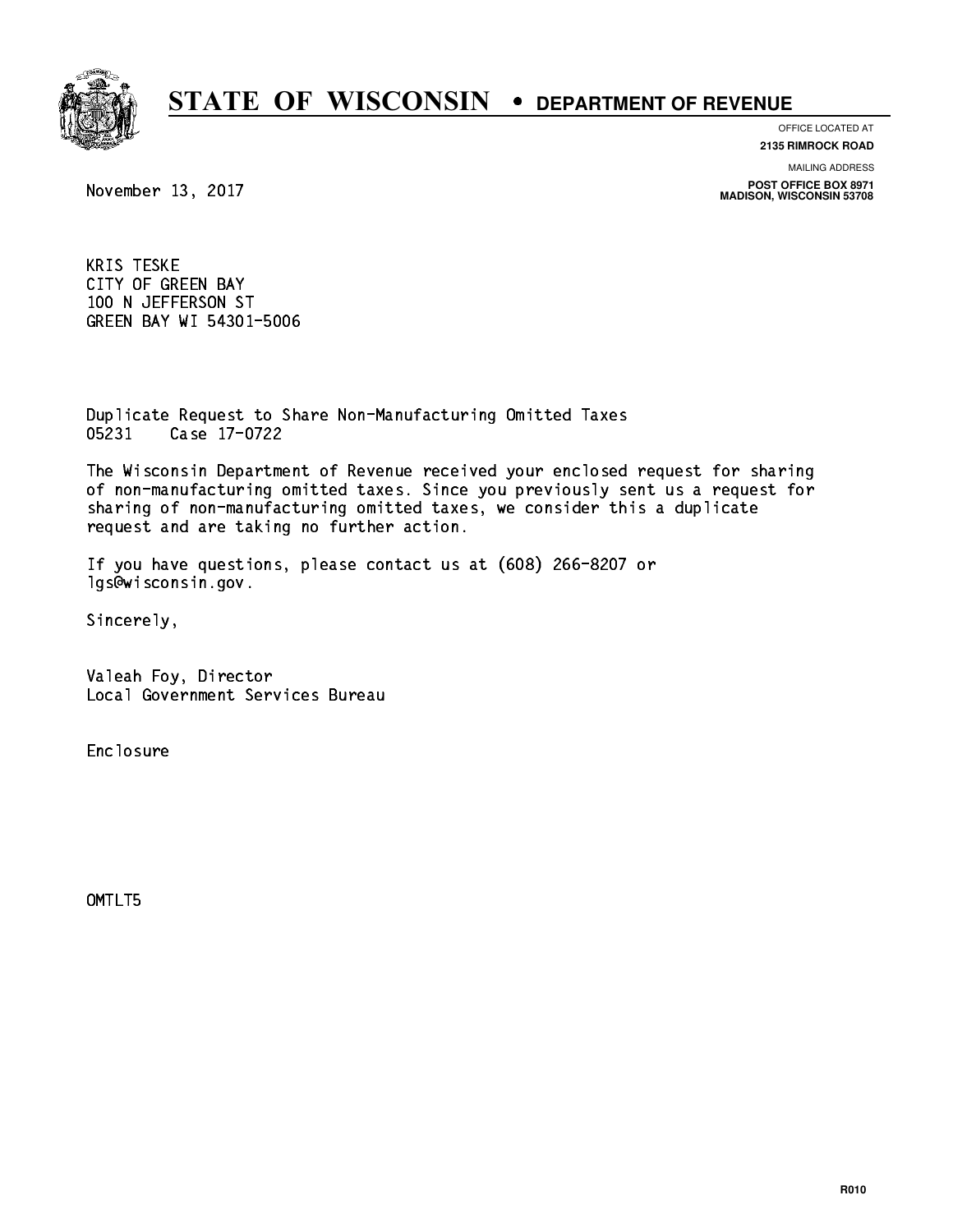

#### **OFFICE LOCATED AT**

**2135 RIMROCK ROAD**

**MAILING ADDRESS**

**POST OFFICE BOX 8971 MADISON, WISCONSIN 53708**

November 13, 2017

 KRIS TESKE CITY OF GREEN BAY 100 N JEFFERSON ST GREEN BAY WI 54301-5006

 Duplicate Request to Share Non-Manufacturing Omitted Taxes 05231 Case 17-0720

 The Wisconsin Department of Revenue received your enclosed request for sharing of non-manufacturing omitted taxes. Since you previously sent us a request for sharing of non-manufacturing omitted taxes, we consider this a duplicate request and are taking no further action.

 If you have questions, please contact us at (608) 266-8207 or lgs@wisconsin.gov.

Sincerely,

 Valeah Foy, Director Local Government Services Bureau

Enclosure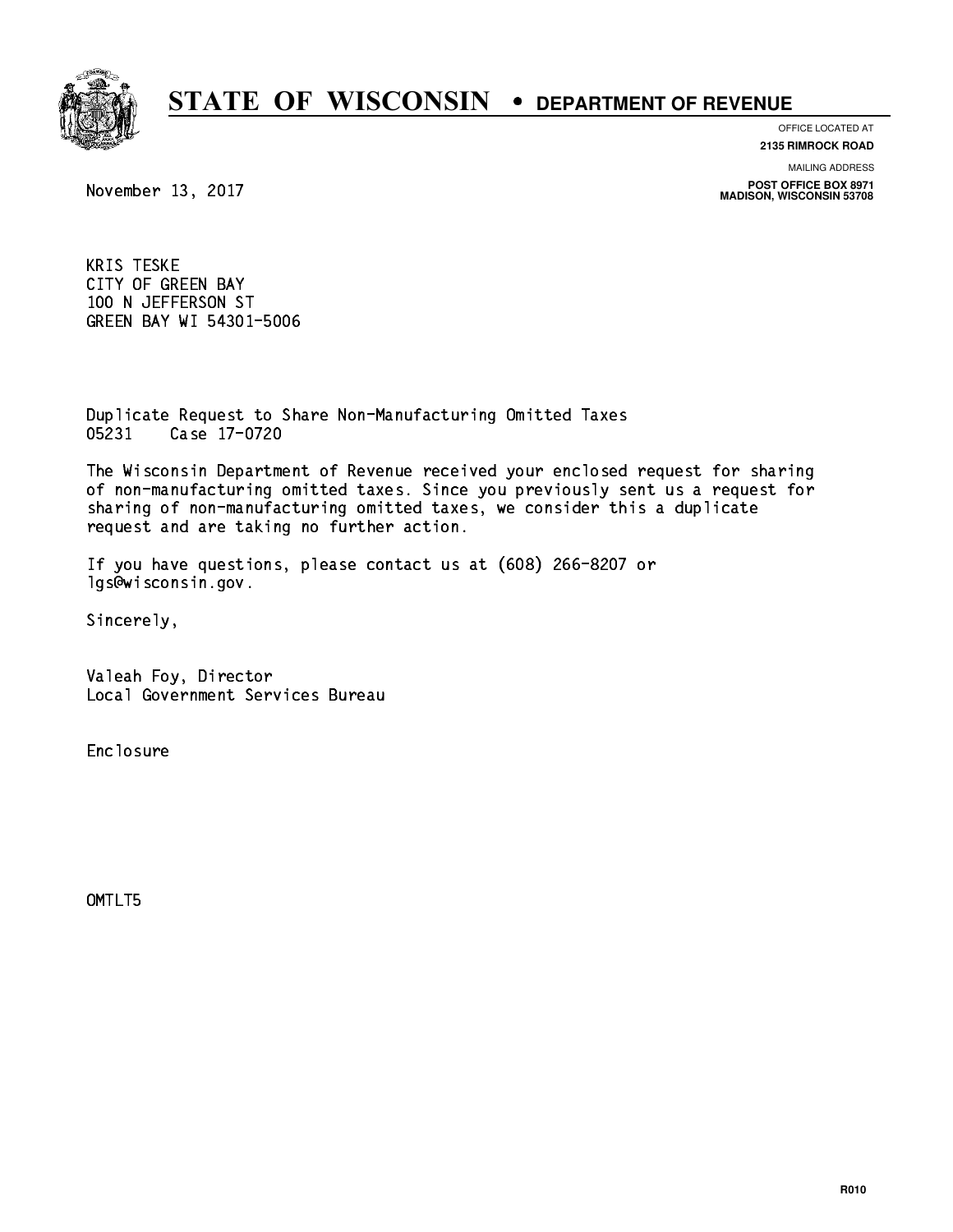

**OFFICE LOCATED AT**

**2135 RIMROCK ROAD**

**MAILING ADDRESS**

**POST OFFICE BOX 8971 MADISON, WISCONSIN 53708**

November 13, 2017

 CHRIS LEAR VILLAGE OF RIVER HILLS 7650 N PHEASANT LN RIVER HILLS WI 53217-3012

 Duplicate Request to Share Non-Manufacturing Omitted Taxes 40176 Case 17-0782

 The Wisconsin Department of Revenue received your enclosed request for sharing of non-manufacturing omitted taxes. Since you previously sent us a request for sharing of non-manufacturing omitted taxes, we consider this a duplicate request and are taking no further action.

 If you have questions, please contact us at (608) 266-8207 or lgs@wisconsin.gov.

Sincerely,

 Valeah Foy, Director Local Government Services Bureau

Enclosure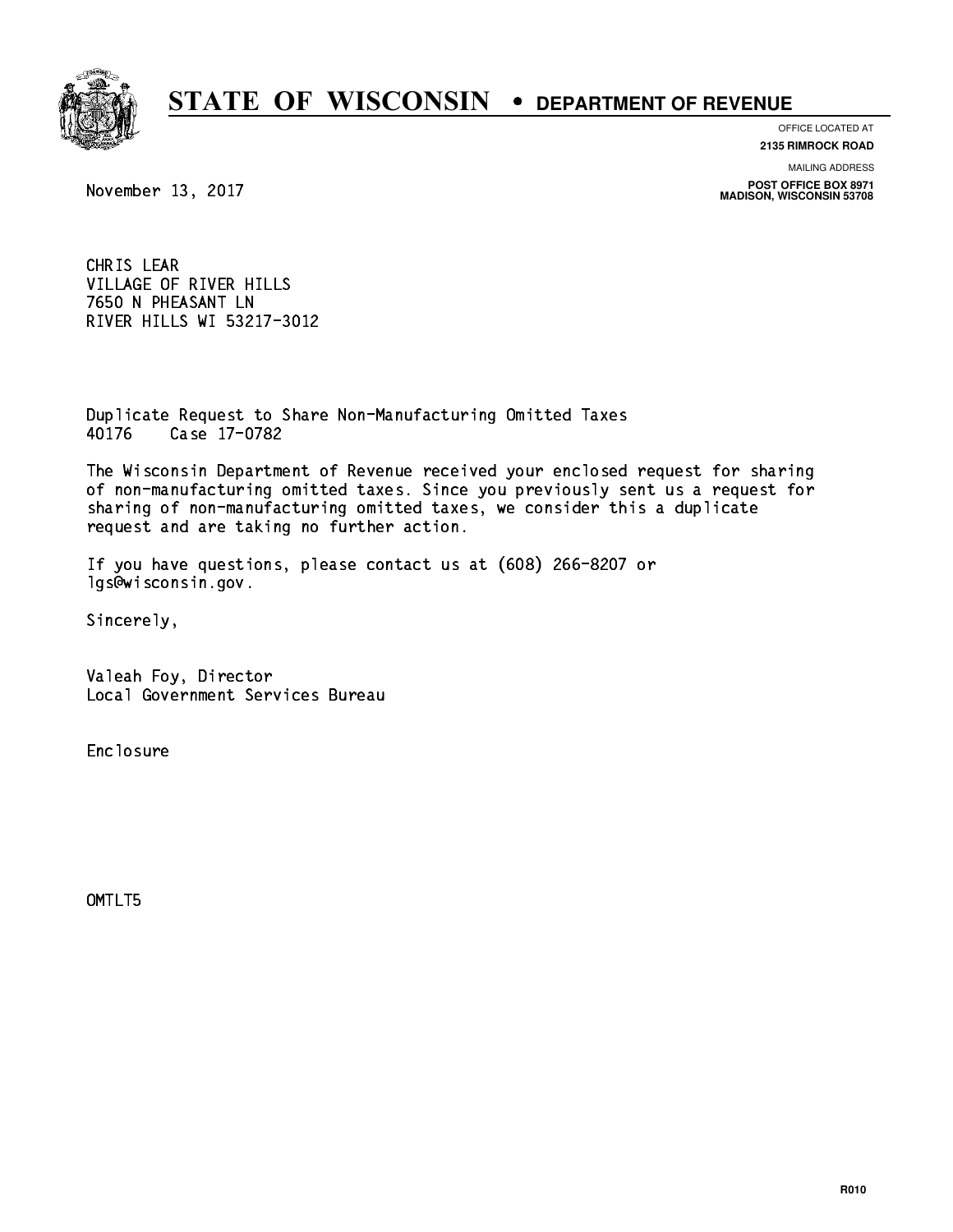

**OFFICE LOCATED AT**

**2135 RIMROCK ROAD**

**MAILING ADDRESS**

**POST OFFICE BOX 8971 MADISON, WISCONSIN 53708**

November 13, 2017

 JOANN M. CRAM CITY OF TOMAH 819 SUPERIOR AVE TOMAH WI 54660-2046

 Duplicate Request to Share Non-Manufacturing Omitted Taxes 41286 Case 17-0750

 The Wisconsin Department of Revenue received your enclosed request for sharing of non-manufacturing omitted taxes. Since you previously sent us a request for sharing of non-manufacturing omitted taxes, we consider this a duplicate request and are taking no further action.

 If you have questions, please contact us at (608) 266-8207 or lgs@wisconsin.gov.

Sincerely,

 Valeah Foy, Director Local Government Services Bureau

Enclosure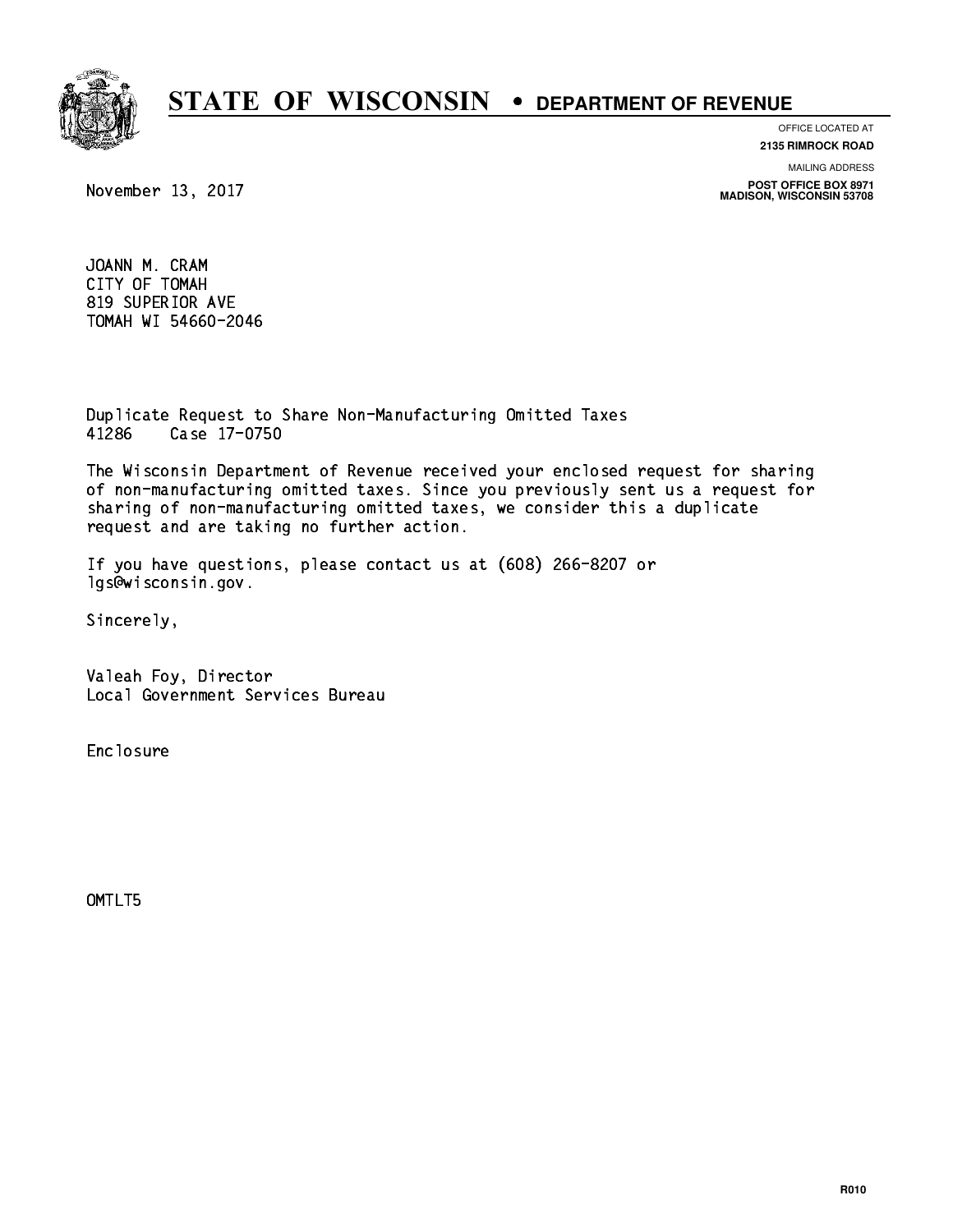

**OFFICE LOCATED AT**

**2135 RIMROCK ROAD**

**MAILING ADDRESS**

**POST OFFICE BOX 8971 MADISON, WISCONSIN 53708**

November 13, 2017

 KELLY MICHAELS CITY OF BROOKFIELD 2000 N CALHOUN RD BROOKFIELD WI 53005-5095

 Duplicate Request to Share Non-Manufacturing Omitted Taxes 67206 Case 17-0467

 The Wisconsin Department of Revenue received your enclosed request for sharing of non-manufacturing omitted taxes. Since you previously sent us a request for sharing of non-manufacturing omitted taxes, we consider this a duplicate request and are taking no further action.

 If you have questions, please contact us at (608) 266-8207 or lgs@wisconsin.gov.

Sincerely,

 Valeah Foy, Director Local Government Services Bureau

Enclosure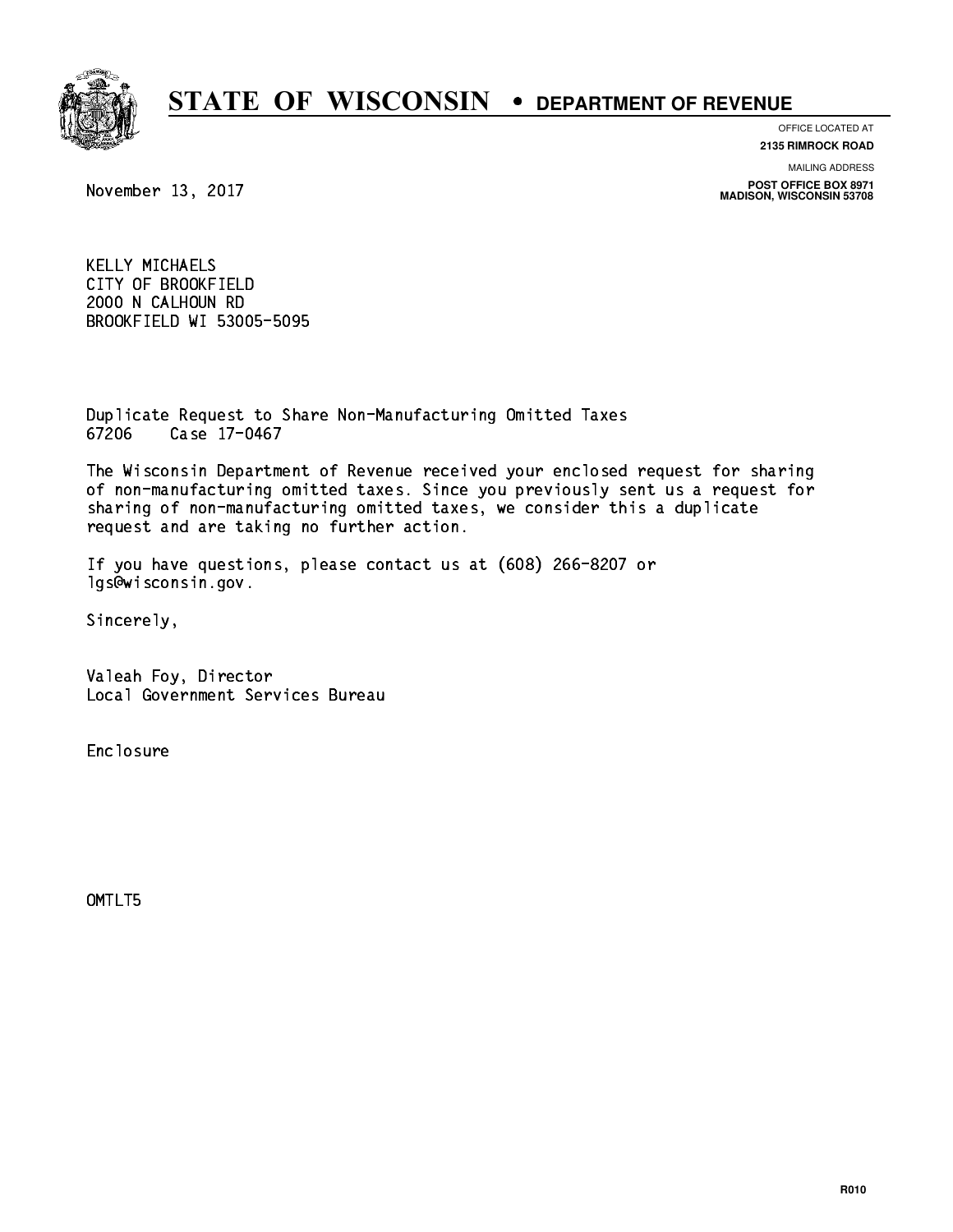

**OFFICE LOCATED AT**

**2135 RIMROCK ROAD**

**MAILING ADDRESS**

**POST OFFICE BOX 8971 MADISON, WISCONSIN 53708**

November 13, 2017

 KELLY TARCZEWSKI CITY OF PEWAUKEE W240 N3065 PEWAUKEE RD PEWAUKEE WI 53072-4044

 Duplicate Request to Share Non-Manufacturing Omitted Taxes 67270 Case 17-0487

 The Wisconsin Department of Revenue received your enclosed request for sharing of non-manufacturing omitted taxes. Since you previously sent us a request for sharing of non-manufacturing omitted taxes, we consider this a duplicate request and are taking no further action.

 If you have questions, please contact us at (608) 266-8207 or lgs@wisconsin.gov.

Sincerely,

 Valeah Foy, Director Local Government Services Bureau

Enclosure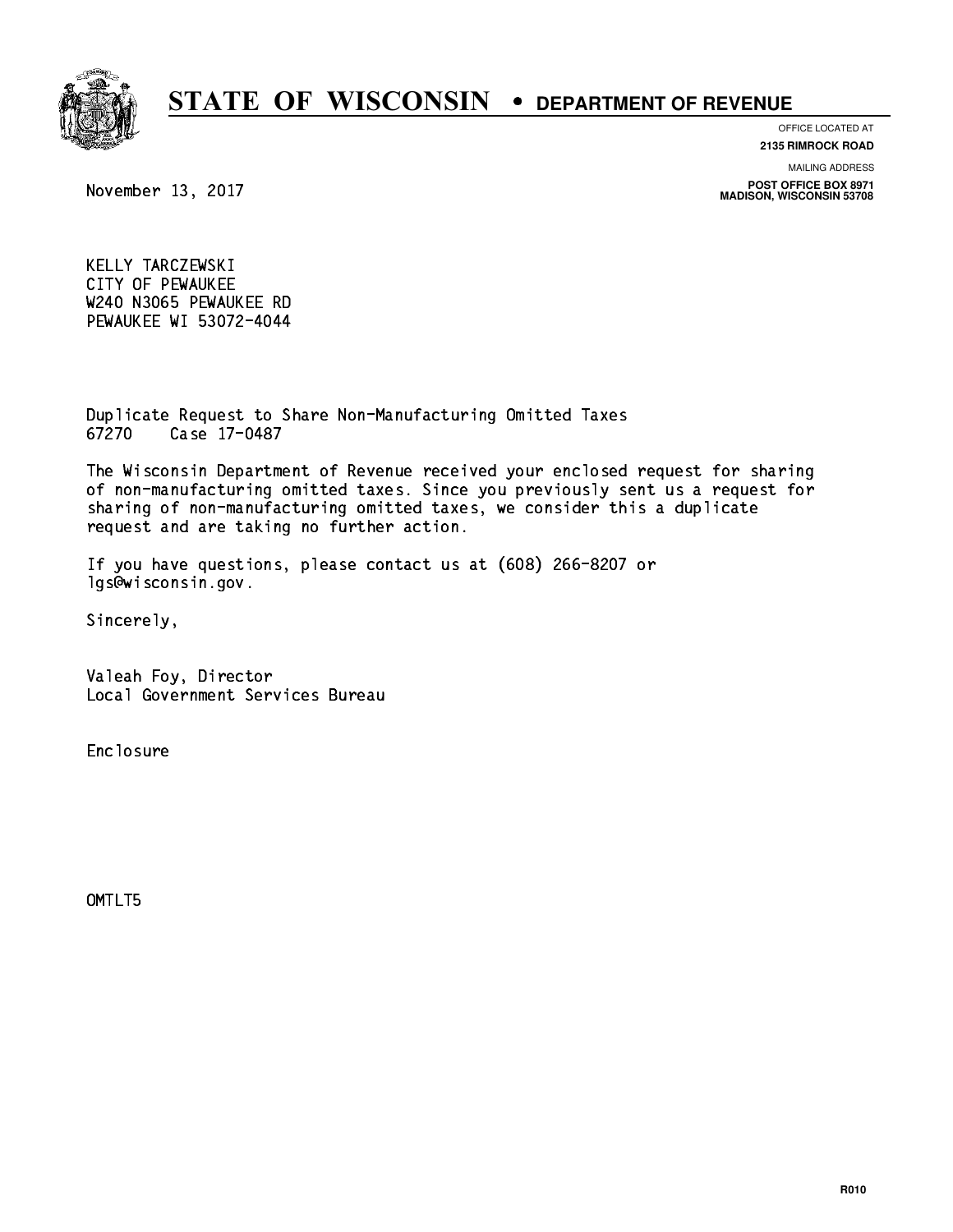

#### **OFFICE LOCATED AT**

November 13, 2017

**2135 RIMROCK ROAD**

**MAILING ADDRESS**

**POST OFFICE BOX 8971 MADISON, WISCONSIN 53708**

 MARIBETH WITZEL-BEHL CITY OF MADISON 210 M L K JR BLVD RM 103 MADISON WI 53703-3345

 Request to Share Non-Manufacturing Omitted Taxes - Share Taxes 13251 Case 17-0880

 The Wisconsin Department of Revenue received a request to share non-manufacturing omitted taxes for omitted taxes listed on your tax roll, from your municipality.

 Since the omitted taxes affect your equalized value, you must either share the omitted taxes with each applicable taxing jurisdiction or have an adjustment made to your equalized value accounting for the omitted property. (sec. 74.315 Wis. Stats.)

 This letter certifies the amount of omitted taxes you must share with each taxing jurisdiction once the taxes are collected. To review our findings, see the explanation section of enclosed document Request for Sharing of Non-Manufacturing Omitted Taxes (PC-205).

 If you have questions, contact your district Equalization office: Madison (608) 266-8184, Milwaukee (414) 227-4455, Eau Claire (715) 836-2866, Wausau (715) 842-5885, Green Bay (920) 448-5195.

Sincerely,

 Valeah Foy, Director Local Government Services Bureau

Enclosure Enclosure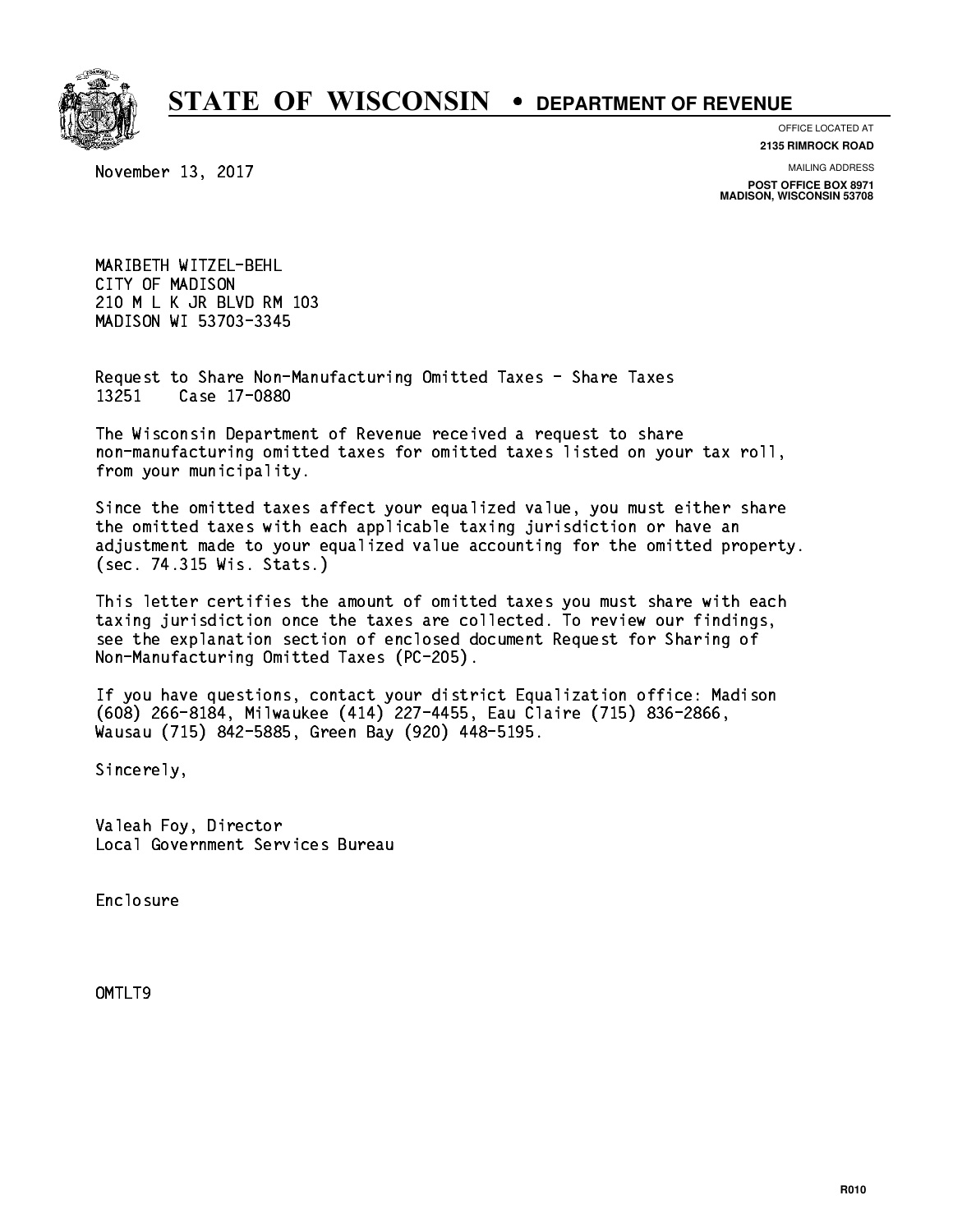

**OFFICE LOCATED AT**

November 13, 2017

**2135 RIMROCK ROAD**

**MAILING ADDRESS**

**POST OFFICE BOX 8971 MADISON, WISCONSIN 53708**

 TERESA WITHEE CITY OF BRODHEAD PO BOX 168 PO BOX 168 BRODHEAD WI 53520-0168

 Request to Share Non-Manufacturing Omitted Taxes - Share Taxes 23206 Case 17-0825

 The Wisconsin Department of Revenue received a request to share non-manufacturing omitted taxes for omitted taxes listed on your tax roll, from your municipality.

 Since the omitted taxes affect your equalized value, you must either share the omitted taxes with each applicable taxing jurisdiction or have an adjustment made to your equalized value accounting for the omitted property. (sec. 74.315 Wis. Stats.)

 This letter certifies the amount of omitted taxes you must share with each taxing jurisdiction once the taxes are collected. To review our findings, see the explanation section of enclosed document Request for Sharing of Non-Manufacturing Omitted Taxes (PC-205).

 If you have questions, contact your district Equalization office: Madison (608) 266-8184, Milwaukee (414) 227-4455, Eau Claire (715) 836-2866, Wausau (715) 842-5885, Green Bay (920) 448-5195.

Sincerely,

 Valeah Foy, Director Local Government Services Bureau

Enclosure Enclosure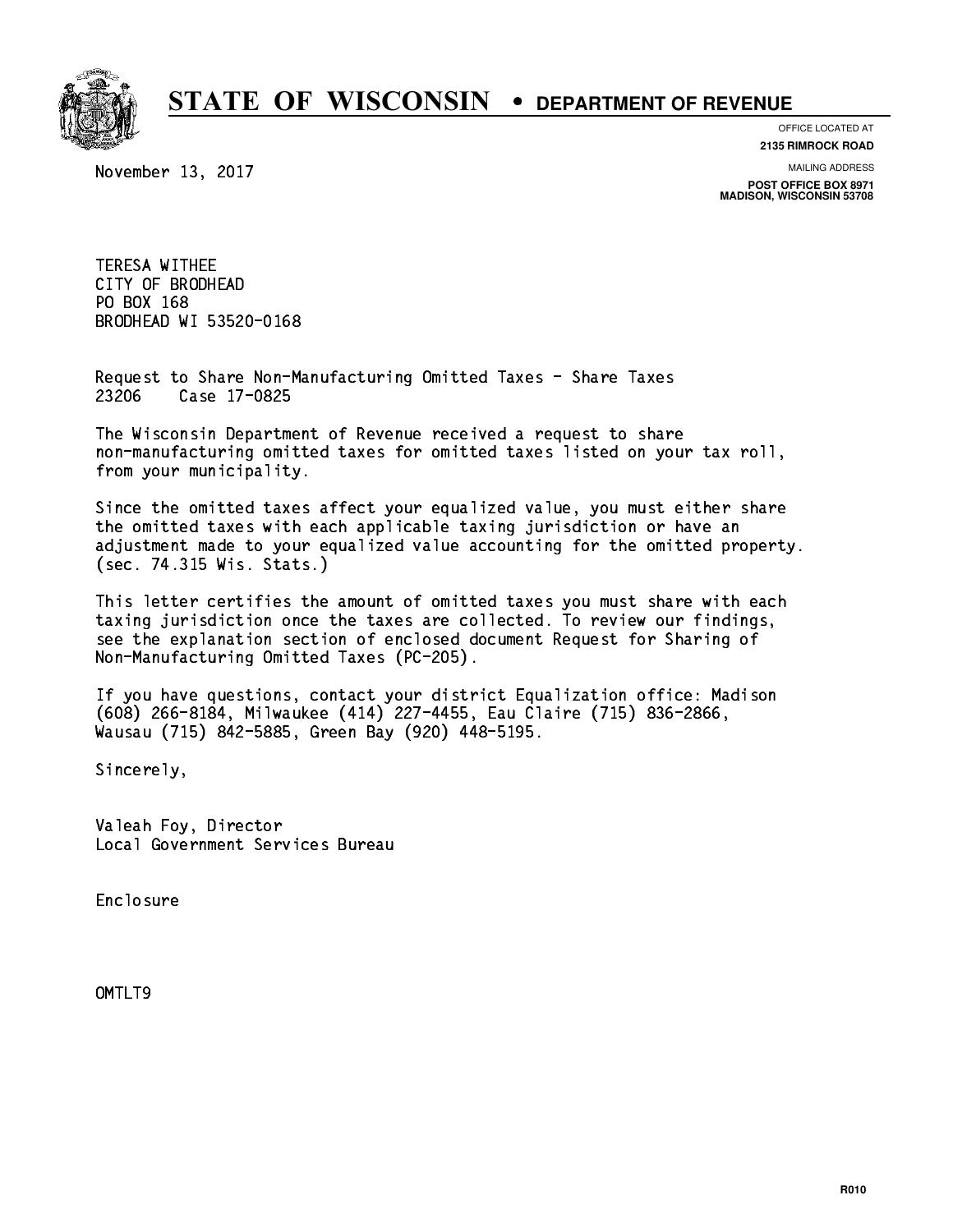

**OFFICE LOCATED AT**

November 13, 2017

**2135 RIMROCK ROAD**

**MAILING ADDRESS**

**POST OFFICE BOX 8971 MADISON, WISCONSIN 53708**

 DEBORAH NEUSER CITY OF MANITOWOC 900 QUAY ST MANITOWOC WI 54220-4543

 Request to Share Non-Manufacturing Omitted Taxes - Share Taxes 36251 Case 17-0652

 The Wisconsin Department of Revenue received a request to share non-manufacturing omitted taxes for omitted taxes listed on your tax roll, from your municipality.

 Since the omitted taxes affect your equalized value, you must either share the omitted taxes with each applicable taxing jurisdiction or have an adjustment made to your equalized value accounting for the omitted property. (sec. 74.315 Wis. Stats.)

 This letter certifies the amount of omitted taxes you must share with each taxing jurisdiction once the taxes are collected. To review our findings, see the explanation section of enclosed document Request for Sharing of Non-Manufacturing Omitted Taxes (PC-205).

 If you have questions, contact your district Equalization office: Madison (608) 266-8184, Milwaukee (414) 227-4455, Eau Claire (715) 836-2866, Wausau (715) 842-5885, Green Bay (920) 448-5195.

Sincerely,

 Valeah Foy, Director Local Government Services Bureau

Enclosure Enclosure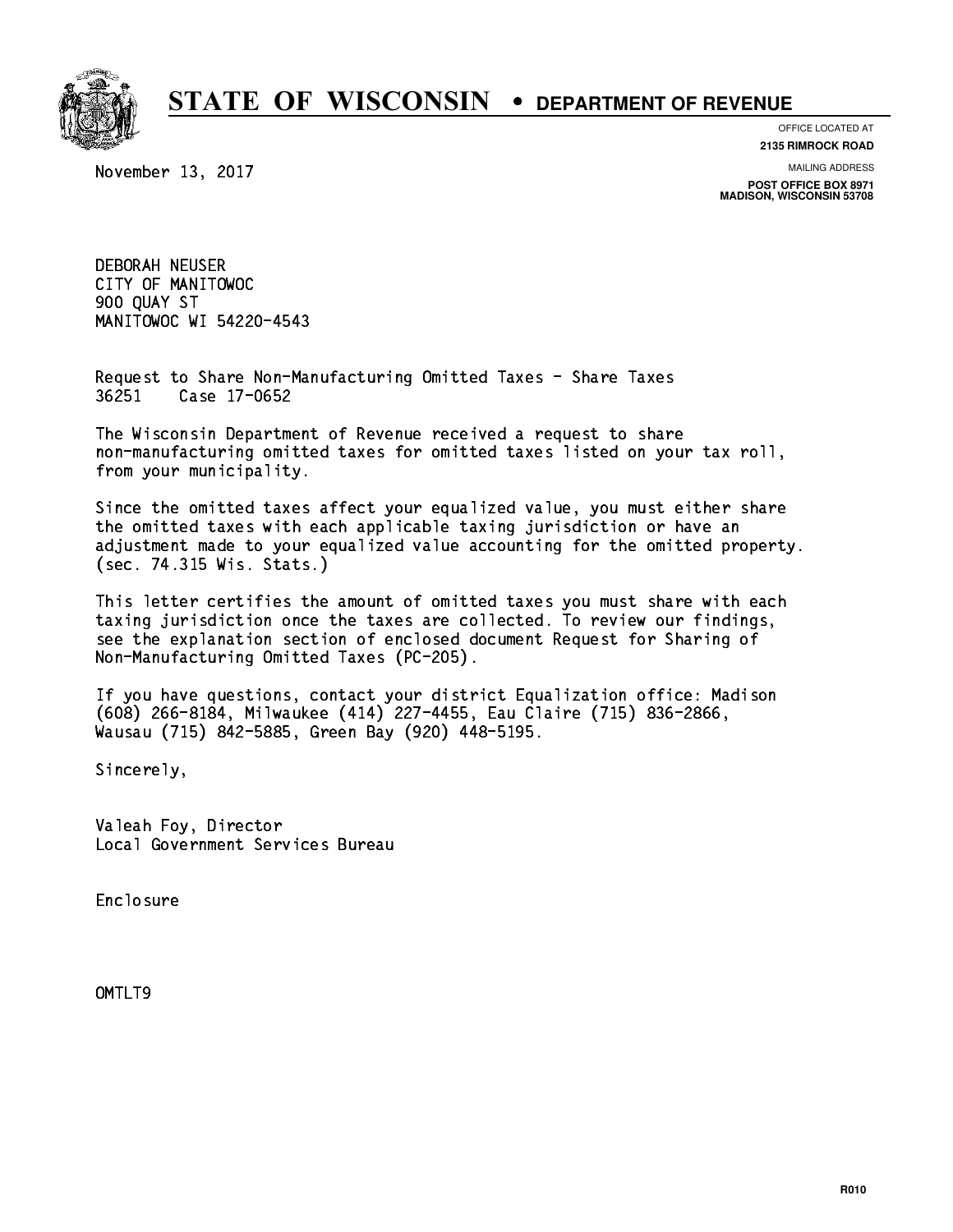

**OFFICE LOCATED AT**

**2135 RIMROCK ROAD**

November 13, 2017

**MAILING ADDRESS**

**POST OFFICE BOX 8971 MADISON, WISCONSIN 53708**

 CHRIS LEAR VILLAGE OF RIVER HILLS 7650 N PHEASANT LN RIVER HILLS WI 53217-3012

 Request to Share Non-Manufacturing Omitted Taxes - Share Taxes Case 17-0781 40176

 The Wisconsin Department of Revenue received a request to share non-manufacturing omitted taxes for omitted taxes listed on your tax roll, from your municipality.

 Since the omitted taxes affect your equalized value, you must either share the omitted taxes with each applicable taxing jurisdiction or have an adjustment made to your equalized value accounting for the omitted property. (sec. 74.315 Wis. Stats.)

 This letter certifies the amount of omitted taxes you must share with each taxing jurisdiction once the taxes are collected. To review our findings, see the explanation section of enclosed document Request for Sharing of Non-Manufacturing Omitted Taxes (PC-205).

 If you have questions, contact your district Equalization office: Madison (608) 266-8184, Milwaukee (414) 227-4455, Eau Claire (715) 836-2866, Wausau (715) 842-5885, Green Bay (920) 448-5195.

Sincerely,

 Valeah Foy, Director Local Government Services Bureau

Enclosure Enclosure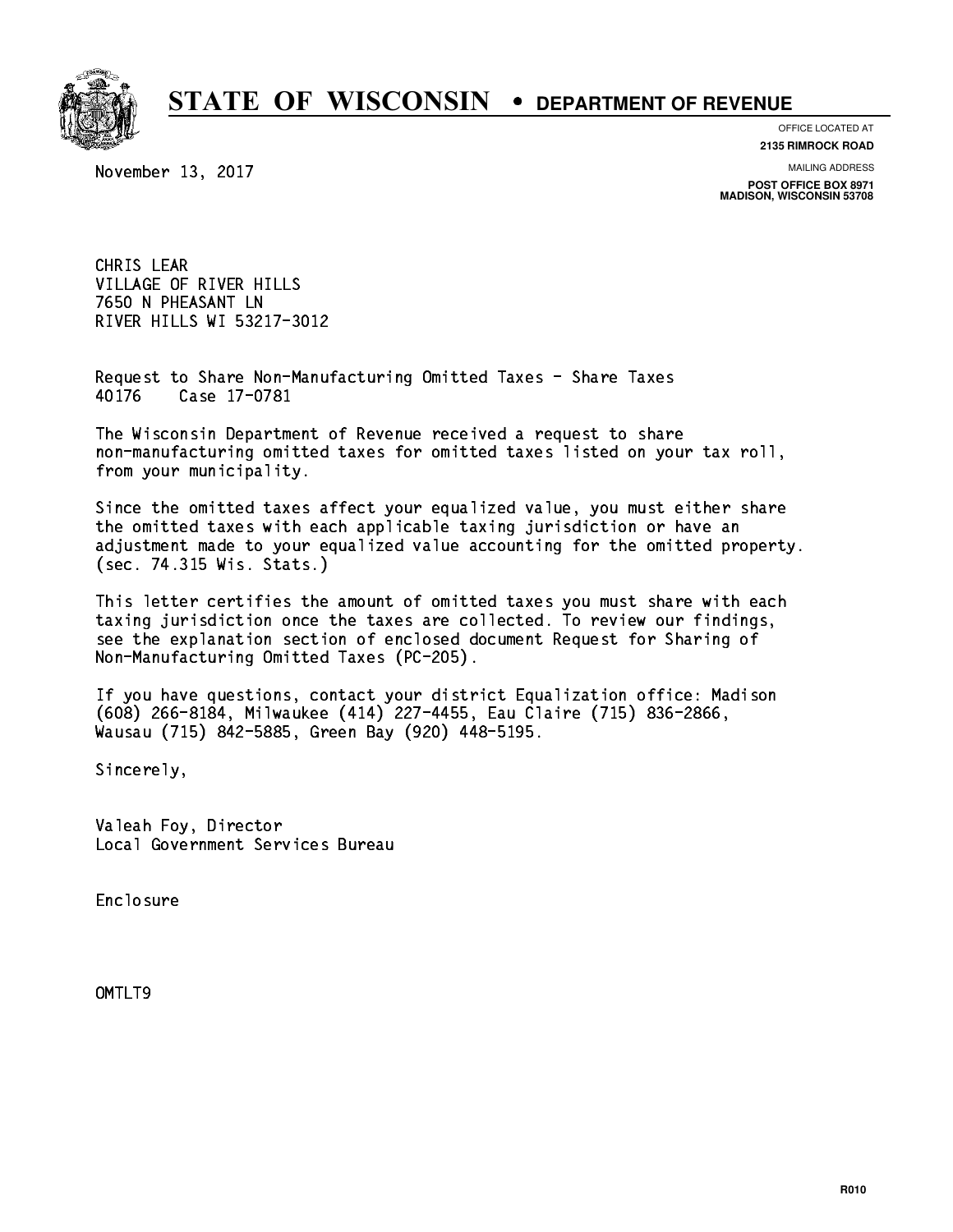

**OFFICE LOCATED AT**

**2135 RIMROCK ROAD**

November 13, 2017

**MAILING ADDRESS**

**POST OFFICE BOX 8971 MADISON, WISCONSIN 53708**

 TANYA O'MALLEY VILLAGE OF SHOREWOOD 3930 N MURRAY AVE SHOREWOOD WI 53211-2303

 Request to Share Non-Manufacturing Omitted Taxes - Share Taxes Case 17-0069 40181

 The Wisconsin Department of Revenue received a request to share non-manufacturing omitted taxes for omitted taxes listed on your tax roll, from your municipality.

 Since the omitted taxes affect your equalized value, you must either share the omitted taxes with each applicable taxing jurisdiction or have an adjustment made to your equalized value accounting for the omitted property. (sec. 74.315 Wis. Stats.)

 This letter certifies the amount of omitted taxes you must share with each taxing jurisdiction once the taxes are collected. To review our findings, see the explanation section of enclosed document Request for Sharing of Non-Manufacturing Omitted Taxes (PC-205).

 If you have questions, contact your district Equalization office: Madison (608) 266-8184, Milwaukee (414) 227-4455, Eau Claire (715) 836-2866, Wausau (715) 842-5885, Green Bay (920) 448-5195.

Sincerely,

 Valeah Foy, Director Local Government Services Bureau

Enclosure Enclosure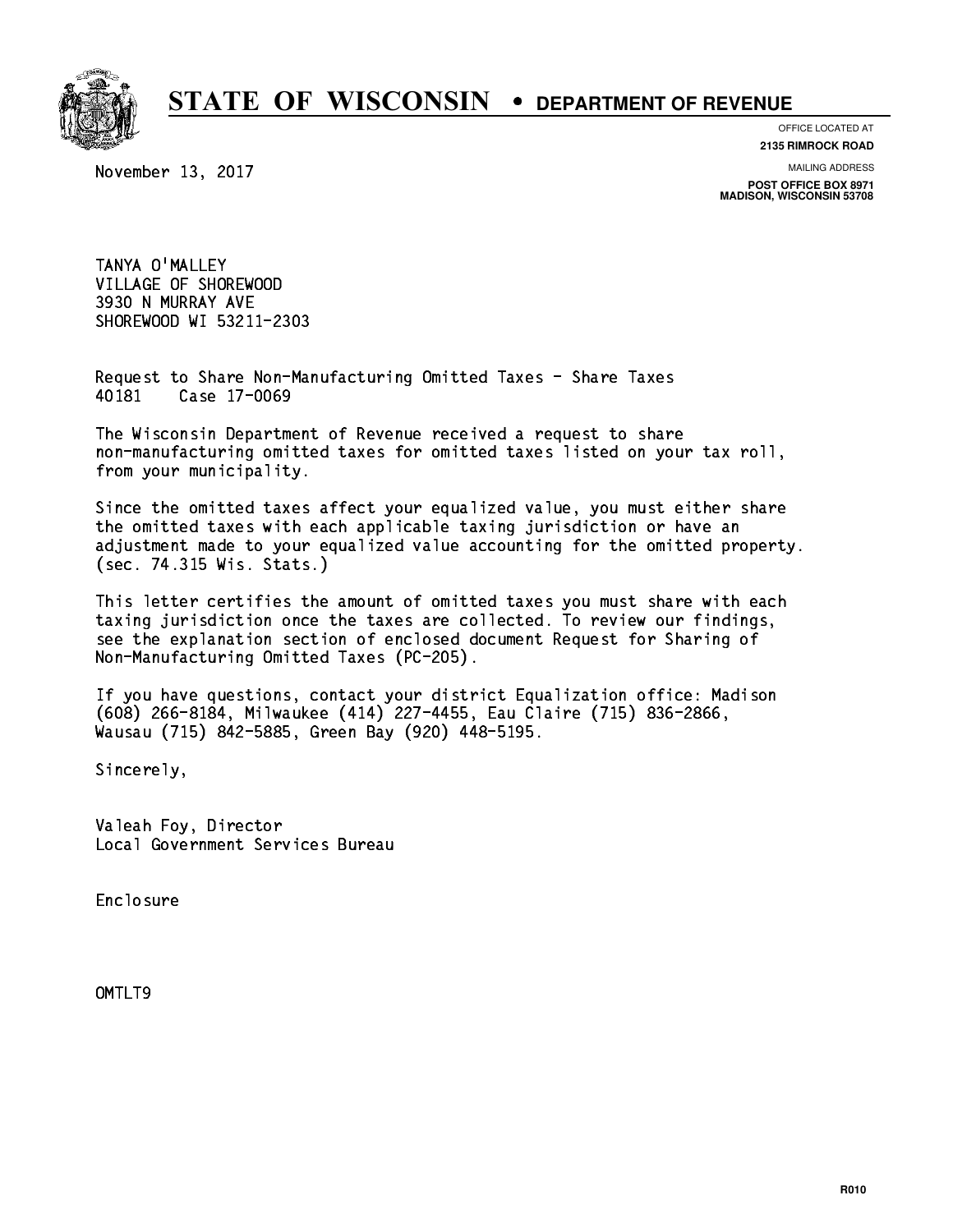

**OFFICE LOCATED AT**

**2135 RIMROCK ROAD**

November 13, 2017

**MAILING ADDRESS**

**POST OFFICE BOX 8971 MADISON, WISCONSIN 53708**

 TANYA O'MALLEY VILLAGE OF SHOREWOOD 3930 N MURRAY AVE SHOREWOOD WI 53211-2303

 Request to Share Non-Manufacturing Omitted Taxes - Share Taxes Case 17-0061 40181

 The Wisconsin Department of Revenue received a request to share non-manufacturing omitted taxes for omitted taxes listed on your tax roll, from your municipality.

 Since the omitted taxes affect your equalized value, you must either share the omitted taxes with each applicable taxing jurisdiction or have an adjustment made to your equalized value accounting for the omitted property. (sec. 74.315 Wis. Stats.)

 This letter certifies the amount of omitted taxes you must share with each taxing jurisdiction once the taxes are collected. To review our findings, see the explanation section of enclosed document Request for Sharing of Non-Manufacturing Omitted Taxes (PC-205).

 If you have questions, contact your district Equalization office: Madison (608) 266-8184, Milwaukee (414) 227-4455, Eau Claire (715) 836-2866, Wausau (715) 842-5885, Green Bay (920) 448-5195.

Sincerely,

 Valeah Foy, Director Local Government Services Bureau

Enclosure Enclosure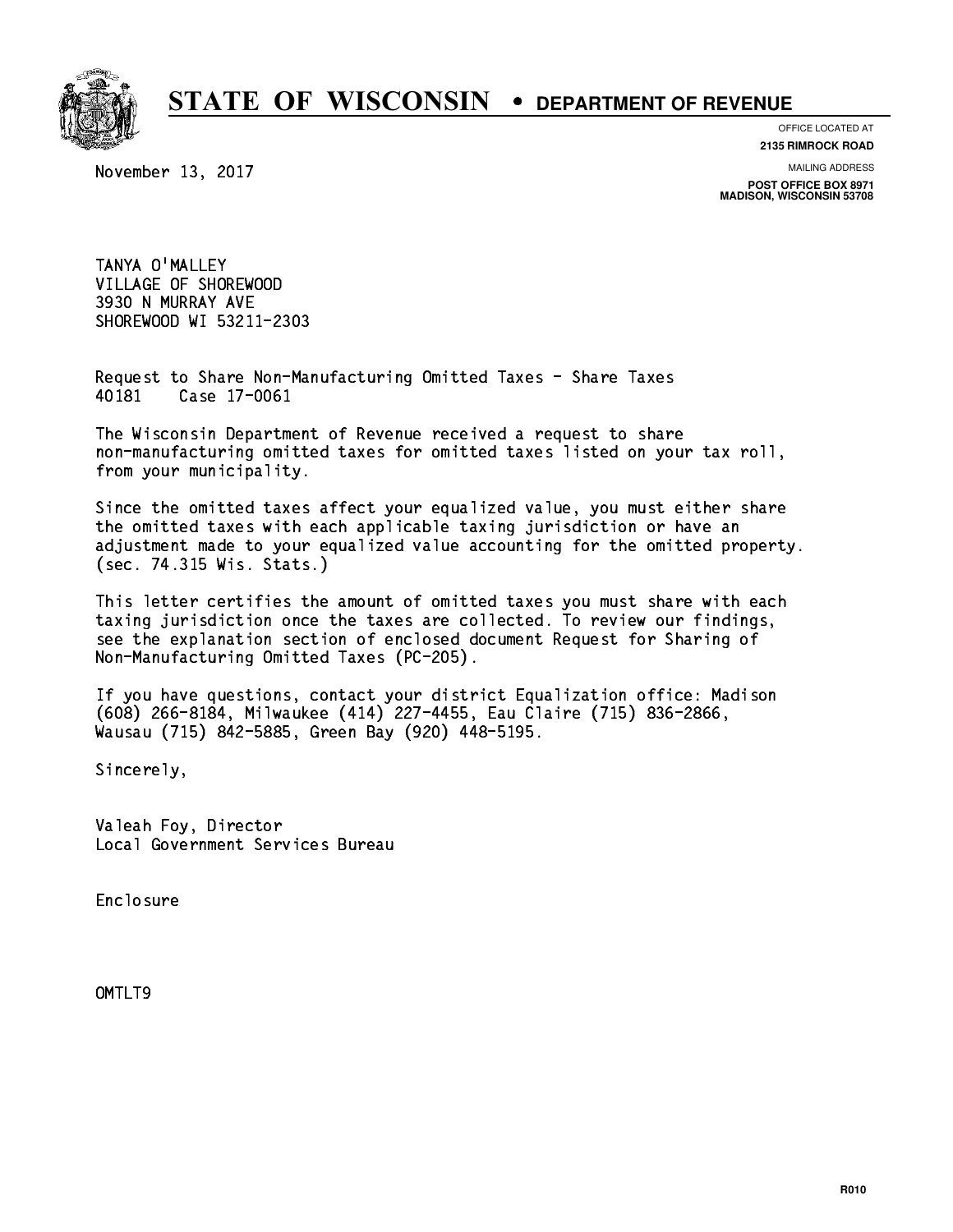

**OFFICE LOCATED AT**

**2135 RIMROCK ROAD**

November 13, 2017

**MAILING ADDRESS**

**POST OFFICE BOX 8971 MADISON, WISCONSIN 53708**

 CATHERINE A ROESKE CITY OF OAK CREEK 8040 S 6TH STREET OAK CREEK WI 53154

 Request to Share Non-Manufacturing Omitted Taxes - Share Taxes 40265 Case 17-0662

 The Wisconsin Department of Revenue received a request to share non-manufacturing omitted taxes for omitted taxes listed on your tax roll, from your municipality.

 Since the omitted taxes affect your equalized value, you must either share the omitted taxes with each applicable taxing jurisdiction or have an adjustment made to your equalized value accounting for the omitted property. (sec. 74.315 Wis. Stats.)

 This letter certifies the amount of omitted taxes you must share with each taxing jurisdiction once the taxes are collected. To review our findings, see the explanation section of enclosed document Request for Sharing of Non-Manufacturing Omitted Taxes (PC-205).

 If you have questions, contact your district Equalization office: Madison (608) 266-8184, Milwaukee (414) 227-4455, Eau Claire (715) 836-2866, Wausau (715) 842-5885, Green Bay (920) 448-5195.

Sincerely,

 Valeah Foy, Director Local Government Services Bureau

Enclosure Enclosure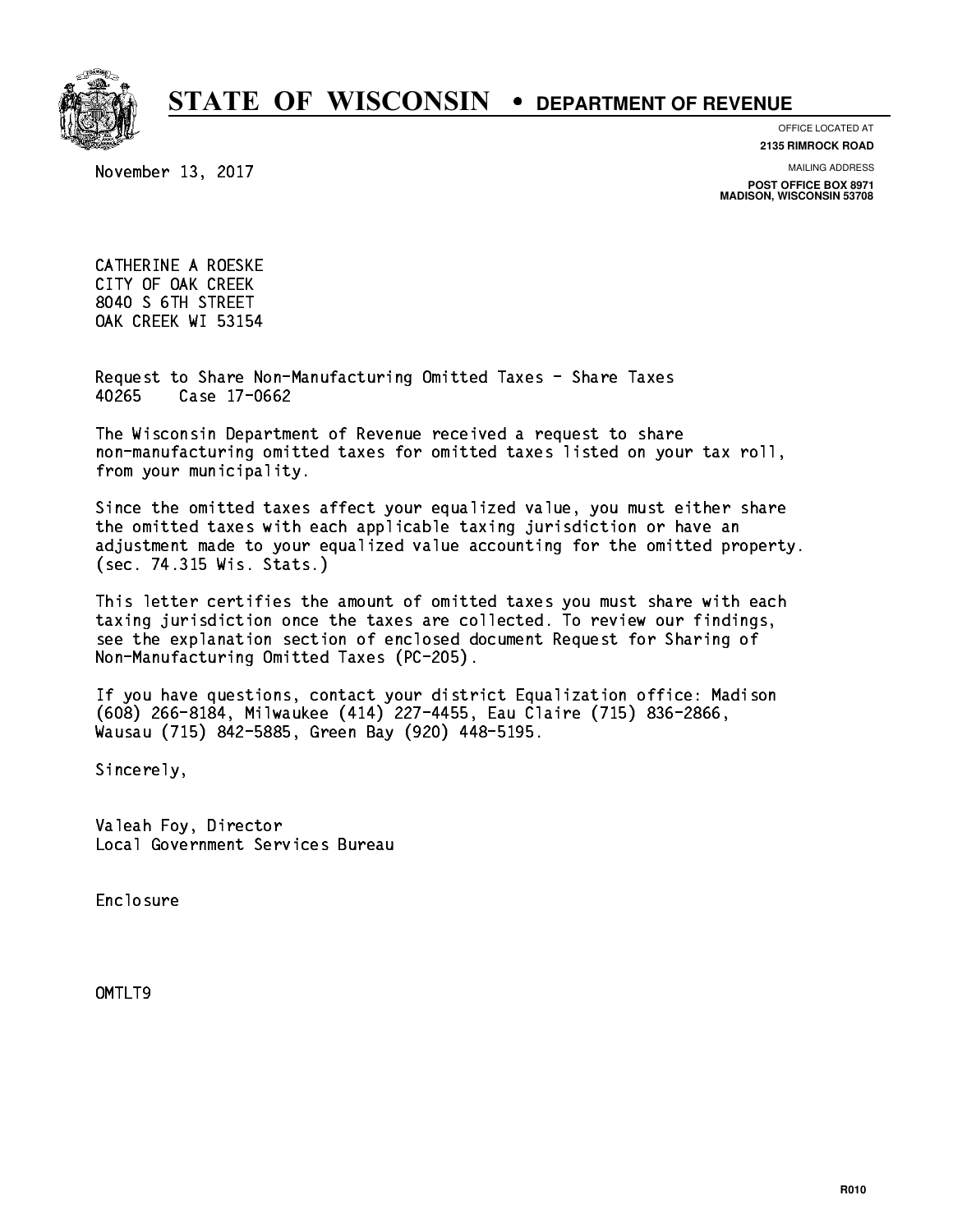

**OFFICE LOCATED AT**

November 13, 2017

**2135 RIMROCK ROAD**

**MAILING ADDRESS POST OFFICE BOX 8971 MADISON, WISCONSIN 53708**

 CARLA A. LEDESMA, CMC CITY OF WAUWATOSA 7725 W NORTH AVE WAUWATOSA WI 53213-1720

 Request to Share Non-Manufacturing Omitted Taxes - Share Taxes 40291 Case 17-0704

 The Wisconsin Department of Revenue received a request to share non-manufacturing omitted taxes for omitted taxes listed on your tax roll, from your municipality.

 Since the omitted taxes affect your equalized value, you must either share the omitted taxes with each applicable taxing jurisdiction or have an adjustment made to your equalized value accounting for the omitted property. (sec. 74.315 Wis. Stats.)

 This letter certifies the amount of omitted taxes you must share with each taxing jurisdiction once the taxes are collected. To review our findings, see the explanation section of enclosed document Request for Sharing of Non-Manufacturing Omitted Taxes (PC-205).

 If you have questions, contact your district Equalization office: Madison (608) 266-8184, Milwaukee (414) 227-4455, Eau Claire (715) 836-2866, Wausau (715) 842-5885, Green Bay (920) 448-5195.

Sincerely,

 Valeah Foy, Director Local Government Services Bureau

Enclosure Enclosure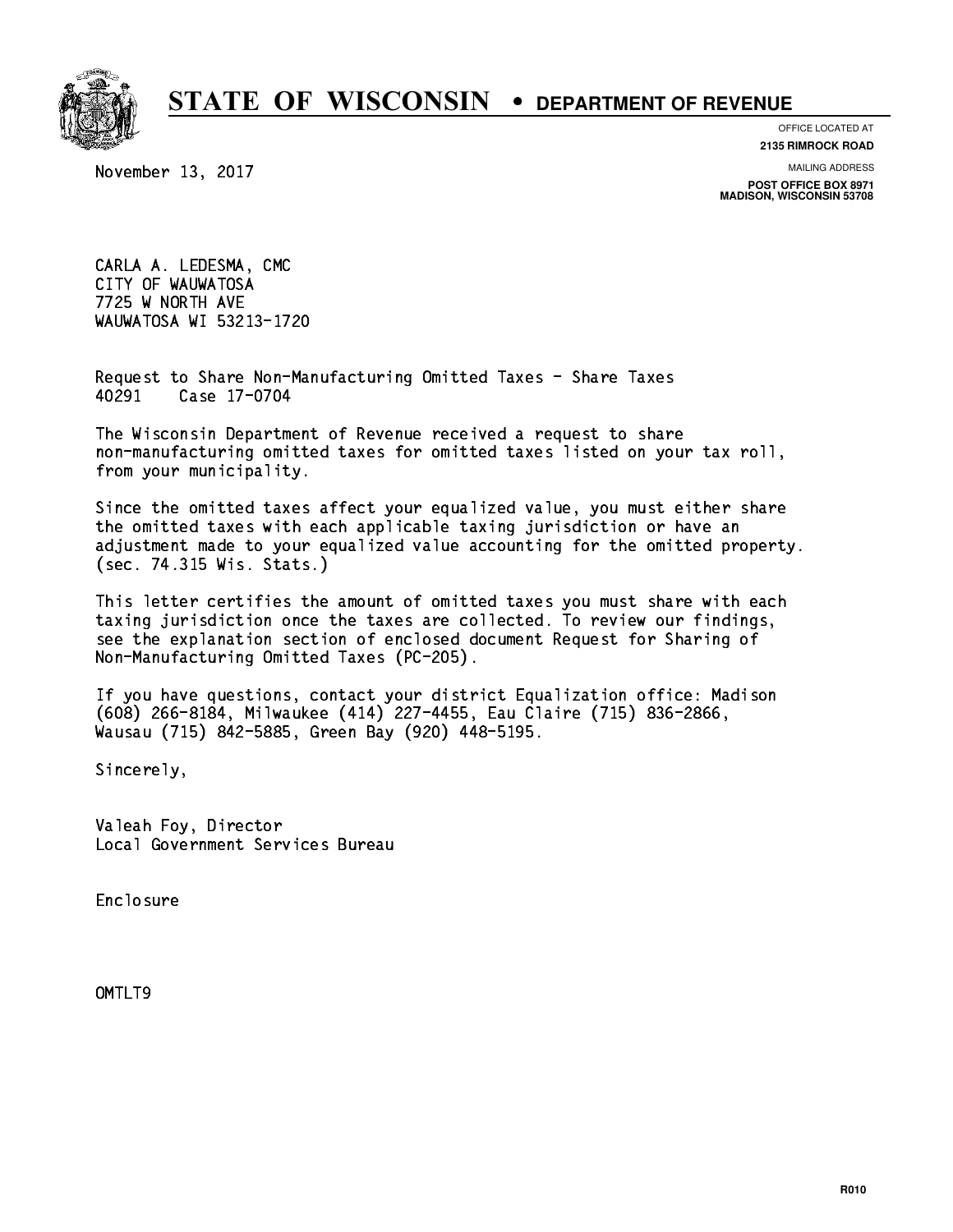

**OFFICE LOCATED AT**

November 13, 2017

**2135 RIMROCK ROAD**

**MAILING ADDRESS POST OFFICE BOX 8971**

**MADISON, WISCONSIN 53708**

 CARLA A. LEDESMA, CMC CITY OF WAUWATOSA 7725 W NORTH AVE WAUWATOSA WI 53213-1720

 Request to Share Non-Manufacturing Omitted Taxes - Share Taxes 40291 Case 17-0693

 The Wisconsin Department of Revenue received a request to share non-manufacturing omitted taxes for omitted taxes listed on your tax roll, from your municipality.

 Since the omitted taxes affect your equalized value, you must either share the omitted taxes with each applicable taxing jurisdiction or have an adjustment made to your equalized value accounting for the omitted property. (sec. 74.315 Wis. Stats.)

 This letter certifies the amount of omitted taxes you must share with each taxing jurisdiction once the taxes are collected. To review our findings, see the explanation section of enclosed document Request for Sharing of Non-Manufacturing Omitted Taxes (PC-205).

 If you have questions, contact your district Equalization office: Madison (608) 266-8184, Milwaukee (414) 227-4455, Eau Claire (715) 836-2866, Wausau (715) 842-5885, Green Bay (920) 448-5195.

Sincerely,

 Valeah Foy, Director Local Government Services Bureau

Enclosure Enclosure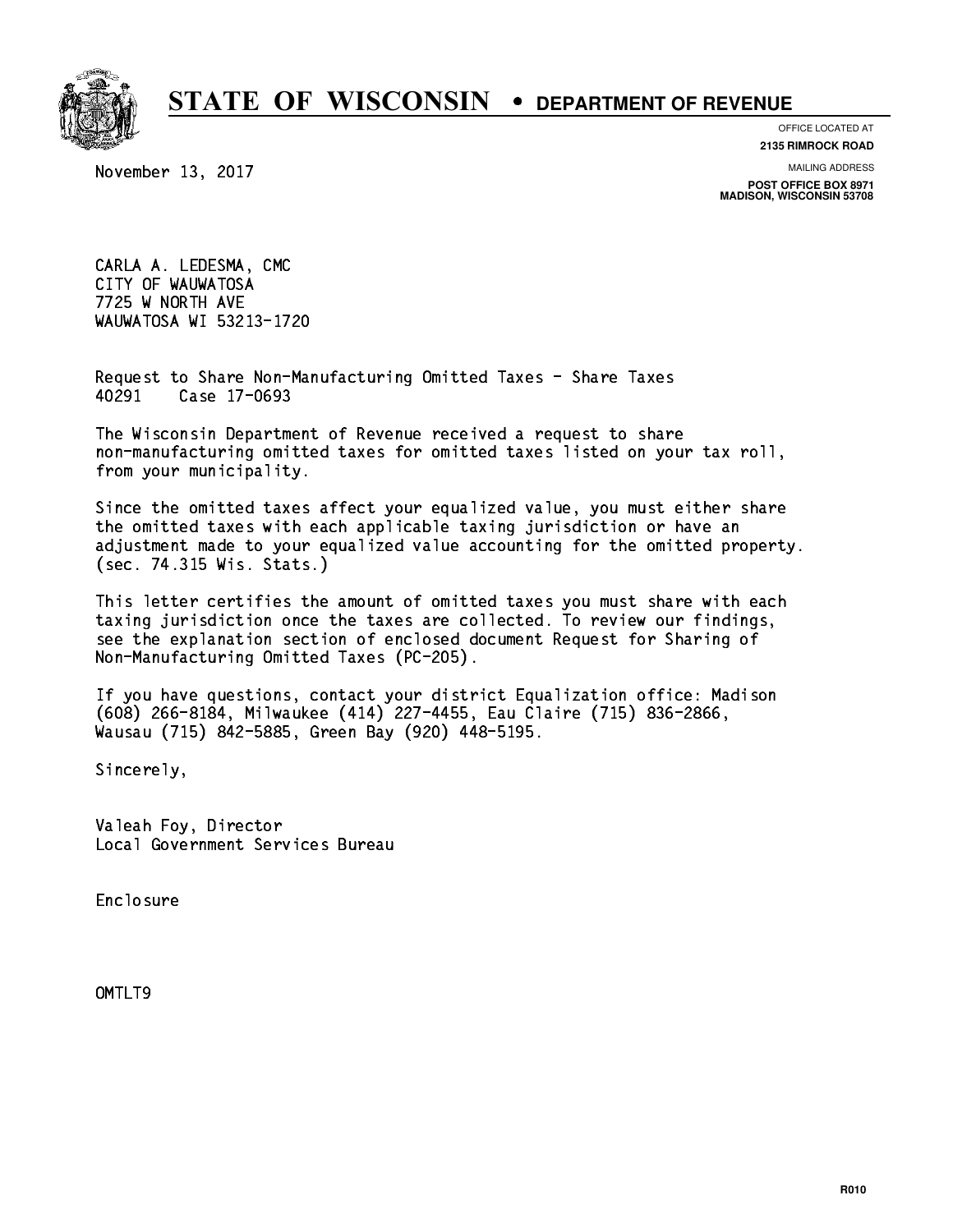

**OFFICE LOCATED AT**

November 13, 2017

**2135 RIMROCK ROAD**

**MAILING ADDRESS POST OFFICE BOX 8971 MADISON, WISCONSIN 53708**

 CARLA A. LEDESMA, CMC CITY OF WAUWATOSA 7725 W NORTH AVE WAUWATOSA WI 53213-1720

 Request to Share Non-Manufacturing Omitted Taxes - Share Taxes 40291 Case 17-0708

 The Wisconsin Department of Revenue received a request to share non-manufacturing omitted taxes for omitted taxes listed on your tax roll, from your municipality.

 Since the omitted taxes affect your equalized value, you must either share the omitted taxes with each applicable taxing jurisdiction or have an adjustment made to your equalized value accounting for the omitted property. (sec. 74.315 Wis. Stats.)

 This letter certifies the amount of omitted taxes you must share with each taxing jurisdiction once the taxes are collected. To review our findings, see the explanation section of enclosed document Request for Sharing of Non-Manufacturing Omitted Taxes (PC-205).

 If you have questions, contact your district Equalization office: Madison (608) 266-8184, Milwaukee (414) 227-4455, Eau Claire (715) 836-2866, Wausau (715) 842-5885, Green Bay (920) 448-5195.

Sincerely,

 Valeah Foy, Director Local Government Services Bureau

Enclosure Enclosure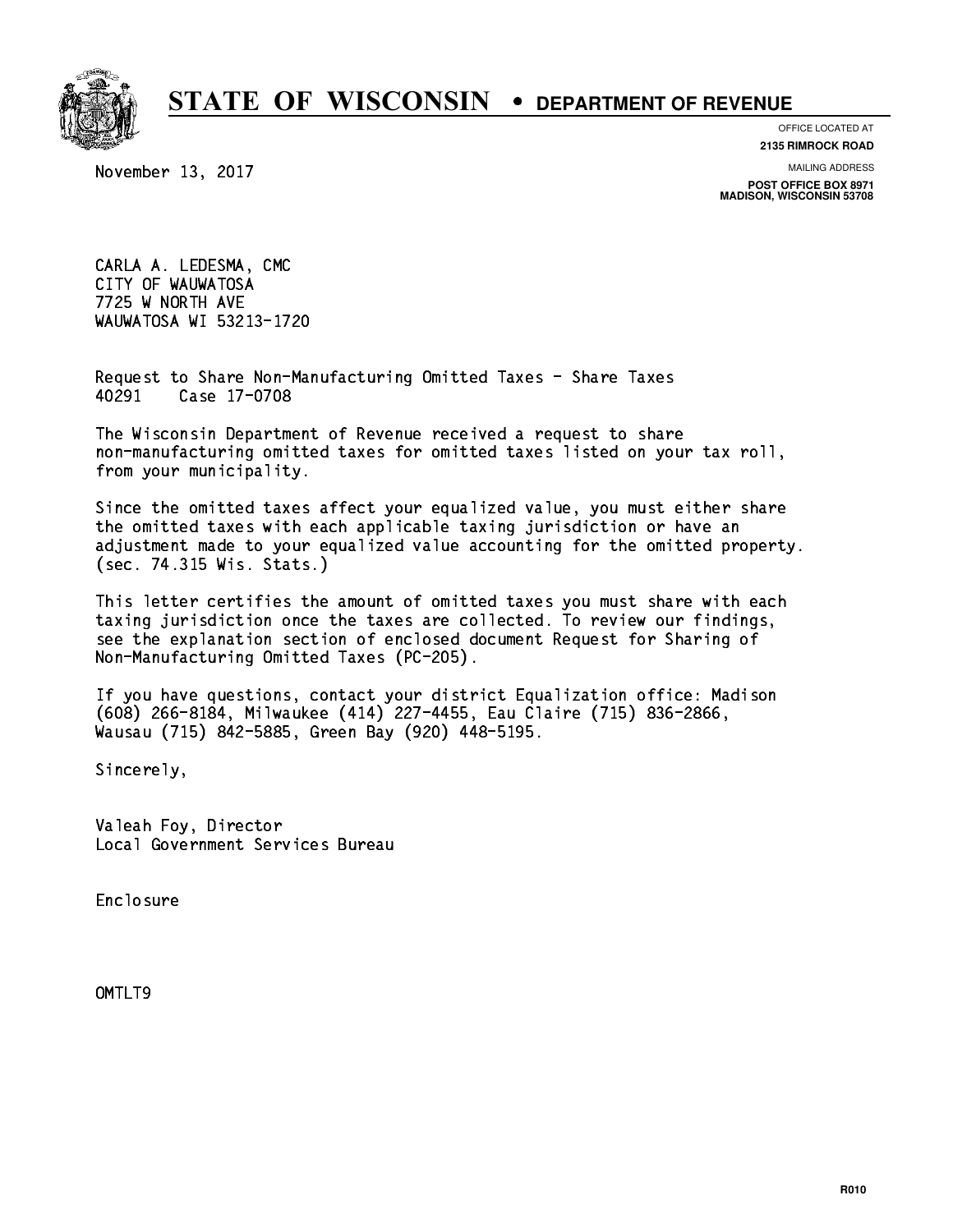

**OFFICE LOCATED AT**

November 13, 2017

**2135 RIMROCK ROAD**

**MAILING ADDRESS POST OFFICE BOX 8971 MADISON, WISCONSIN 53708**

 CARLA A. LEDESMA, CMC CITY OF WAUWATOSA 7725 W NORTH AVE WAUWATOSA WI 53213-1720

 Request to Share Non-Manufacturing Omitted Taxes - Share Taxes 40291 Case 17-0707

 The Wisconsin Department of Revenue received a request to share non-manufacturing omitted taxes for omitted taxes listed on your tax roll, from your municipality.

 Since the omitted taxes affect your equalized value, you must either share the omitted taxes with each applicable taxing jurisdiction or have an adjustment made to your equalized value accounting for the omitted property. (sec. 74.315 Wis. Stats.)

 This letter certifies the amount of omitted taxes you must share with each taxing jurisdiction once the taxes are collected. To review our findings, see the explanation section of enclosed document Request for Sharing of Non-Manufacturing Omitted Taxes (PC-205).

 If you have questions, contact your district Equalization office: Madison (608) 266-8184, Milwaukee (414) 227-4455, Eau Claire (715) 836-2866, Wausau (715) 842-5885, Green Bay (920) 448-5195.

Sincerely,

 Valeah Foy, Director Local Government Services Bureau

Enclosure Enclosure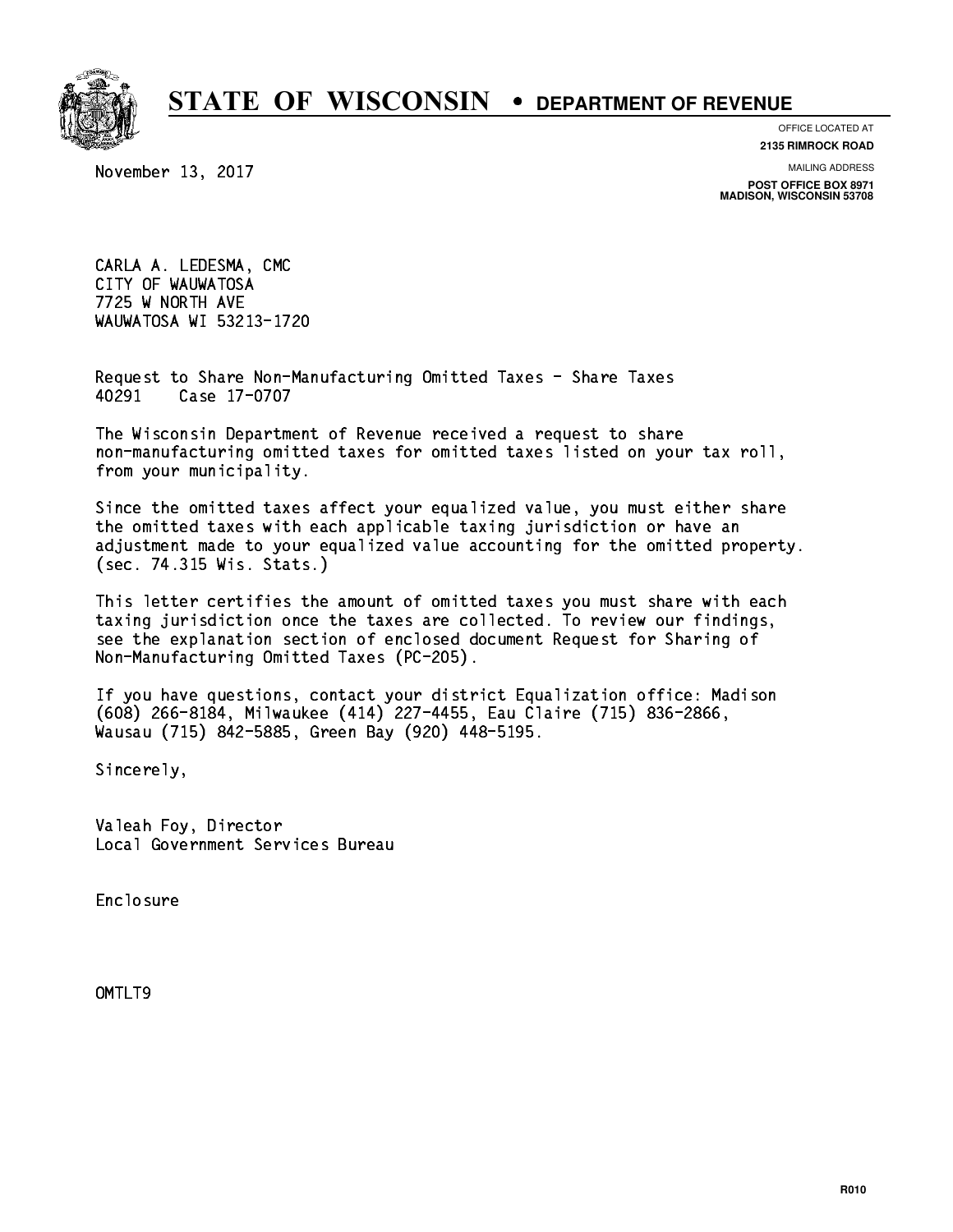

**OFFICE LOCATED AT**

November 13, 2017

**2135 RIMROCK ROAD**

**MAILING ADDRESS POST OFFICE BOX 8971 MADISON, WISCONSIN 53708**

 CARLA A. LEDESMA, CMC CITY OF WAUWATOSA 7725 W NORTH AVE WAUWATOSA WI 53213-1720

 Request to Share Non-Manufacturing Omitted Taxes - Share Taxes 40291 Case 17-0706

 The Wisconsin Department of Revenue received a request to share non-manufacturing omitted taxes for omitted taxes listed on your tax roll, from your municipality.

 Since the omitted taxes affect your equalized value, you must either share the omitted taxes with each applicable taxing jurisdiction or have an adjustment made to your equalized value accounting for the omitted property. (sec. 74.315 Wis. Stats.)

 This letter certifies the amount of omitted taxes you must share with each taxing jurisdiction once the taxes are collected. To review our findings, see the explanation section of enclosed document Request for Sharing of Non-Manufacturing Omitted Taxes (PC-205).

 If you have questions, contact your district Equalization office: Madison (608) 266-8184, Milwaukee (414) 227-4455, Eau Claire (715) 836-2866, Wausau (715) 842-5885, Green Bay (920) 448-5195.

Sincerely,

 Valeah Foy, Director Local Government Services Bureau

Enclosure Enclosure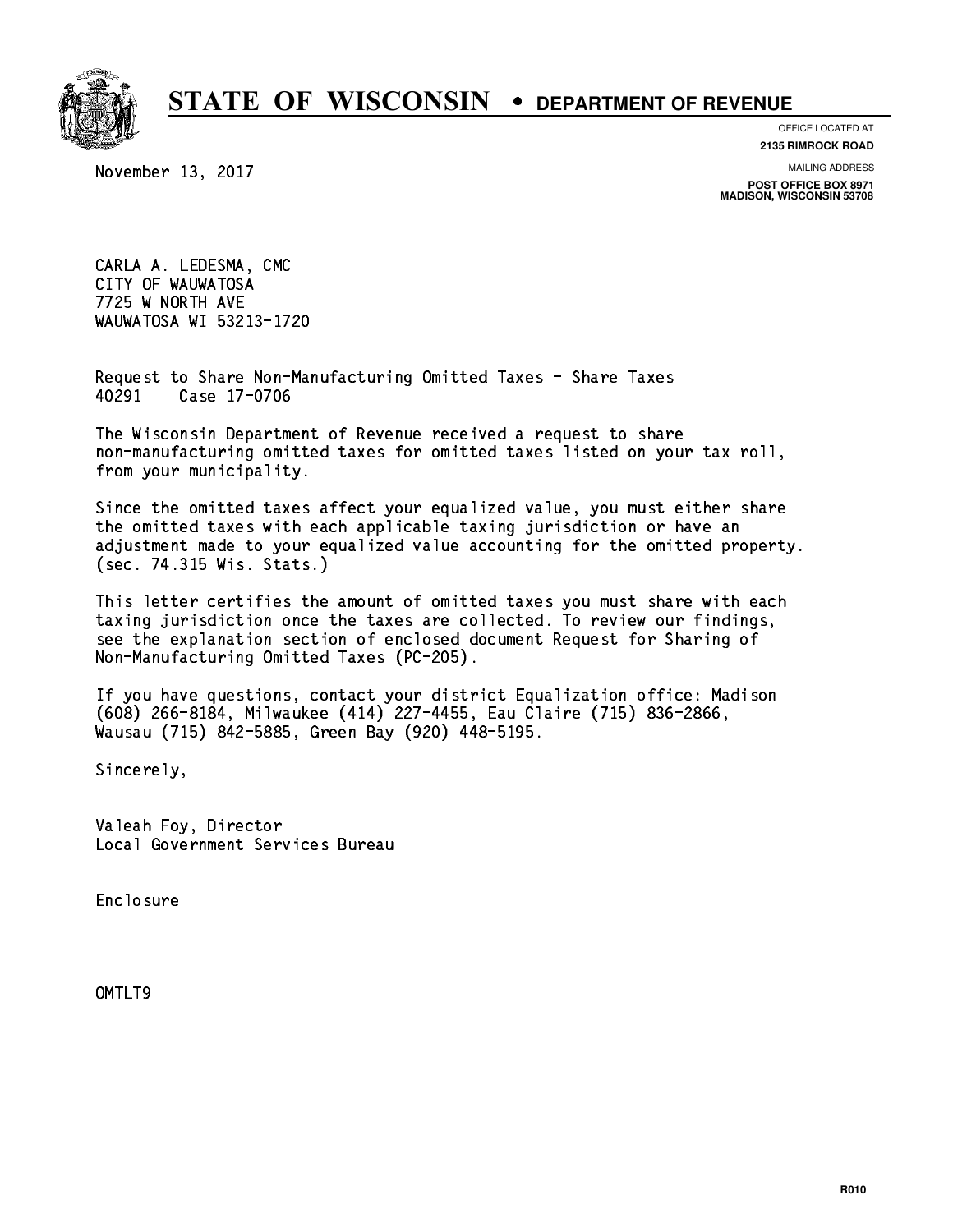

**OFFICE LOCATED AT**

November 13, 2017

**2135 RIMROCK ROAD**

**MAILING ADDRESS**

**POST OFFICE BOX 8971 MADISON, WISCONSIN 53708**

 CARLA A. LEDESMA, CMC CITY OF WAUWATOSA 7725 W NORTH AVE WAUWATOSA WI 53213-1720

 Request to Share Non-Manufacturing Omitted Taxes - Share Taxes 40291 Case 17-0705

 The Wisconsin Department of Revenue received a request to share non-manufacturing omitted taxes for omitted taxes listed on your tax roll, from your municipality.

 Since the omitted taxes affect your equalized value, you must either share the omitted taxes with each applicable taxing jurisdiction or have an adjustment made to your equalized value accounting for the omitted property. (sec. 74.315 Wis. Stats.)

 This letter certifies the amount of omitted taxes you must share with each taxing jurisdiction once the taxes are collected. To review our findings, see the explanation section of enclosed document Request for Sharing of Non-Manufacturing Omitted Taxes (PC-205).

 If you have questions, contact your district Equalization office: Madison (608) 266-8184, Milwaukee (414) 227-4455, Eau Claire (715) 836-2866, Wausau (715) 842-5885, Green Bay (920) 448-5195.

Sincerely,

 Valeah Foy, Director Local Government Services Bureau

Enclosure Enclosure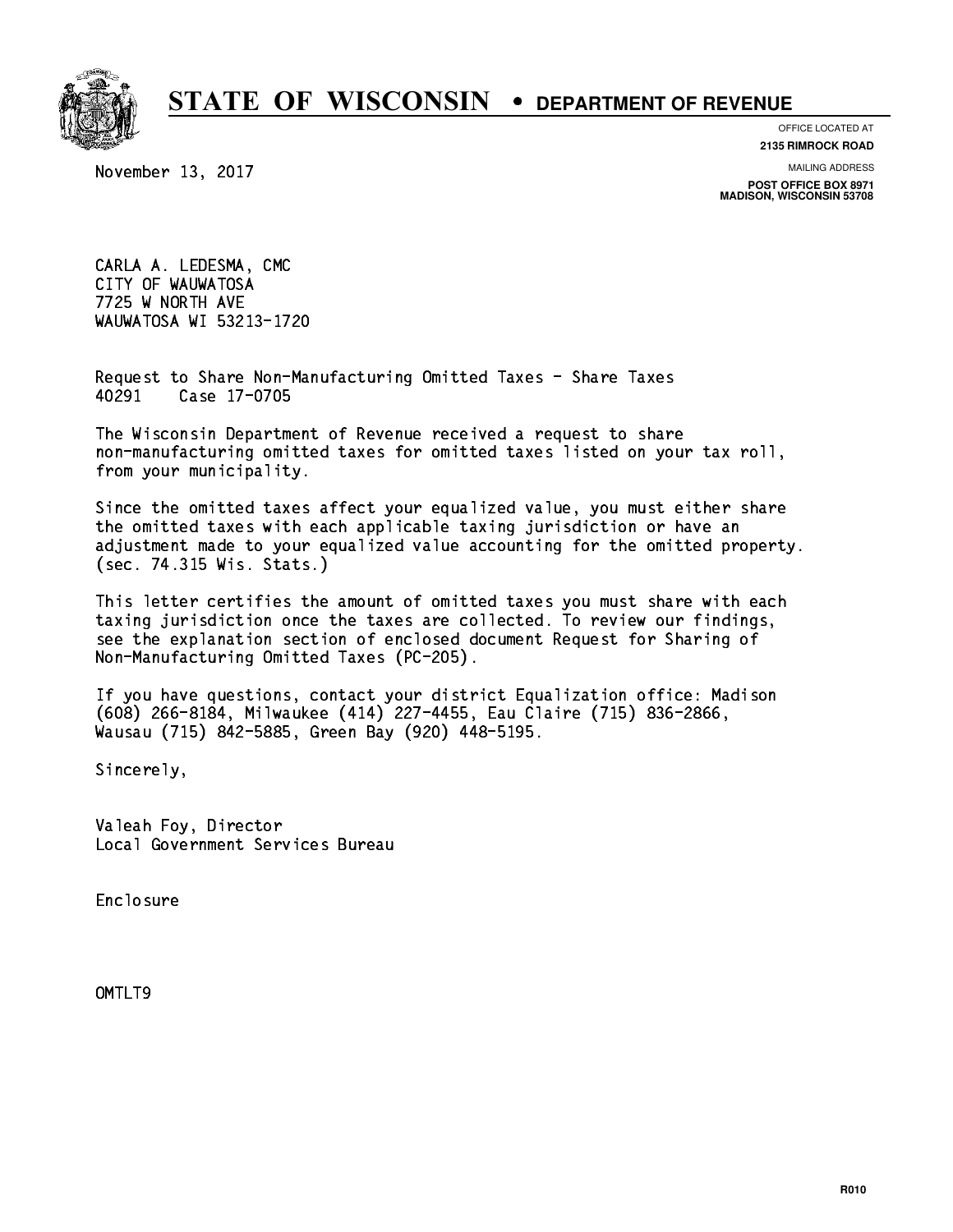

**OFFICE LOCATED AT**

November 13, 2017

**2135 RIMROCK ROAD**

**MAILING ADDRESS POST OFFICE BOX 8971 MADISON, WISCONSIN 53708**

 CARLA A. LEDESMA, CMC CITY OF WAUWATOSA 7725 W NORTH AVE WAUWATOSA WI 53213-1720

 Request to Share Non-Manufacturing Omitted Taxes - Share Taxes 40291 Case 17-0703

 The Wisconsin Department of Revenue received a request to share non-manufacturing omitted taxes for omitted taxes listed on your tax roll, from your municipality.

 Since the omitted taxes affect your equalized value, you must either share the omitted taxes with each applicable taxing jurisdiction or have an adjustment made to your equalized value accounting for the omitted property. (sec. 74.315 Wis. Stats.)

 This letter certifies the amount of omitted taxes you must share with each taxing jurisdiction once the taxes are collected. To review our findings, see the explanation section of enclosed document Request for Sharing of Non-Manufacturing Omitted Taxes (PC-205).

 If you have questions, contact your district Equalization office: Madison (608) 266-8184, Milwaukee (414) 227-4455, Eau Claire (715) 836-2866, Wausau (715) 842-5885, Green Bay (920) 448-5195.

Sincerely,

 Valeah Foy, Director Local Government Services Bureau

Enclosure Enclosure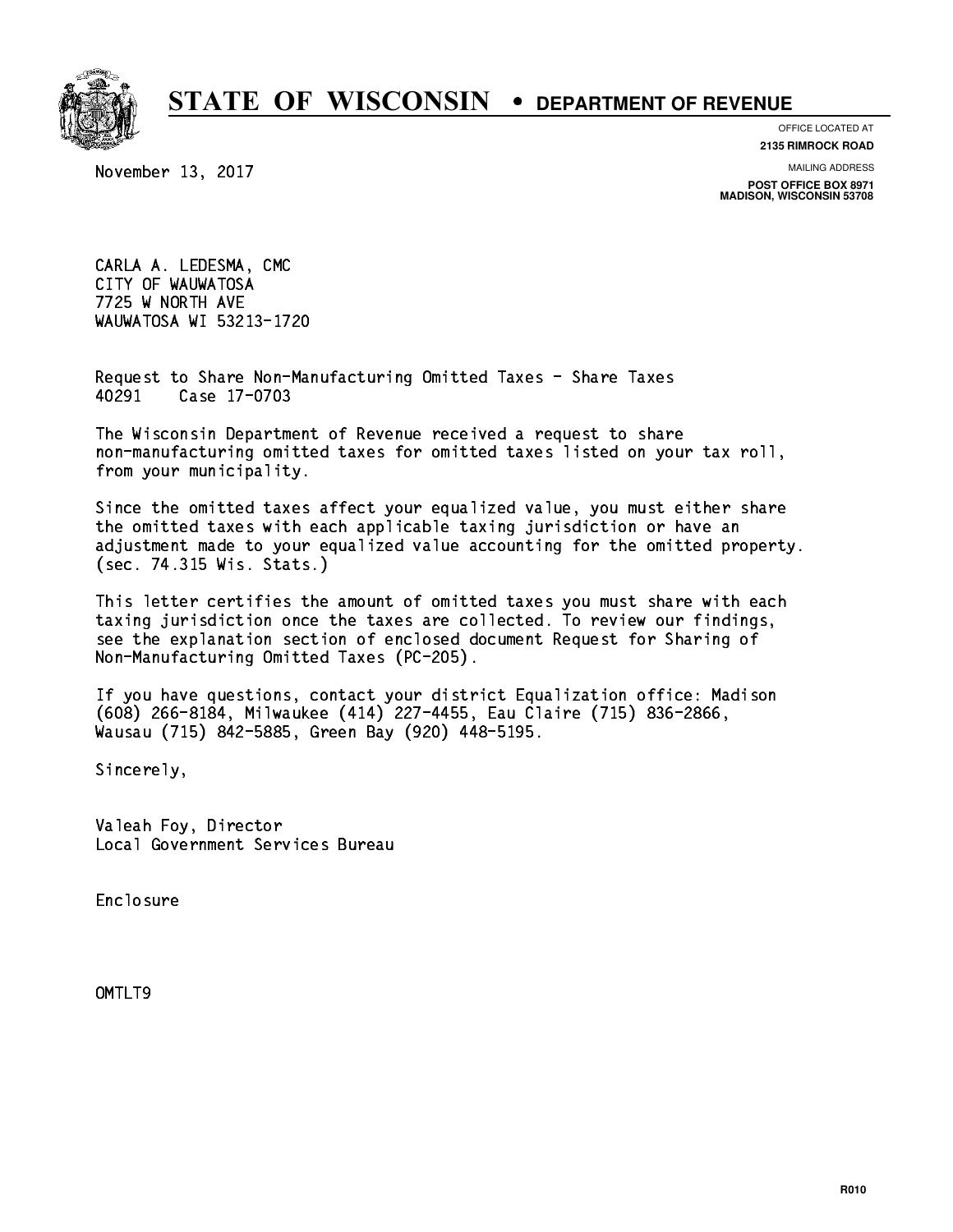

**OFFICE LOCATED AT**

November 13, 2017

**2135 RIMROCK ROAD**

**MAILING ADDRESS POST OFFICE BOX 8971 MADISON, WISCONSIN 53708**

 CARLA A. LEDESMA, CMC CITY OF WAUWATOSA 7725 W NORTH AVE WAUWATOSA WI 53213-1720

 Request to Share Non-Manufacturing Omitted Taxes - Share Taxes 40291 Case 17-0702

 The Wisconsin Department of Revenue received a request to share non-manufacturing omitted taxes for omitted taxes listed on your tax roll, from your municipality.

 Since the omitted taxes affect your equalized value, you must either share the omitted taxes with each applicable taxing jurisdiction or have an adjustment made to your equalized value accounting for the omitted property. (sec. 74.315 Wis. Stats.)

 This letter certifies the amount of omitted taxes you must share with each taxing jurisdiction once the taxes are collected. To review our findings, see the explanation section of enclosed document Request for Sharing of Non-Manufacturing Omitted Taxes (PC-205).

 If you have questions, contact your district Equalization office: Madison (608) 266-8184, Milwaukee (414) 227-4455, Eau Claire (715) 836-2866, Wausau (715) 842-5885, Green Bay (920) 448-5195.

Sincerely,

 Valeah Foy, Director Local Government Services Bureau

Enclosure Enclosure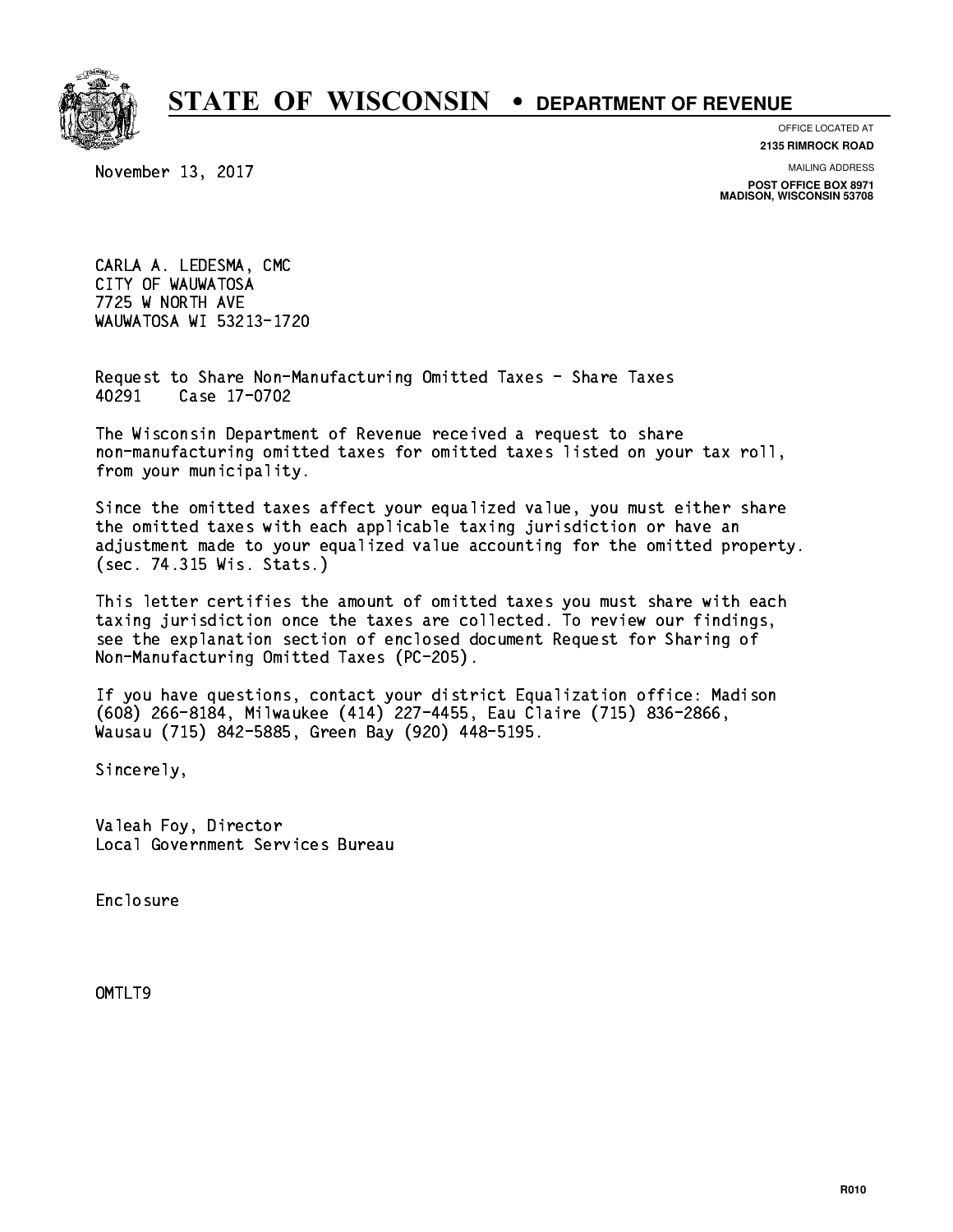

**OFFICE LOCATED AT**

November 13, 2017

**2135 RIMROCK ROAD**

**MAILING ADDRESS POST OFFICE BOX 8971 MADISON, WISCONSIN 53708**

 CARLA A. LEDESMA, CMC CITY OF WAUWATOSA 7725 W NORTH AVE WAUWATOSA WI 53213-1720

 Request to Share Non-Manufacturing Omitted Taxes - Share Taxes 40291 Case 17-0701

 The Wisconsin Department of Revenue received a request to share non-manufacturing omitted taxes for omitted taxes listed on your tax roll, from your municipality.

 Since the omitted taxes affect your equalized value, you must either share the omitted taxes with each applicable taxing jurisdiction or have an adjustment made to your equalized value accounting for the omitted property. (sec. 74.315 Wis. Stats.)

 This letter certifies the amount of omitted taxes you must share with each taxing jurisdiction once the taxes are collected. To review our findings, see the explanation section of enclosed document Request for Sharing of Non-Manufacturing Omitted Taxes (PC-205).

 If you have questions, contact your district Equalization office: Madison (608) 266-8184, Milwaukee (414) 227-4455, Eau Claire (715) 836-2866, Wausau (715) 842-5885, Green Bay (920) 448-5195.

Sincerely,

 Valeah Foy, Director Local Government Services Bureau

Enclosure Enclosure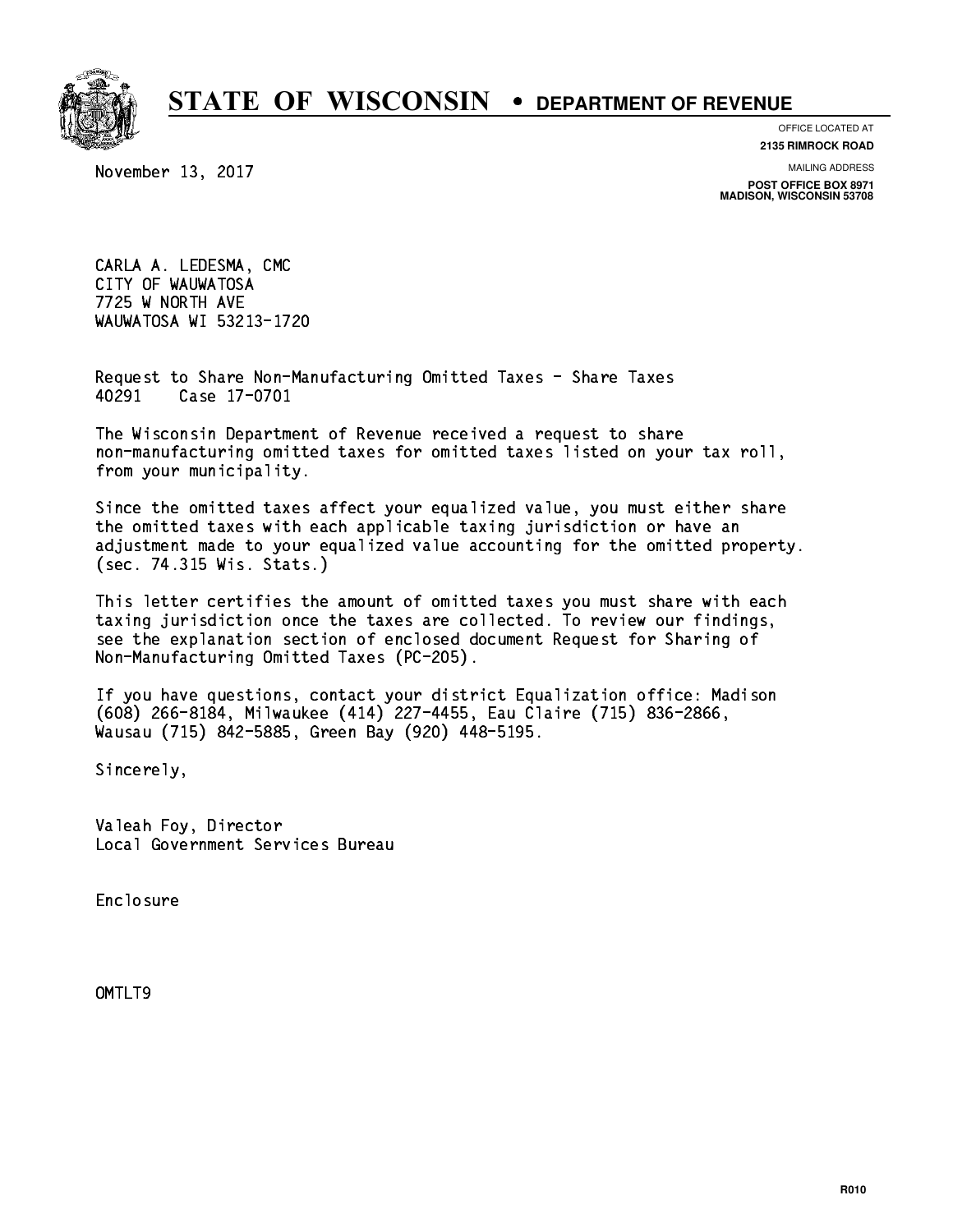

**OFFICE LOCATED AT**

November 13, 2017

**2135 RIMROCK ROAD**

**MAILING ADDRESS POST OFFICE BOX 8971 MADISON, WISCONSIN 53708**

 CARLA A. LEDESMA, CMC CITY OF WAUWATOSA 7725 W NORTH AVE WAUWATOSA WI 53213-1720

 Request to Share Non-Manufacturing Omitted Taxes - Share Taxes 40291 Case 17-0699

 The Wisconsin Department of Revenue received a request to share non-manufacturing omitted taxes for omitted taxes listed on your tax roll, from your municipality.

 Since the omitted taxes affect your equalized value, you must either share the omitted taxes with each applicable taxing jurisdiction or have an adjustment made to your equalized value accounting for the omitted property. (sec. 74.315 Wis. Stats.)

 This letter certifies the amount of omitted taxes you must share with each taxing jurisdiction once the taxes are collected. To review our findings, see the explanation section of enclosed document Request for Sharing of Non-Manufacturing Omitted Taxes (PC-205).

 If you have questions, contact your district Equalization office: Madison (608) 266-8184, Milwaukee (414) 227-4455, Eau Claire (715) 836-2866, Wausau (715) 842-5885, Green Bay (920) 448-5195.

Sincerely,

 Valeah Foy, Director Local Government Services Bureau

Enclosure Enclosure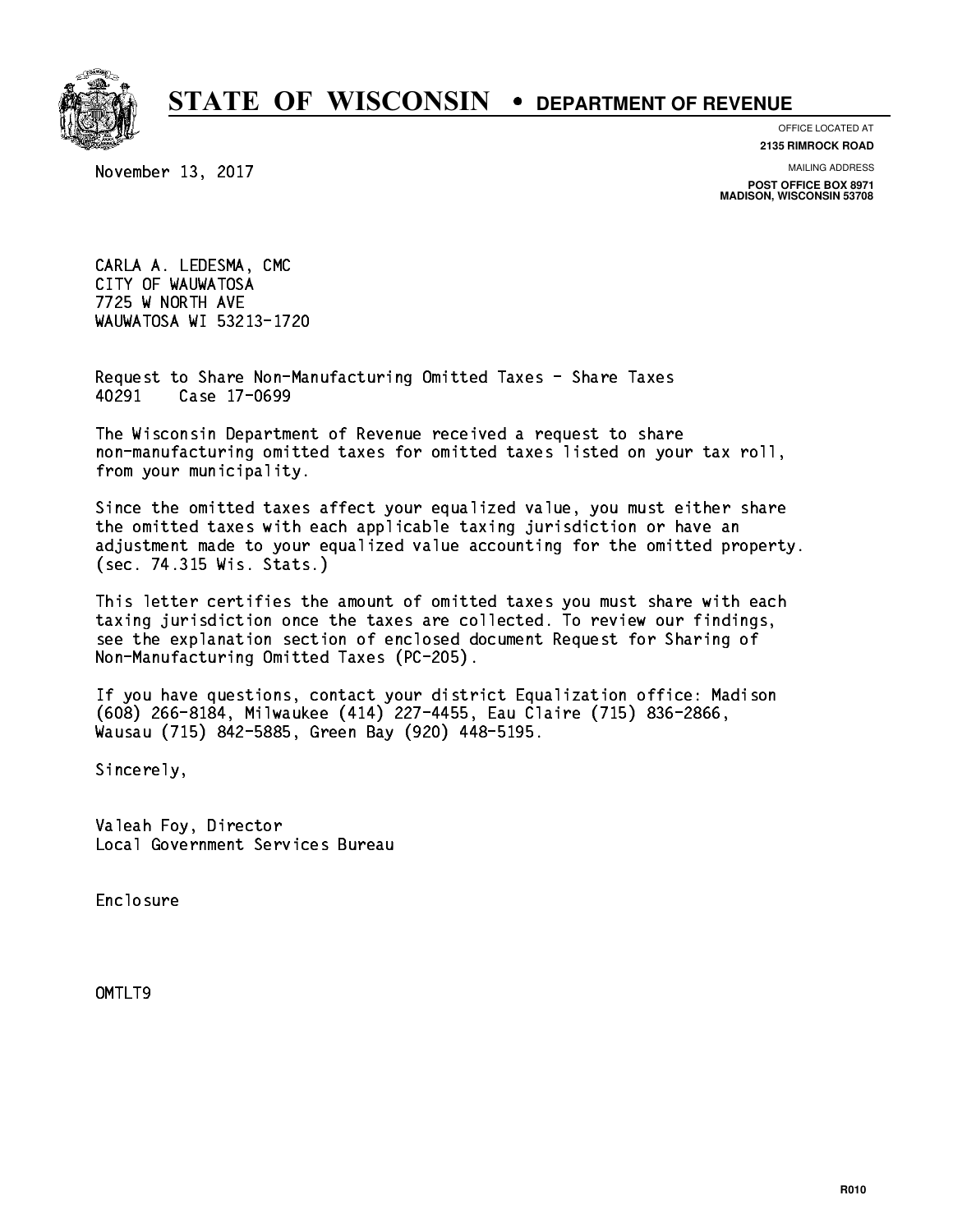

**OFFICE LOCATED AT**

November 13, 2017

**2135 RIMROCK ROAD**

**MAILING ADDRESS POST OFFICE BOX 8971 MADISON, WISCONSIN 53708**

 CARLA A. LEDESMA, CMC CITY OF WAUWATOSA 7725 W NORTH AVE WAUWATOSA WI 53213-1720

 Request to Share Non-Manufacturing Omitted Taxes - Share Taxes 40291 Case 17-0697

 The Wisconsin Department of Revenue received a request to share non-manufacturing omitted taxes for omitted taxes listed on your tax roll, from your municipality.

 Since the omitted taxes affect your equalized value, you must either share the omitted taxes with each applicable taxing jurisdiction or have an adjustment made to your equalized value accounting for the omitted property. (sec. 74.315 Wis. Stats.)

 This letter certifies the amount of omitted taxes you must share with each taxing jurisdiction once the taxes are collected. To review our findings, see the explanation section of enclosed document Request for Sharing of Non-Manufacturing Omitted Taxes (PC-205).

 If you have questions, contact your district Equalization office: Madison (608) 266-8184, Milwaukee (414) 227-4455, Eau Claire (715) 836-2866, Wausau (715) 842-5885, Green Bay (920) 448-5195.

Sincerely,

 Valeah Foy, Director Local Government Services Bureau

Enclosure Enclosure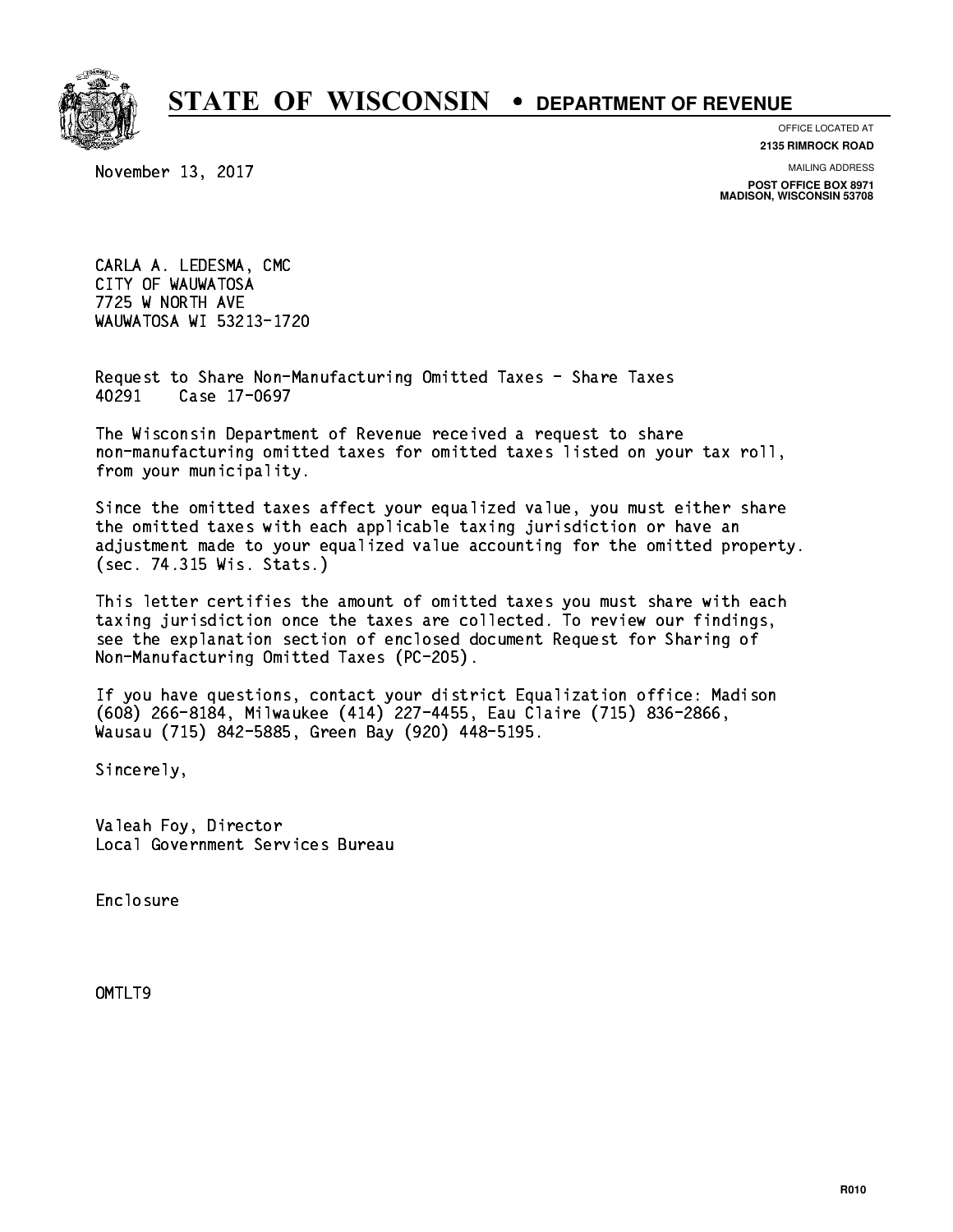

**OFFICE LOCATED AT**

November 13, 2017

**2135 RIMROCK ROAD**

**MAILING ADDRESS POST OFFICE BOX 8971 MADISON, WISCONSIN 53708**

 CARLA A. LEDESMA, CMC CITY OF WAUWATOSA 7725 W NORTH AVE WAUWATOSA WI 53213-1720

 Request to Share Non-Manufacturing Omitted Taxes - Share Taxes 40291 Case 17-0696

 The Wisconsin Department of Revenue received a request to share non-manufacturing omitted taxes for omitted taxes listed on your tax roll, from your municipality.

 Since the omitted taxes affect your equalized value, you must either share the omitted taxes with each applicable taxing jurisdiction or have an adjustment made to your equalized value accounting for the omitted property. (sec. 74.315 Wis. Stats.)

 This letter certifies the amount of omitted taxes you must share with each taxing jurisdiction once the taxes are collected. To review our findings, see the explanation section of enclosed document Request for Sharing of Non-Manufacturing Omitted Taxes (PC-205).

 If you have questions, contact your district Equalization office: Madison (608) 266-8184, Milwaukee (414) 227-4455, Eau Claire (715) 836-2866, Wausau (715) 842-5885, Green Bay (920) 448-5195.

Sincerely,

 Valeah Foy, Director Local Government Services Bureau

Enclosure Enclosure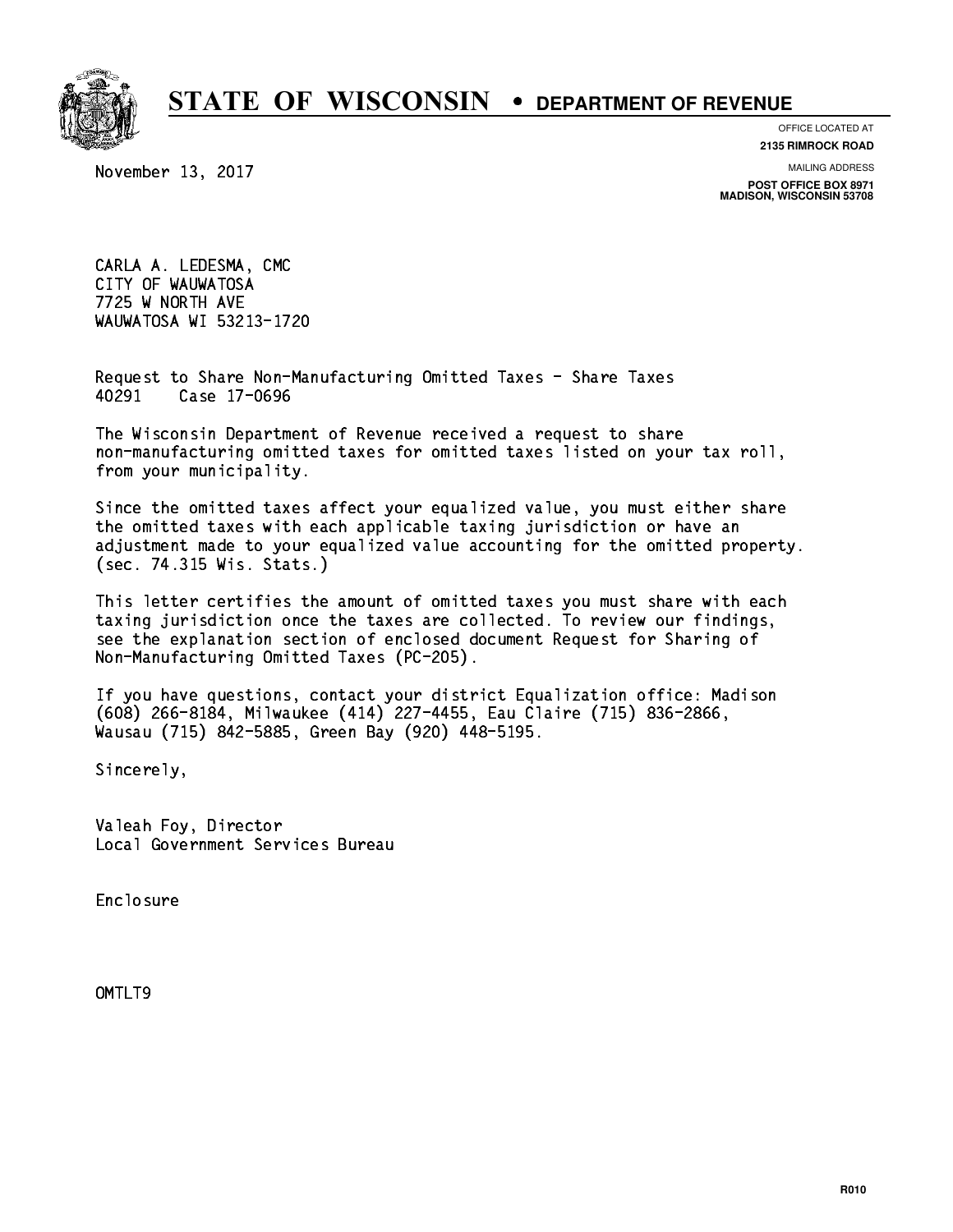

**OFFICE LOCATED AT**

November 13, 2017

**2135 RIMROCK ROAD**

**MAILING ADDRESS POST OFFICE BOX 8971 MADISON, WISCONSIN 53708**

 CARLA A. LEDESMA, CMC CITY OF WAUWATOSA 7725 W NORTH AVE WAUWATOSA WI 53213-1720

 Request to Share Non-Manufacturing Omitted Taxes - Share Taxes 40291 Case 17-0694

 The Wisconsin Department of Revenue received a request to share non-manufacturing omitted taxes for omitted taxes listed on your tax roll, from your municipality.

 Since the omitted taxes affect your equalized value, you must either share the omitted taxes with each applicable taxing jurisdiction or have an adjustment made to your equalized value accounting for the omitted property. (sec. 74.315 Wis. Stats.)

 This letter certifies the amount of omitted taxes you must share with each taxing jurisdiction once the taxes are collected. To review our findings, see the explanation section of enclosed document Request for Sharing of Non-Manufacturing Omitted Taxes (PC-205).

 If you have questions, contact your district Equalization office: Madison (608) 266-8184, Milwaukee (414) 227-4455, Eau Claire (715) 836-2866, Wausau (715) 842-5885, Green Bay (920) 448-5195.

Sincerely,

 Valeah Foy, Director Local Government Services Bureau

Enclosure Enclosure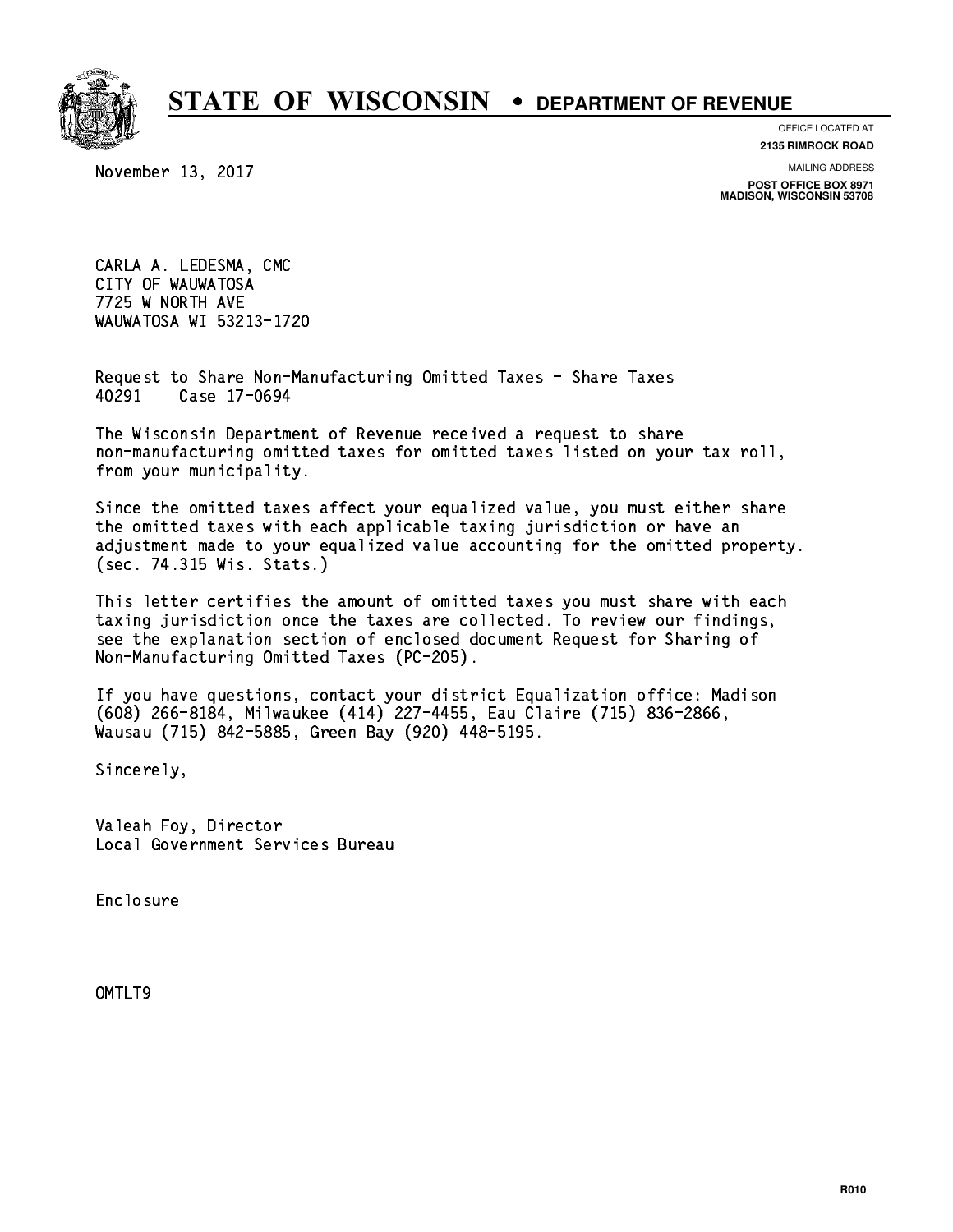

November 13, 2017

**OFFICE LOCATED AT**

**2135 RIMROCK ROAD**

**MAILING ADDRESS**

**POST OFFICE BOX 8971 MADISON, WISCONSIN 53708**

 JOANN M. CRAM CITY OF TOMAH 819 SUPERIOR AVE TOMAH WI 54660-2046 TOMAH WI 54660-2046

 Request to Share Non-Manufacturing Omitted Taxes - Share Taxes 41286 Case 17-0776

 The Wisconsin Department of Revenue received a request to share non-manufacturing omitted taxes for omitted taxes listed on your tax roll, from your municipality.

 Since the omitted taxes affect your equalized value, you must either share the omitted taxes with each applicable taxing jurisdiction or have an adjustment made to your equalized value accounting for the omitted property. (sec. 74.315 Wis. Stats.)

 This letter certifies the amount of omitted taxes you must share with each taxing jurisdiction once the taxes are collected. To review our findings, see the explanation section of enclosed document Request for Sharing of Non-Manufacturing Omitted Taxes (PC-205).

 If you have questions, contact your district Equalization office: Madison (608) 266-8184, Milwaukee (414) 227-4455, Eau Claire (715) 836-2866, Wausau (715) 842-5885, Green Bay (920) 448-5195.

Sincerely,

 Valeah Foy, Director Local Government Services Bureau

Enclosure Enclosure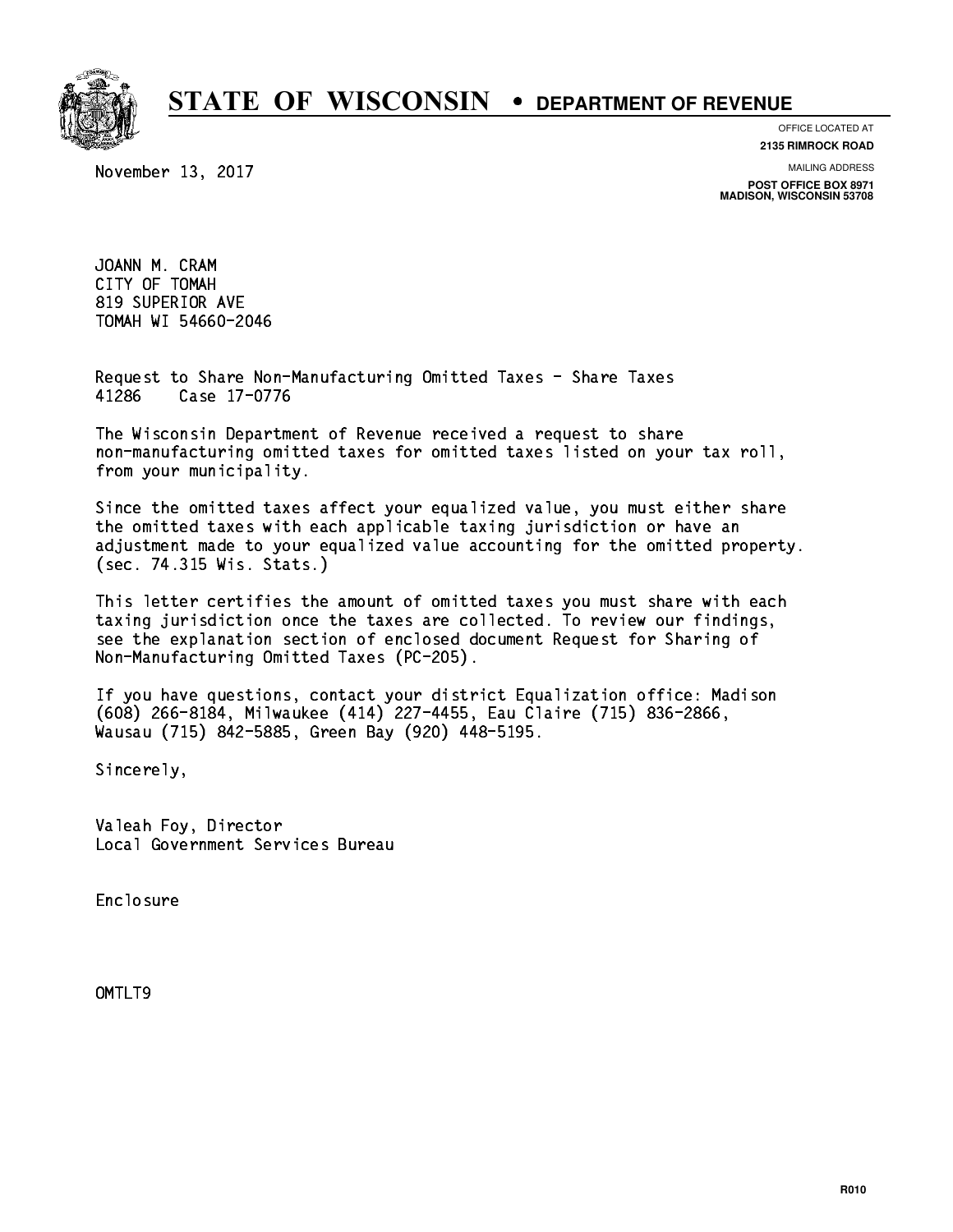

November 13, 2017

**OFFICE LOCATED AT**

**2135 RIMROCK ROAD**

**MAILING ADDRESS**

**POST OFFICE BOX 8971 MADISON, WISCONSIN 53708**

 JOANN M. CRAM CITY OF TOMAH 819 SUPERIOR AVE TOMAH WI 54660-2046 TOMAH WI 54660-2046

 Request to Share Non-Manufacturing Omitted Taxes - Share Taxes 41286 Case 17-0774

 The Wisconsin Department of Revenue received a request to share non-manufacturing omitted taxes for omitted taxes listed on your tax roll, from your municipality.

 Since the omitted taxes affect your equalized value, you must either share the omitted taxes with each applicable taxing jurisdiction or have an adjustment made to your equalized value accounting for the omitted property. (sec. 74.315 Wis. Stats.)

 This letter certifies the amount of omitted taxes you must share with each taxing jurisdiction once the taxes are collected. To review our findings, see the explanation section of enclosed document Request for Sharing of Non-Manufacturing Omitted Taxes (PC-205).

 If you have questions, contact your district Equalization office: Madison (608) 266-8184, Milwaukee (414) 227-4455, Eau Claire (715) 836-2866, Wausau (715) 842-5885, Green Bay (920) 448-5195.

Sincerely,

 Valeah Foy, Director Local Government Services Bureau

Enclosure Enclosure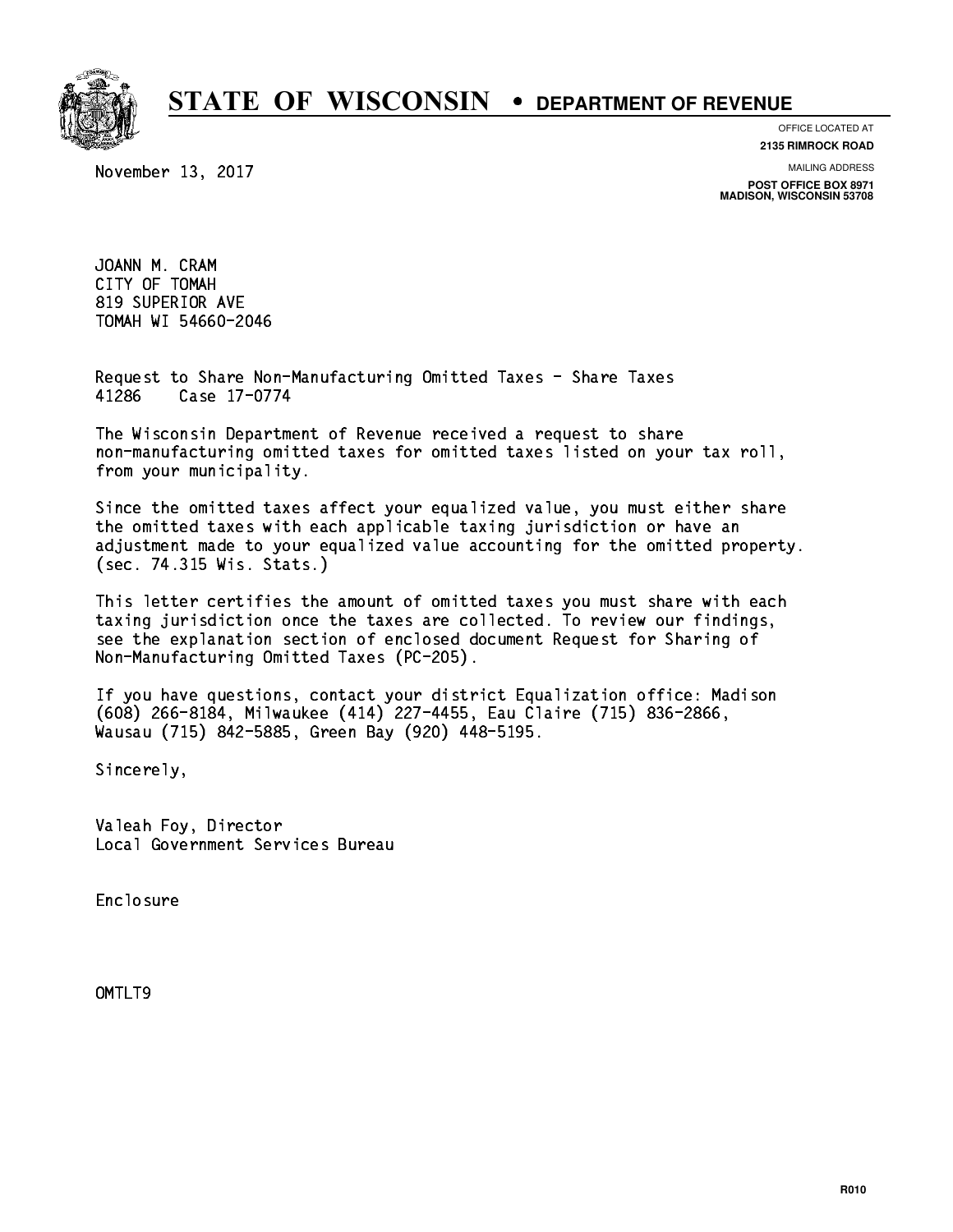

**OFFICE LOCATED AT**

November 13, 2017

**2135 RIMROCK ROAD**

**MAILING ADDRESS**

**POST OFFICE BOX 8971 MADISON, WISCONSIN 53708**

 KAREN WEINSCHROTT TOWN OF GRAND CHUTE 1900 GRAND CHUTE BLVD GRAND CHUTE WI 54913-9613

 Request to Share Non-Manufacturing Omitted Taxes - Share Taxes Case 17-0478 44020

 The Wisconsin Department of Revenue received a request to share non-manufacturing omitted taxes for omitted taxes listed on your tax roll, from your municipality.

 Since the omitted taxes affect your equalized value, you must either share the omitted taxes with each applicable taxing jurisdiction or have an adjustment made to your equalized value accounting for the omitted property. (sec. 74.315 Wis. Stats.)

 This letter certifies the amount of omitted taxes you must share with each taxing jurisdiction once the taxes are collected. To review our findings, see the explanation section of enclosed document Request for Sharing of Non-Manufacturing Omitted Taxes (PC-205).

 If you have questions, contact your district Equalization office: Madison (608) 266-8184, Milwaukee (414) 227-4455, Eau Claire (715) 836-2866, Wausau (715) 842-5885, Green Bay (920) 448-5195.

Sincerely,

 Valeah Foy, Director Local Government Services Bureau

Enclosure Enclosure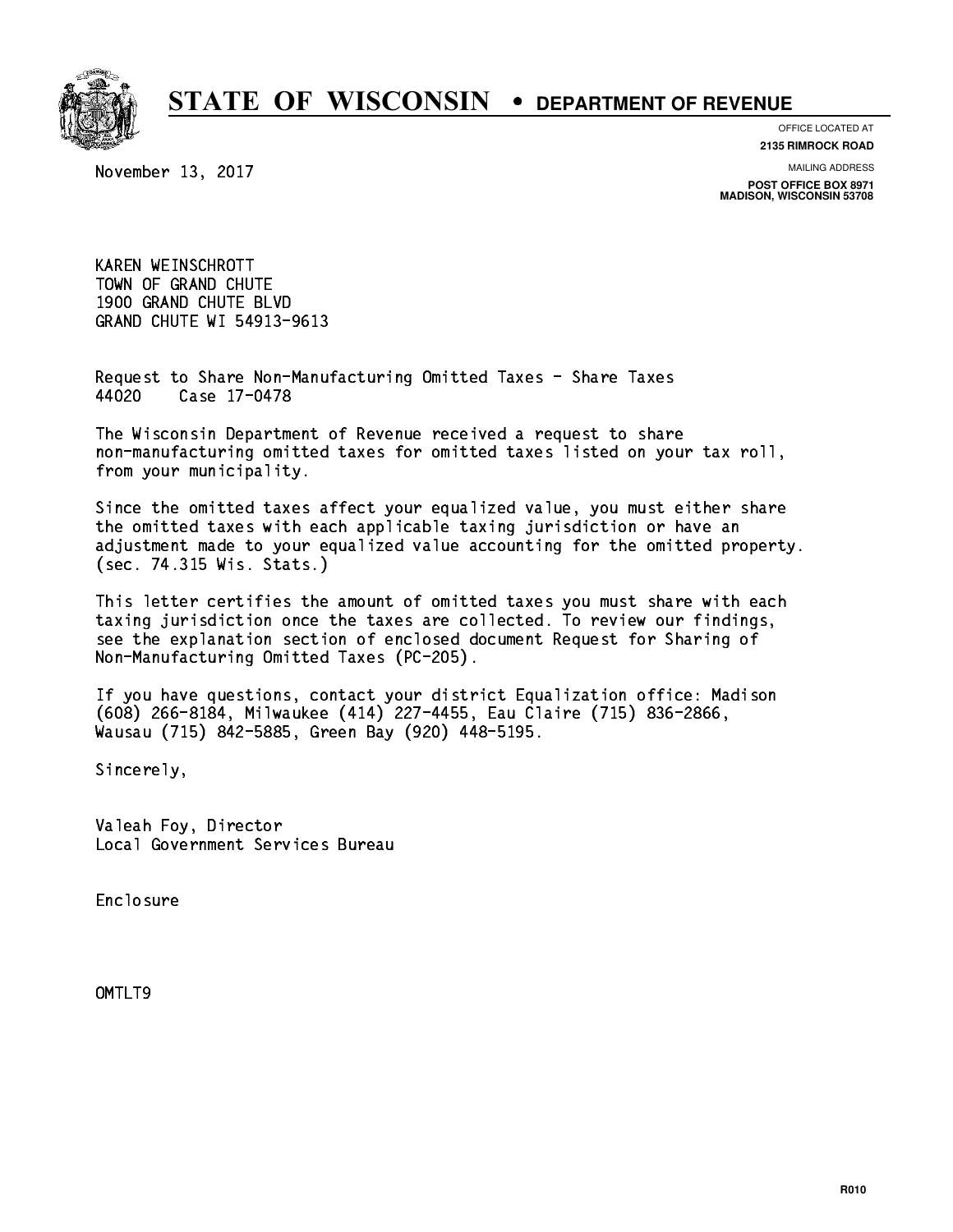

**OFFICE LOCATED AT**

November 13, 2017

**2135 RIMROCK ROAD**

**MAILING ADDRESS**

**POST OFFICE BOX 8971 MADISON, WISCONSIN 53708**

 KAREN WEINSCHROTT TOWN OF GRAND CHUTE 1900 GRAND CHUTE BLVD GRAND CHUTE WI 54913-9613

 Request to Share Non-Manufacturing Omitted Taxes - Share Taxes Case 17-0479 44020

 The Wisconsin Department of Revenue received a request to share non-manufacturing omitted taxes for omitted taxes listed on your tax roll, from your municipality.

 Since the omitted taxes affect your equalized value, you must either share the omitted taxes with each applicable taxing jurisdiction or have an adjustment made to your equalized value accounting for the omitted property. (sec. 74.315 Wis. Stats.)

 This letter certifies the amount of omitted taxes you must share with each taxing jurisdiction once the taxes are collected. To review our findings, see the explanation section of enclosed document Request for Sharing of Non-Manufacturing Omitted Taxes (PC-205).

 If you have questions, contact your district Equalization office: Madison (608) 266-8184, Milwaukee (414) 227-4455, Eau Claire (715) 836-2866, Wausau (715) 842-5885, Green Bay (920) 448-5195.

Sincerely,

 Valeah Foy, Director Local Government Services Bureau

Enclosure Enclosure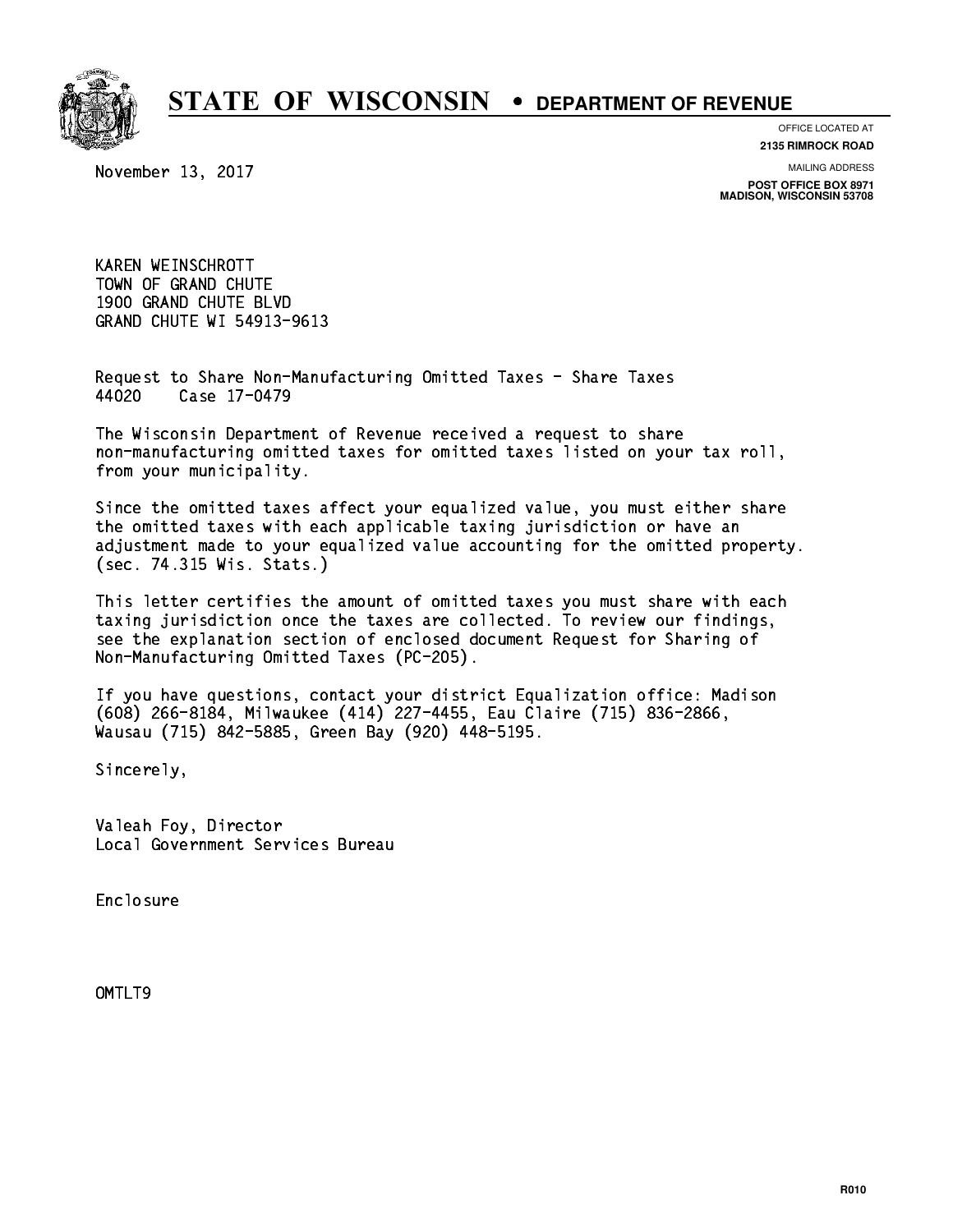

**OFFICE LOCATED AT**

November 13, 2017

**2135 RIMROCK ROAD**

**MAILING ADDRESS**

**POST OFFICE BOX 8971 MADISON, WISCONSIN 53708**

 KAREN WEINSCHROTT TOWN OF GRAND CHUTE 1900 GRAND CHUTE BLVD GRAND CHUTE WI 54913-9613

 Request to Share Non-Manufacturing Omitted Taxes - Share Taxes 44020 Case 17-0477

 The Wisconsin Department of Revenue received a request to share non-manufacturing omitted taxes for omitted taxes listed on your tax roll, from your municipality.

 Since the omitted taxes affect your equalized value, you must either share the omitted taxes with each applicable taxing jurisdiction or have an adjustment made to your equalized value accounting for the omitted property. (sec. 74.315 Wis. Stats.)

 This letter certifies the amount of omitted taxes you must share with each taxing jurisdiction once the taxes are collected. To review our findings, see the explanation section of enclosed document Request for Sharing of Non-Manufacturing Omitted Taxes (PC-205).

 If you have questions, contact your district Equalization office: Madison (608) 266-8184, Milwaukee (414) 227-4455, Eau Claire (715) 836-2866, Wausau (715) 842-5885, Green Bay (920) 448-5195.

Sincerely,

 Valeah Foy, Director Local Government Services Bureau

Enclosure Enclosure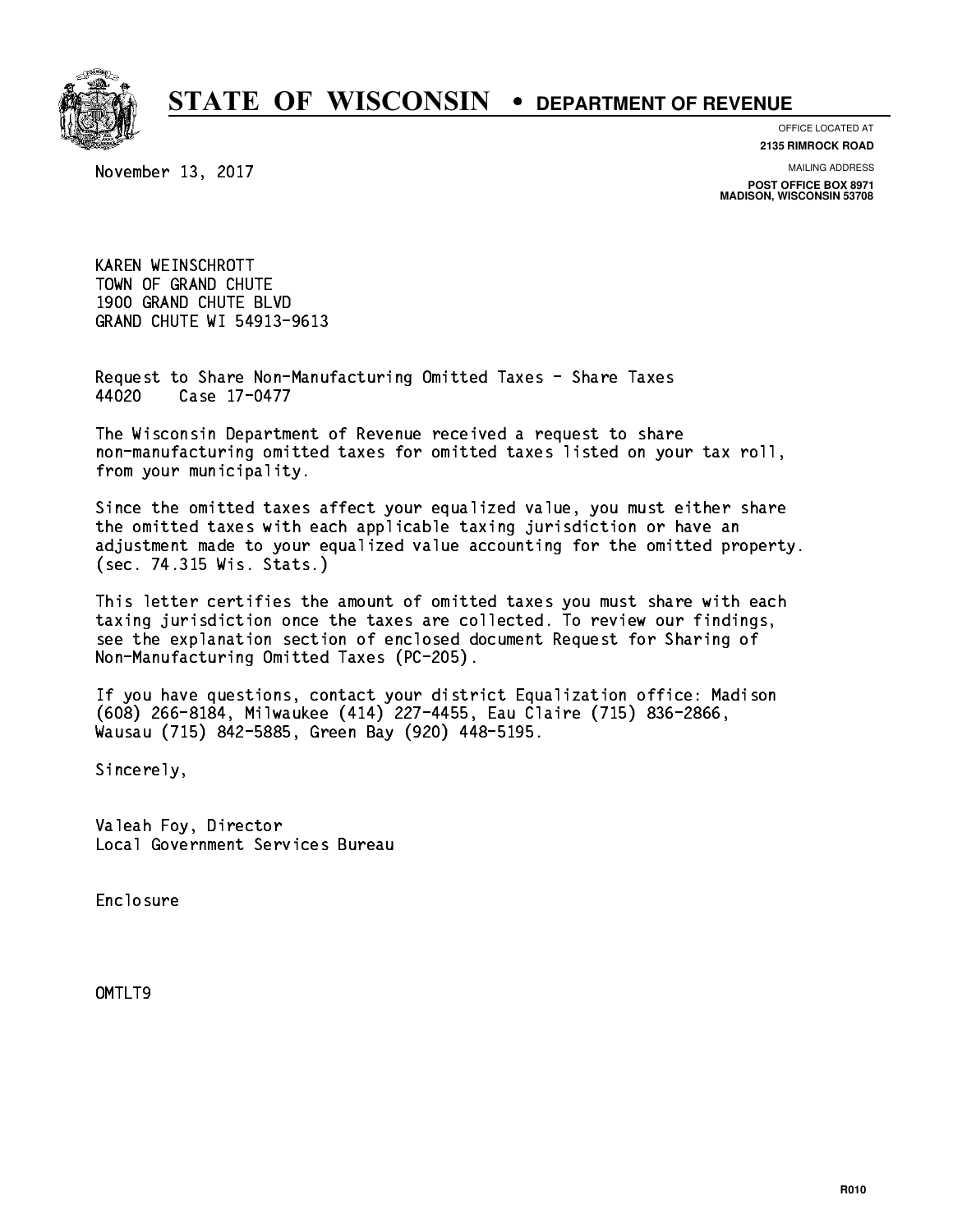

**OFFICE LOCATED AT**

November 13, 2017

**2135 RIMROCK ROAD**

**MAILING ADDRESS**

**POST OFFICE BOX 8971 MADISON, WISCONSIN 53708**

 KAREN WEINSCHROTT TOWN OF GRAND CHUTE 1900 GRAND CHUTE BLVD GRAND CHUTE WI 54913-9613

 Request to Share Non-Manufacturing Omitted Taxes - Share Taxes Case 17-0476 44020

 The Wisconsin Department of Revenue received a request to share non-manufacturing omitted taxes for omitted taxes listed on your tax roll, from your municipality.

 Since the omitted taxes affect your equalized value, you must either share the omitted taxes with each applicable taxing jurisdiction or have an adjustment made to your equalized value accounting for the omitted property. (sec. 74.315 Wis. Stats.)

 This letter certifies the amount of omitted taxes you must share with each taxing jurisdiction once the taxes are collected. To review our findings, see the explanation section of enclosed document Request for Sharing of Non-Manufacturing Omitted Taxes (PC-205).

 If you have questions, contact your district Equalization office: Madison (608) 266-8184, Milwaukee (414) 227-4455, Eau Claire (715) 836-2866, Wausau (715) 842-5885, Green Bay (920) 448-5195.

Sincerely,

 Valeah Foy, Director Local Government Services Bureau

Enclosure Enclosure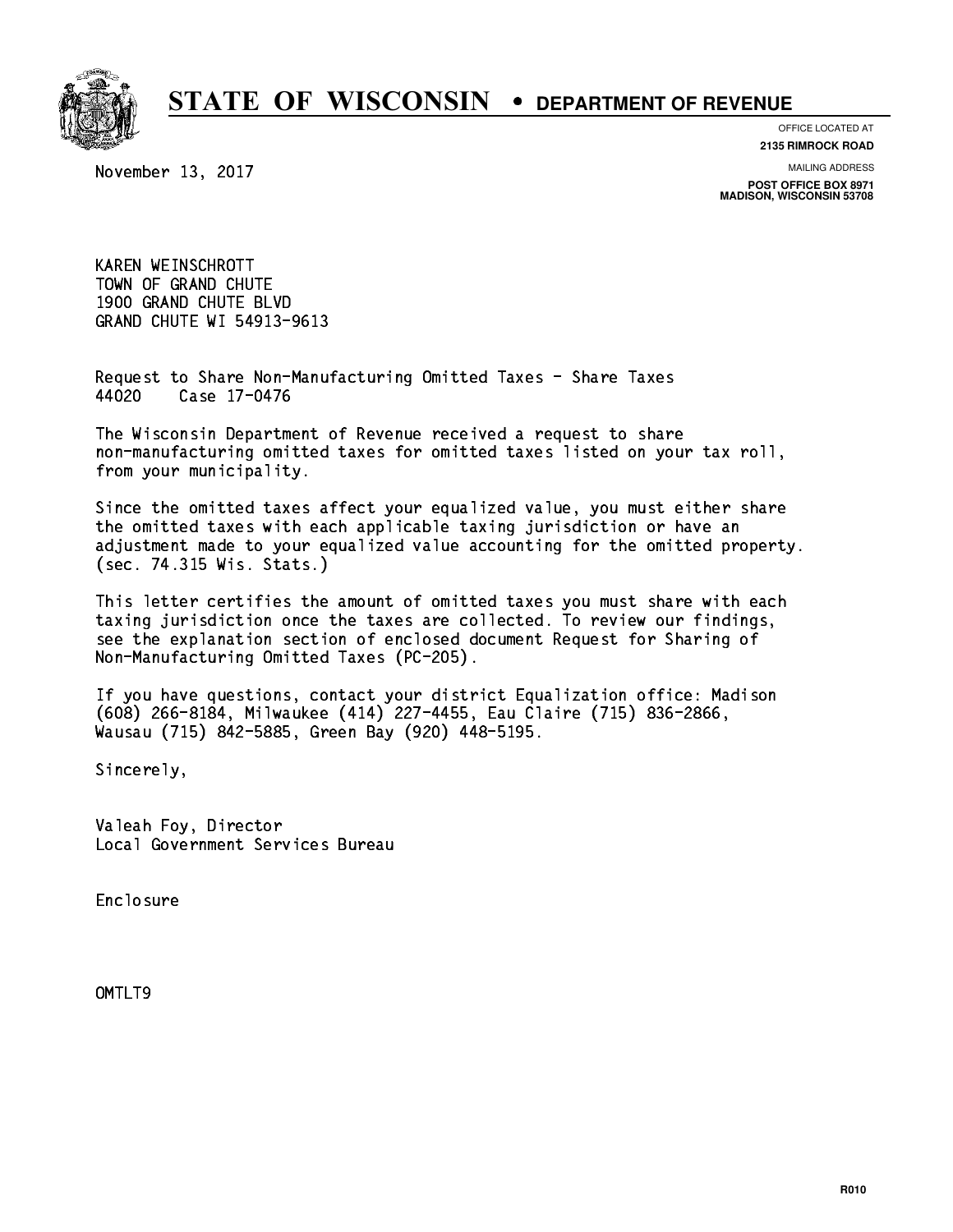

**OFFICE LOCATED AT**

November 13, 2017

**2135 RIMROCK ROAD**

**MAILING ADDRESS**

**POST OFFICE BOX 8971 MADISON, WISCONSIN 53708**

 KAREN WEINSCHROTT TOWN OF GRAND CHUTE 1900 GRAND CHUTE BLVD GRAND CHUTE WI 54913-9613

 Request to Share Non-Manufacturing Omitted Taxes - Share Taxes Case 17-0475 44020

 The Wisconsin Department of Revenue received a request to share non-manufacturing omitted taxes for omitted taxes listed on your tax roll, from your municipality.

 Since the omitted taxes affect your equalized value, you must either share the omitted taxes with each applicable taxing jurisdiction or have an adjustment made to your equalized value accounting for the omitted property. (sec. 74.315 Wis. Stats.)

 This letter certifies the amount of omitted taxes you must share with each taxing jurisdiction once the taxes are collected. To review our findings, see the explanation section of enclosed document Request for Sharing of Non-Manufacturing Omitted Taxes (PC-205).

 If you have questions, contact your district Equalization office: Madison (608) 266-8184, Milwaukee (414) 227-4455, Eau Claire (715) 836-2866, Wausau (715) 842-5885, Green Bay (920) 448-5195.

Sincerely,

 Valeah Foy, Director Local Government Services Bureau

Enclosure Enclosure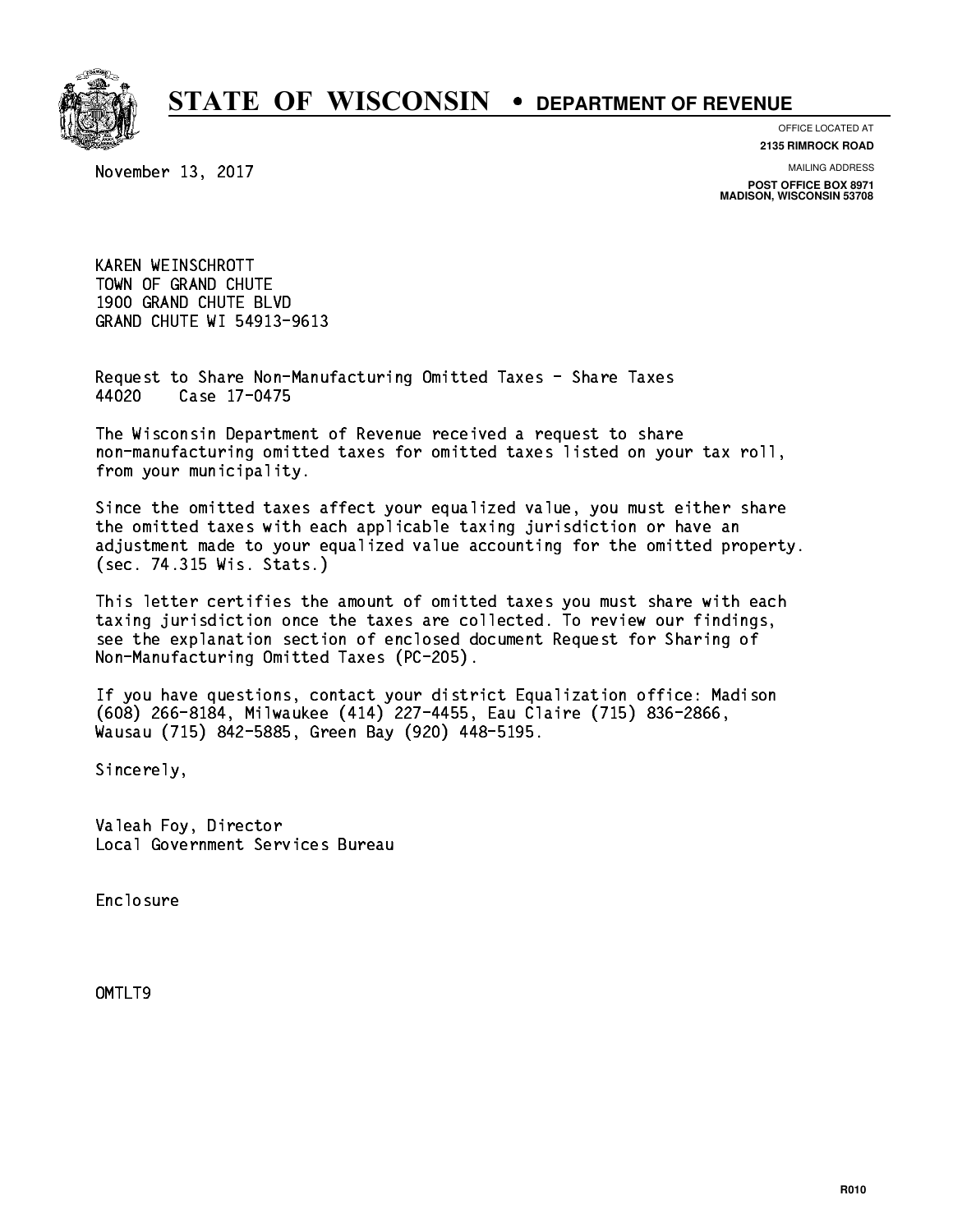

**OFFICE LOCATED AT**

November 13, 2017

**2135 RIMROCK ROAD**

**MAILING ADDRESS**

**POST OFFICE BOX 8971 MADISON, WISCONSIN 53708**

 KAREN WEINSCHROTT TOWN OF GRAND CHUTE 1900 GRAND CHUTE BLVD GRAND CHUTE WI 54913-9613

 Request to Share Non-Manufacturing Omitted Taxes - Share Taxes Case 17-0474 44020

 The Wisconsin Department of Revenue received a request to share non-manufacturing omitted taxes for omitted taxes listed on your tax roll, from your municipality.

 Since the omitted taxes affect your equalized value, you must either share the omitted taxes with each applicable taxing jurisdiction or have an adjustment made to your equalized value accounting for the omitted property. (sec. 74.315 Wis. Stats.)

 This letter certifies the amount of omitted taxes you must share with each taxing jurisdiction once the taxes are collected. To review our findings, see the explanation section of enclosed document Request for Sharing of Non-Manufacturing Omitted Taxes (PC-205).

 If you have questions, contact your district Equalization office: Madison (608) 266-8184, Milwaukee (414) 227-4455, Eau Claire (715) 836-2866, Wausau (715) 842-5885, Green Bay (920) 448-5195.

Sincerely,

 Valeah Foy, Director Local Government Services Bureau

Enclosure Enclosure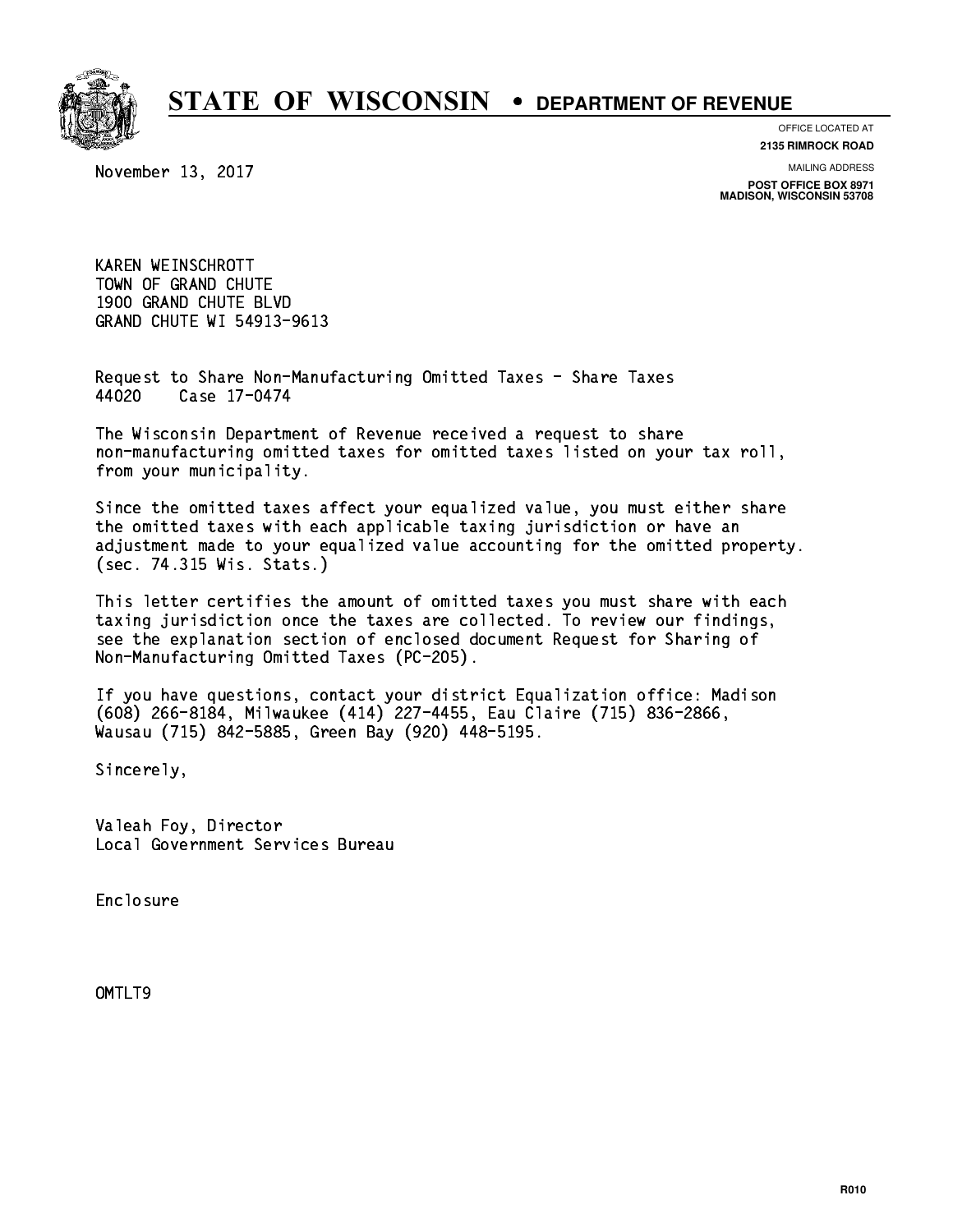

**OFFICE LOCATED AT**

November 13, 2017

**2135 RIMROCK ROAD**

**MAILING ADDRESS POST OFFICE BOX 8971 MADISON, WISCONSIN 53708**

 DARLENE SCHULTZ TOWN OF OSBORN N6362 BALLARD ROAD SEYMOUR WI 54165

 Request to Share Non-Manufacturing Omitted Taxes - Share Taxes 44036 Case 17-0074

 The Wisconsin Department of Revenue received a request to share non-manufacturing omitted taxes for omitted taxes listed on your tax roll, from your municipality.

 Since the omitted taxes affect your equalized value, you must either share the omitted taxes with each applicable taxing jurisdiction or have an adjustment made to your equalized value accounting for the omitted property. (sec. 74.315 Wis. Stats.)

 This letter certifies the amount of omitted taxes you must share with each taxing jurisdiction once the taxes are collected. To review our findings, see the explanation section of enclosed document Request for Sharing of Non-Manufacturing Omitted Taxes (PC-205).

 If you have questions, contact your district Equalization office: Madison (608) 266-8184, Milwaukee (414) 227-4455, Eau Claire (715) 836-2866, Wausau (715) 842-5885, Green Bay (920) 448-5195.

Sincerely,

 Valeah Foy, Director Local Government Services Bureau

Enclosure Enclosure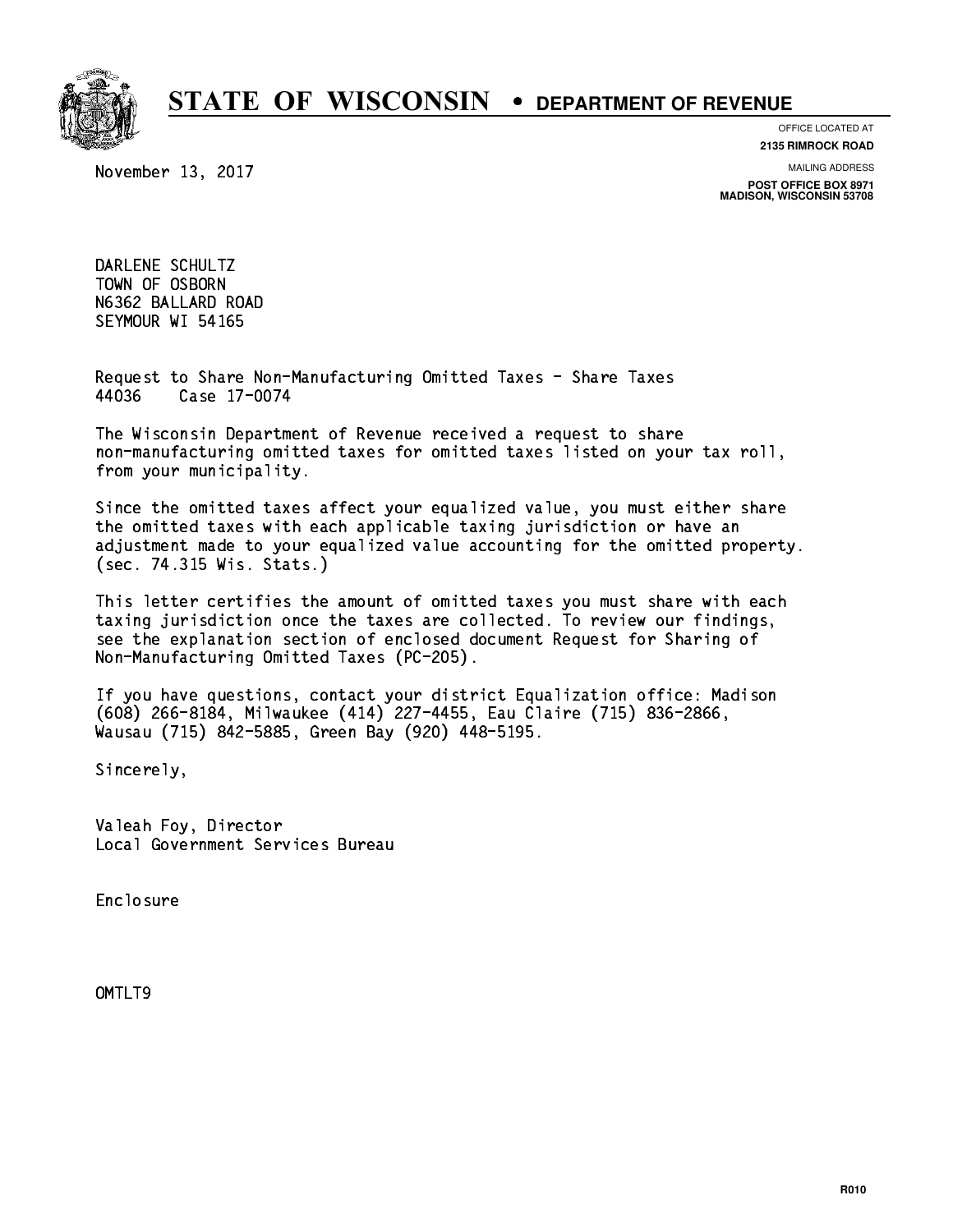

**OFFICE LOCATED AT**

November 13, 2017

**2135 RIMROCK ROAD**

**MAILING ADDRESS POST OFFICE BOX 8971 MADISON, WISCONSIN 53708**

 DARLENE SCHULTZ TOWN OF OSBORN N6362 BALLARD ROAD SEYMOUR WI 54165

 Request to Share Non-Manufacturing Omitted Taxes - Share Taxes 44036 Case 17-0075

 The Wisconsin Department of Revenue received a request to share non-manufacturing omitted taxes for omitted taxes listed on your tax roll, from your municipality.

 Since the omitted taxes affect your equalized value, you must either share the omitted taxes with each applicable taxing jurisdiction or have an adjustment made to your equalized value accounting for the omitted property. (sec. 74.315 Wis. Stats.)

 This letter certifies the amount of omitted taxes you must share with each taxing jurisdiction once the taxes are collected. To review our findings, see the explanation section of enclosed document Request for Sharing of Non-Manufacturing Omitted Taxes (PC-205).

 If you have questions, contact your district Equalization office: Madison (608) 266-8184, Milwaukee (414) 227-4455, Eau Claire (715) 836-2866, Wausau (715) 842-5885, Green Bay (920) 448-5195.

Sincerely,

 Valeah Foy, Director Local Government Services Bureau

Enclosure Enclosure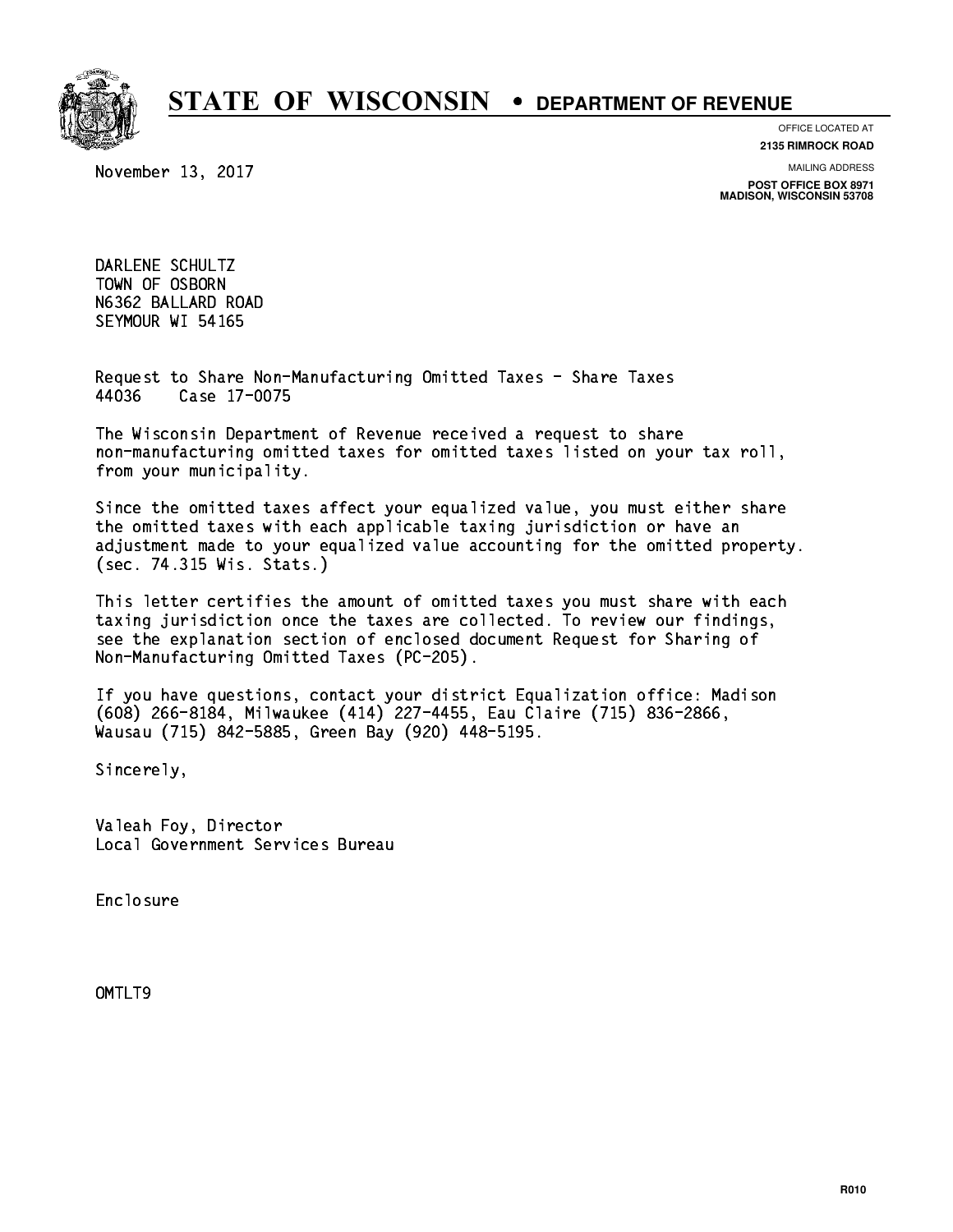

**OFFICE LOCATED AT**

**2135 RIMROCK ROAD**

November 13, 2017

**MAILING ADDRESS**

**POST OFFICE BOX 8971 MADISON, WISCONSIN 53708**

 DONNA SCHUT VILLAGE OF WALWORTH P 0 BOX 400 P O BOX 400 WALWORTH WI 53184-0400

 Request to Share Non-Manufacturing Omitted Taxes - Share Taxes 64191 Case 17-0072

 The Wisconsin Department of Revenue received a request to share non-manufacturing omitted taxes for omitted taxes listed on your tax roll, from your municipality.

 Since the omitted taxes affect your equalized value, you must either share the omitted taxes with each applicable taxing jurisdiction or have an adjustment made to your equalized value accounting for the omitted property. (sec. 74.315 Wis. Stats.)

 This letter certifies the amount of omitted taxes you must share with each taxing jurisdiction once the taxes are collected. To review our findings, see the explanation section of enclosed document Request for Sharing of Non-Manufacturing Omitted Taxes (PC-205).

 If you have questions, contact your district Equalization office: Madison (608) 266-8184, Milwaukee (414) 227-4455, Eau Claire (715) 836-2866, Wausau (715) 842-5885, Green Bay (920) 448-5195.

Sincerely,

 Valeah Foy, Director Local Government Services Bureau

Enclosure Enclosure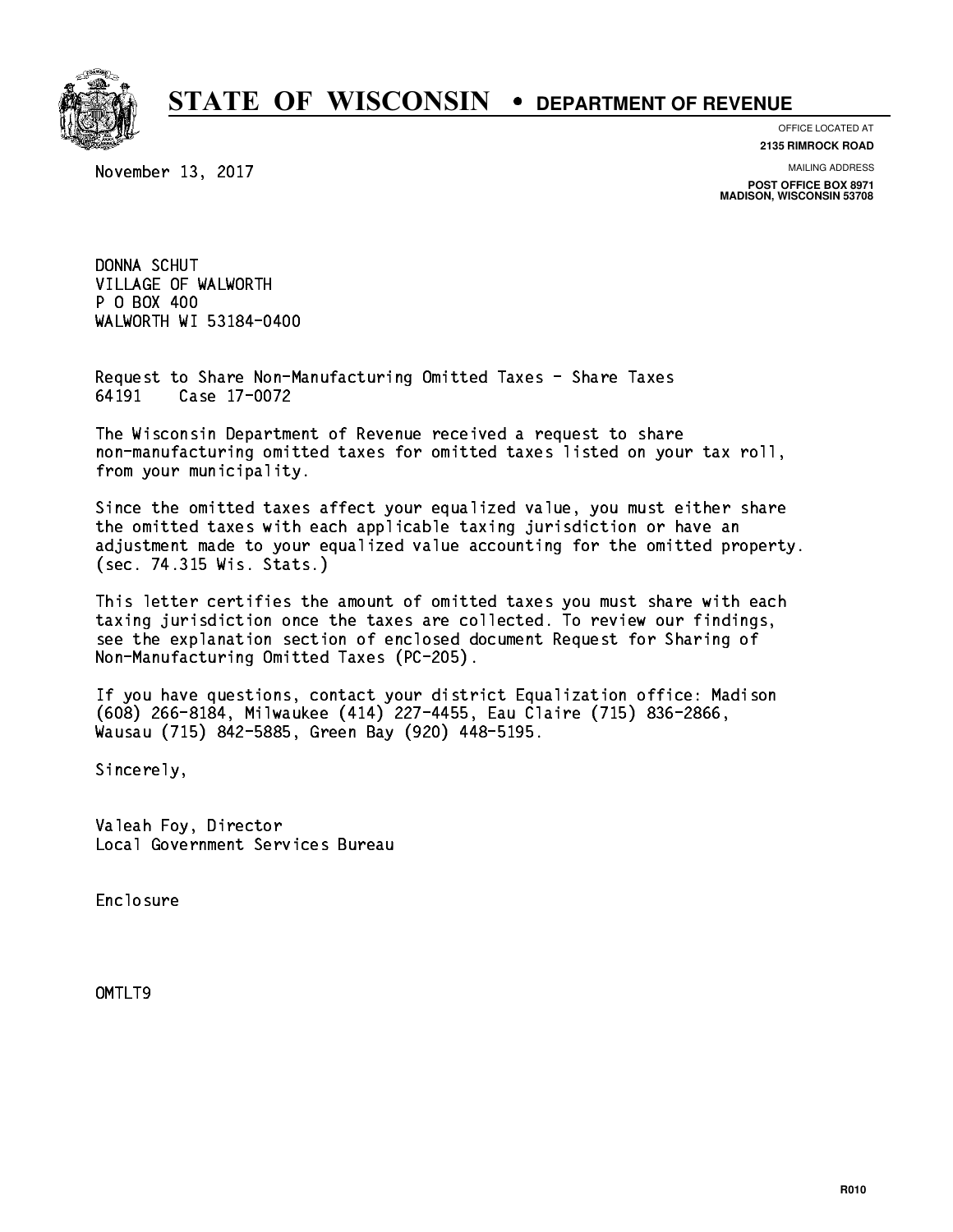

**OFFICE LOCATED AT**

**2135 RIMROCK ROAD**

November 13, 2017

**MAILING ADDRESS**

**POST OFFICE BOX 8971 MADISON, WISCONSIN 53708**

 MARY ELSNER TOWN OF DELAFIELD W302N1254 MAPLE AVE DELAFIELD WI 53018-2117

 Request to Share Non-Manufacturing Omitted Taxes - Share Taxes 67004 Case 17-0911

 The Wisconsin Department of Revenue received a request to share non-manufacturing omitted taxes for omitted taxes listed on your tax roll, from your municipality.

 Since the omitted taxes affect your equalized value, you must either share the omitted taxes with each applicable taxing jurisdiction or have an adjustment made to your equalized value accounting for the omitted property. (sec. 74.315 Wis. Stats.)

 This letter certifies the amount of omitted taxes you must share with each taxing jurisdiction once the taxes are collected. To review our findings, see the explanation section of enclosed document Request for Sharing of Non-Manufacturing Omitted Taxes (PC-205).

 If you have questions, contact your district Equalization office: Madison (608) 266-8184, Milwaukee (414) 227-4455, Eau Claire (715) 836-2866, Wausau (715) 842-5885, Green Bay (920) 448-5195.

Sincerely,

 Valeah Foy, Director Local Government Services Bureau

Enclosure Enclosure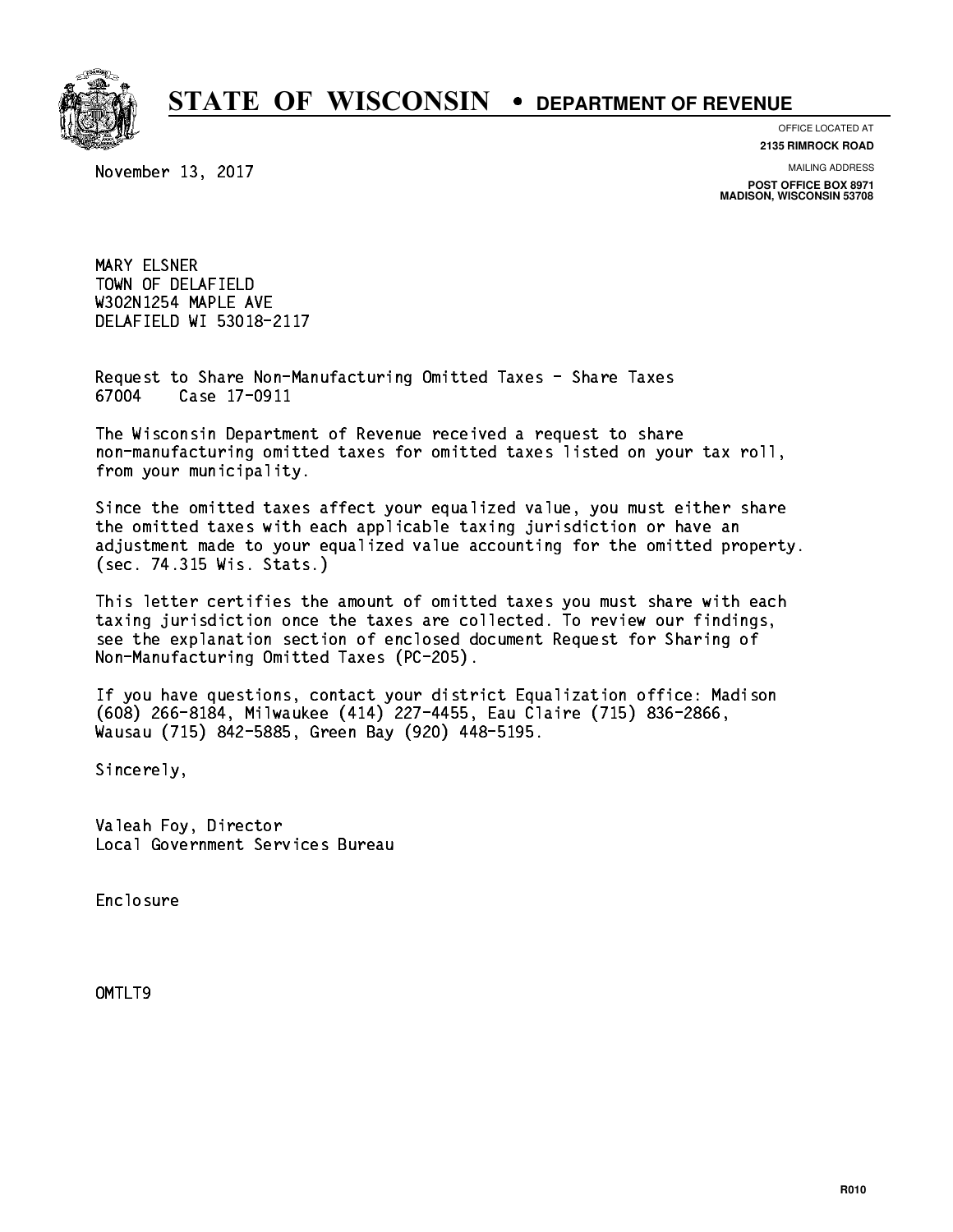

**OFFICE LOCATED AT**

**2135 RIMROCK ROAD**

November 13, 2017

**MAILING ADDRESS**

**POST OFFICE BOX 8971 MADISON, WISCONSIN 53708**

 MARY ELSNER TOWN OF DELAFIELD W302N1254 MAPLE AVE DELAFIELD WI 53018-2117

 Request to Share Non-Manufacturing Omitted Taxes - Share Taxes 67004 Case 17-0910

 The Wisconsin Department of Revenue received a request to share non-manufacturing omitted taxes for omitted taxes listed on your tax roll, from your municipality.

 Since the omitted taxes affect your equalized value, you must either share the omitted taxes with each applicable taxing jurisdiction or have an adjustment made to your equalized value accounting for the omitted property. (sec. 74.315 Wis. Stats.)

 This letter certifies the amount of omitted taxes you must share with each taxing jurisdiction once the taxes are collected. To review our findings, see the explanation section of enclosed document Request for Sharing of Non-Manufacturing Omitted Taxes (PC-205).

 If you have questions, contact your district Equalization office: Madison (608) 266-8184, Milwaukee (414) 227-4455, Eau Claire (715) 836-2866, Wausau (715) 842-5885, Green Bay (920) 448-5195.

Sincerely,

 Valeah Foy, Director Local Government Services Bureau

Enclosure Enclosure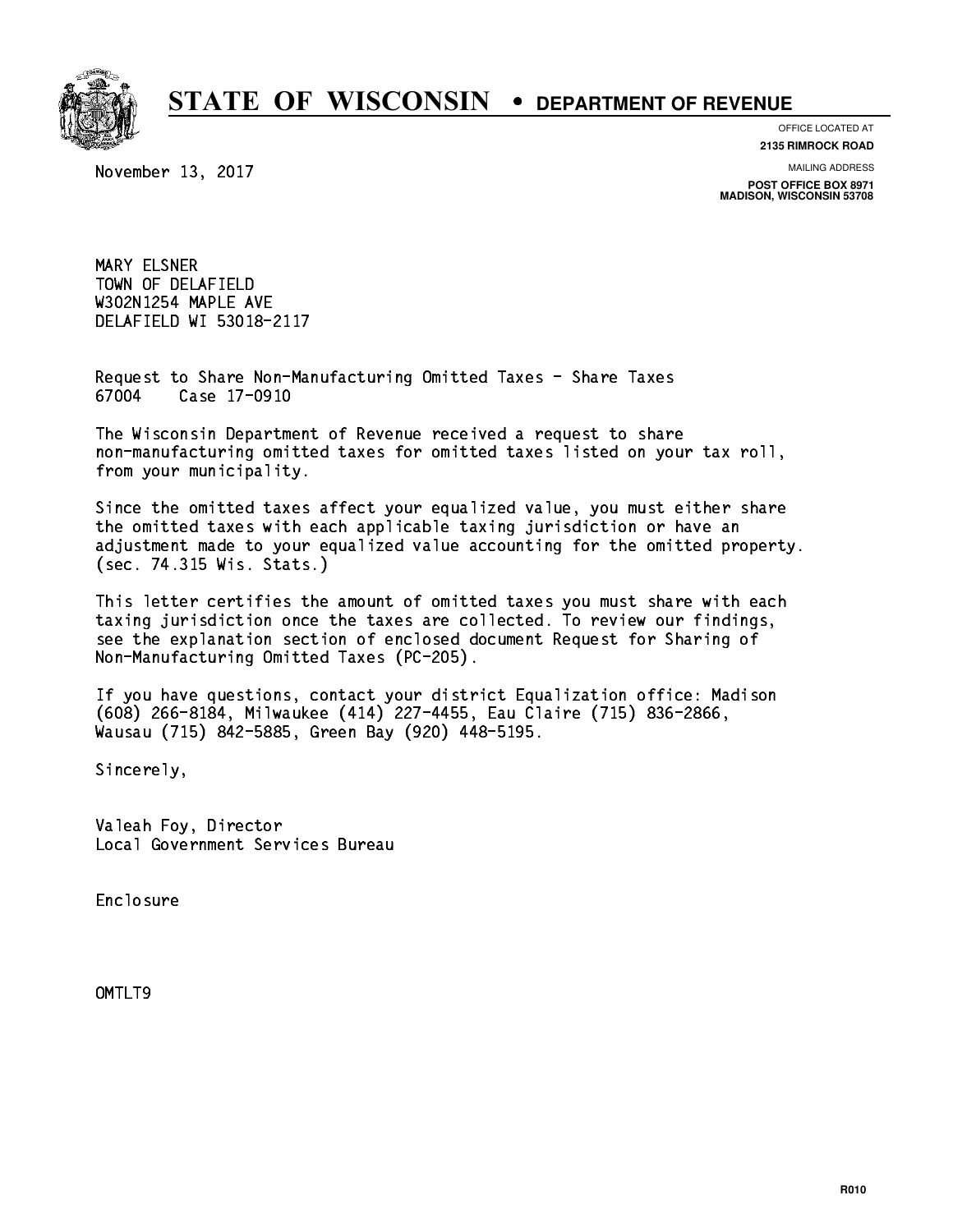

**OFFICE LOCATED AT**

**2135 RIMROCK ROAD**

November 13, 2017

**MAILING ADDRESS**

**POST OFFICE BOX 8971 MADISON, WISCONSIN 53708**

 MARY ELSNER TOWN OF DELAFIELD W302N1254 MAPLE AVE DELAFIELD WI 53018-2117

 Request to Share Non-Manufacturing Omitted Taxes - Share Taxes 67004 Case 17-0912

 The Wisconsin Department of Revenue received a request to share non-manufacturing omitted taxes for omitted taxes listed on your tax roll, from your municipality.

 Since the omitted taxes affect your equalized value, you must either share the omitted taxes with each applicable taxing jurisdiction or have an adjustment made to your equalized value accounting for the omitted property. (sec. 74.315 Wis. Stats.)

 This letter certifies the amount of omitted taxes you must share with each taxing jurisdiction once the taxes are collected. To review our findings, see the explanation section of enclosed document Request for Sharing of Non-Manufacturing Omitted Taxes (PC-205).

 If you have questions, contact your district Equalization office: Madison (608) 266-8184, Milwaukee (414) 227-4455, Eau Claire (715) 836-2866, Wausau (715) 842-5885, Green Bay (920) 448-5195.

Sincerely,

 Valeah Foy, Director Local Government Services Bureau

Enclosure Enclosure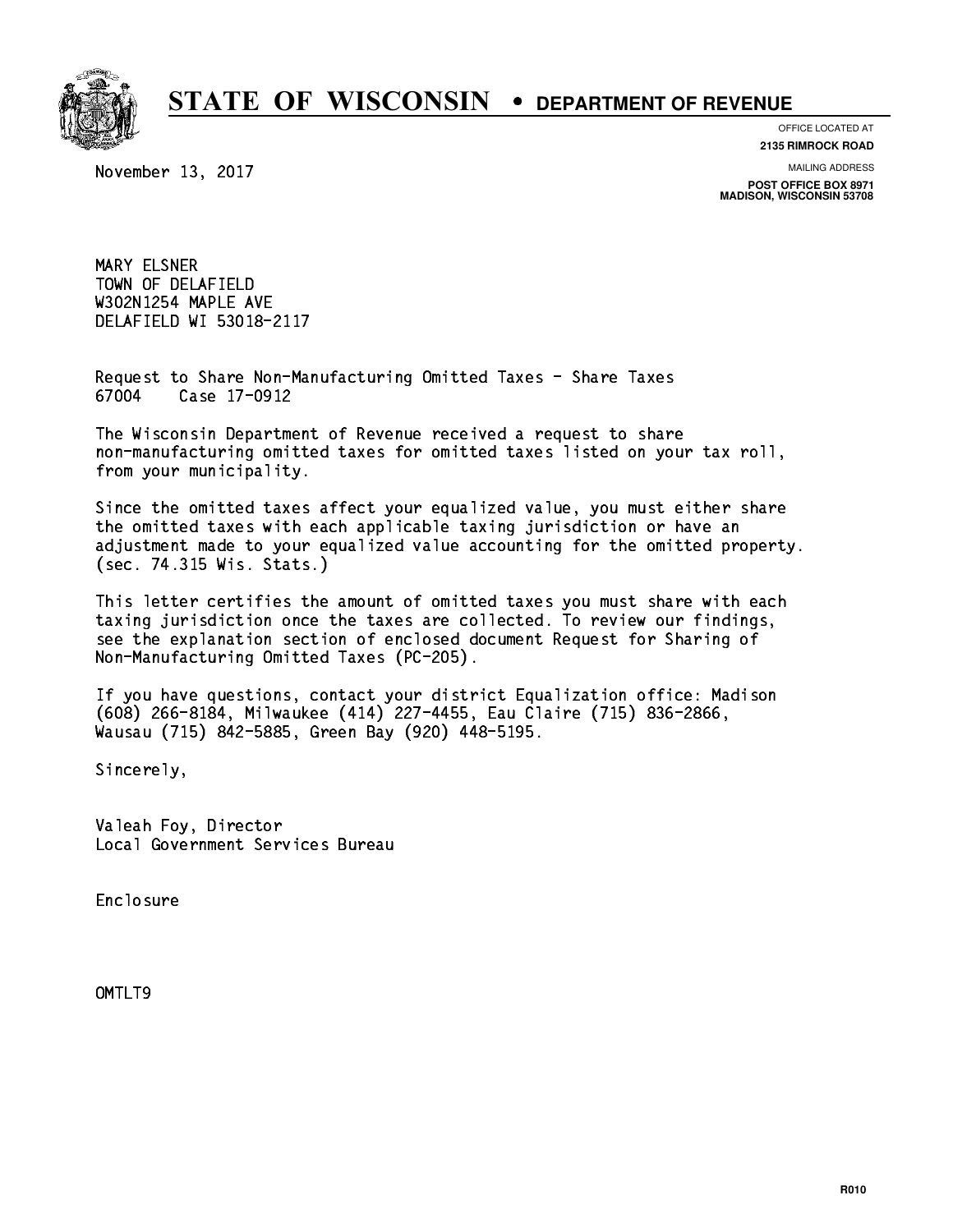

**OFFICE LOCATED AT**

**2135 RIMROCK ROAD**

November 13, 2017

**MAILING ADDRESS**

**POST OFFICE BOX 8971 MADISON, WISCONSIN 53708**

 KELLY MICHAELS CITY OF BROOKFIELD 2000 N CALHOUN RD BROOKFIELD WI 53005-5095

 Request to Share Non-Manufacturing Omitted Taxes - Share Taxes 67206 Case 17-0468

 The Wisconsin Department of Revenue received a request to share non-manufacturing omitted taxes for omitted taxes listed on your tax roll, from your municipality.

 Since the omitted taxes affect your equalized value, you must either share the omitted taxes with each applicable taxing jurisdiction or have an adjustment made to your equalized value accounting for the omitted property. (sec. 74.315 Wis. Stats.)

 This letter certifies the amount of omitted taxes you must share with each taxing jurisdiction once the taxes are collected. To review our findings, see the explanation section of enclosed document Request for Sharing of Non-Manufacturing Omitted Taxes (PC-205).

 If you have questions, contact your district Equalization office: Madison (608) 266-8184, Milwaukee (414) 227-4455, Eau Claire (715) 836-2866, Wausau (715) 842-5885, Green Bay (920) 448-5195.

Sincerely,

 Valeah Foy, Director Local Government Services Bureau

Enclosure Enclosure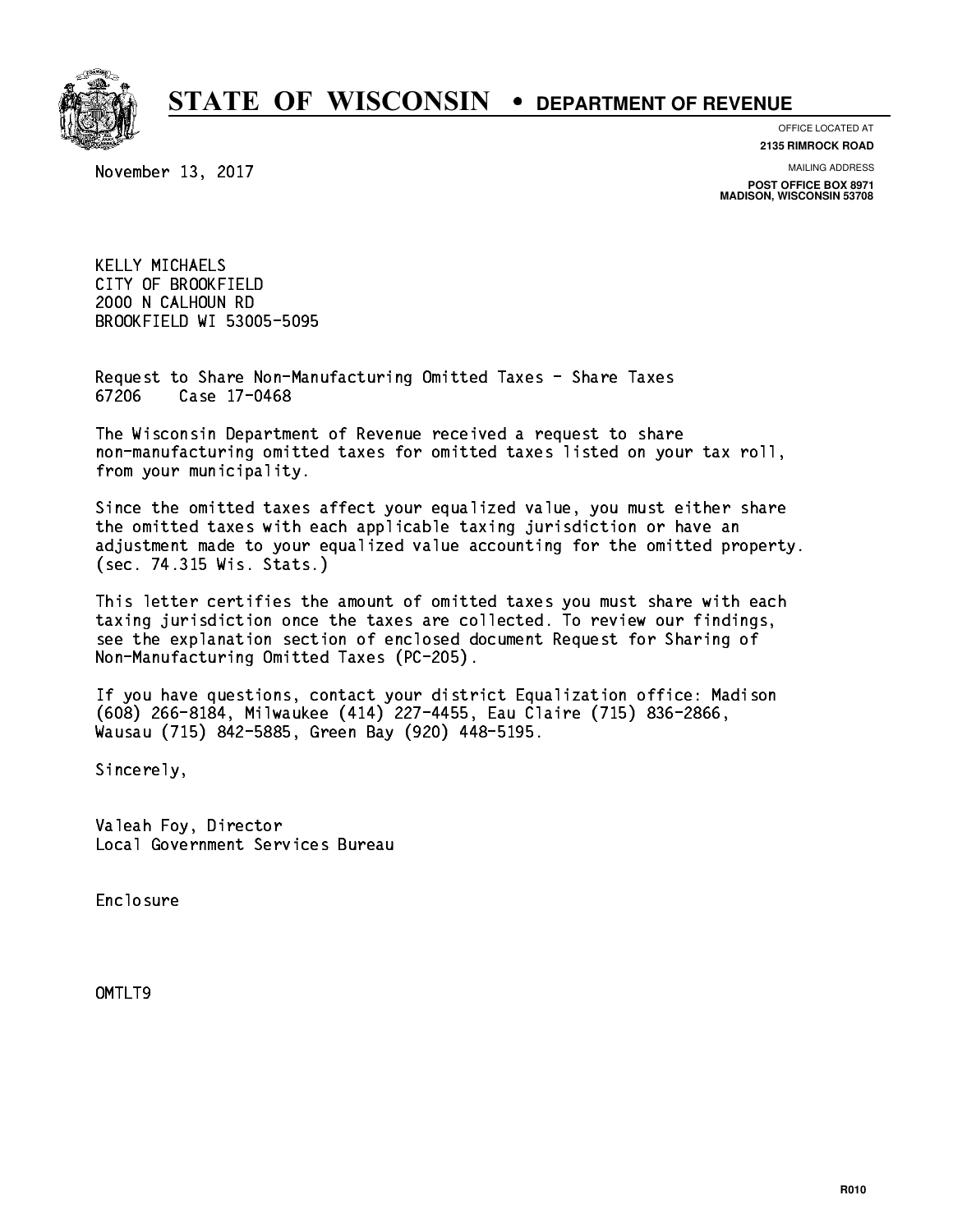

**OFFICE LOCATED AT**

November 13, 2017

**2135 RIMROCK ROAD**

**MAILING ADDRESS POST OFFICE BOX 8971 MADISON, WISCONSIN 53708**

 KELLY MICHAELS CITY OF BROOKFIELD 2000 N CALHOUN RD BROOKFIELD WI 53005-5095

 Request to Share Non-Manufacturing Omitted Taxes - Share Taxes Case 17-0466 67206

 The Wisconsin Department of Revenue received a request to share non-manufacturing omitted taxes for omitted taxes listed on your tax roll, from your municipality.

 Since the omitted taxes affect your equalized value, you must either share the omitted taxes with each applicable taxing jurisdiction or have an adjustment made to your equalized value accounting for the omitted property. (sec. 74.315 Wis. Stats.)

 This letter certifies the amount of omitted taxes you must share with each taxing jurisdiction once the taxes are collected. To review our findings, see the explanation section of enclosed document Request for Sharing of Non-Manufacturing Omitted Taxes (PC-205).

 If you have questions, contact your district Equalization office: Madison (608) 266-8184, Milwaukee (414) 227-4455, Eau Claire (715) 836-2866, Wausau (715) 842-5885, Green Bay (920) 448-5195.

Sincerely,

 Valeah Foy, Director Local Government Services Bureau

Enclosure Enclosure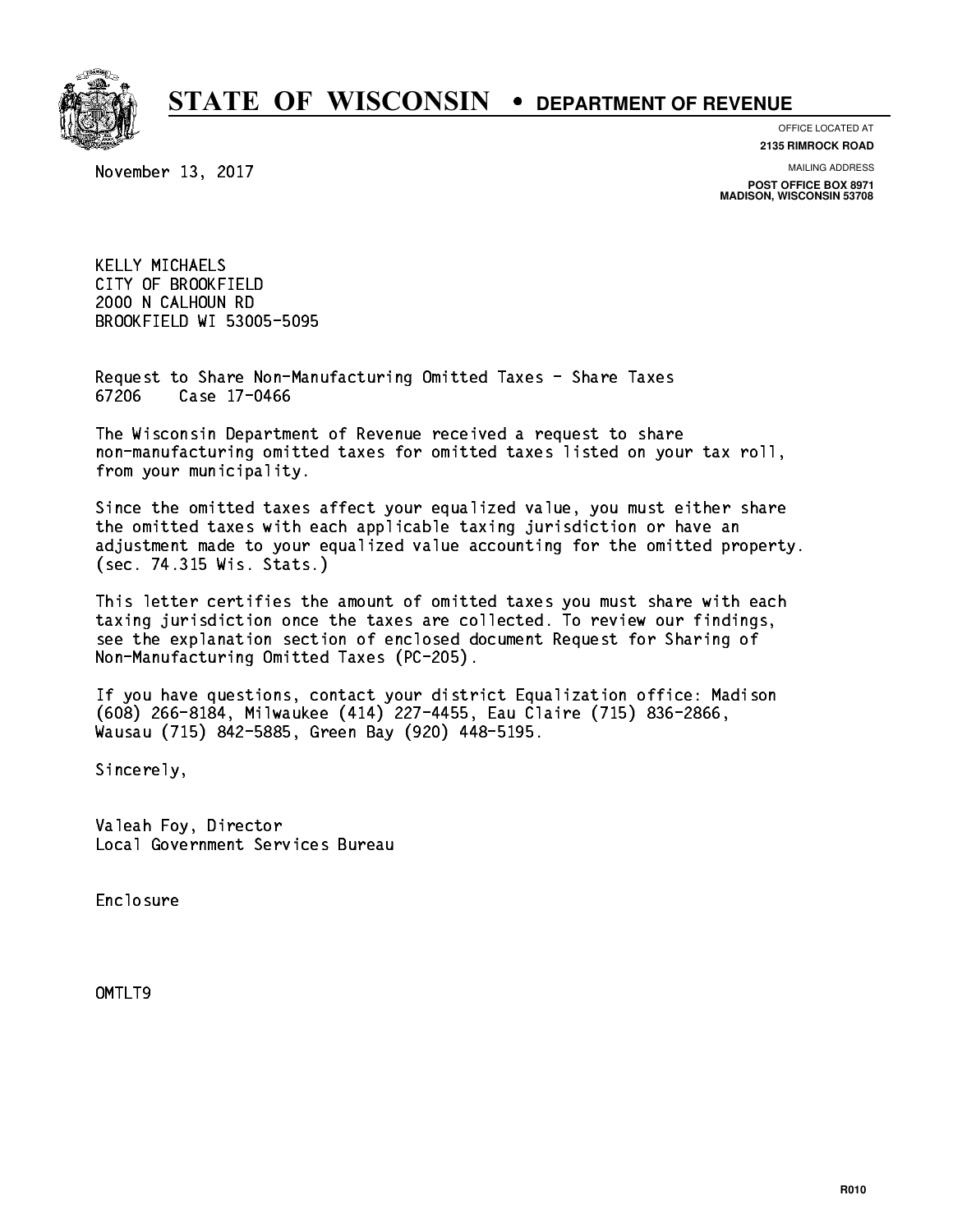

**OFFICE LOCATED AT**

November 13, 2017

**2135 RIMROCK ROAD**

**MAILING ADDRESS POST OFFICE BOX 8971 MADISON, WISCONSIN 53708**

 KELLY TARCZEWSKI CITY OF PEWAUKEE W240 N3065 PEWAUKEE RD PEWAUKEE WI 53072-4044

 Request to Share Non-Manufacturing Omitted Taxes - Share Taxes Case 17-0489 67270

 The Wisconsin Department of Revenue received a request to share non-manufacturing omitted taxes for omitted taxes listed on your tax roll, from your municipality.

 Since the omitted taxes affect your equalized value, you must either share the omitted taxes with each applicable taxing jurisdiction or have an adjustment made to your equalized value accounting for the omitted property. (sec. 74.315 Wis. Stats.)

 This letter certifies the amount of omitted taxes you must share with each taxing jurisdiction once the taxes are collected. To review our findings, see the explanation section of enclosed document Request for Sharing of Non-Manufacturing Omitted Taxes (PC-205).

 If you have questions, contact your district Equalization office: Madison (608) 266-8184, Milwaukee (414) 227-4455, Eau Claire (715) 836-2866, Wausau (715) 842-5885, Green Bay (920) 448-5195.

Sincerely,

 Valeah Foy, Director Local Government Services Bureau

Enclosure Enclosure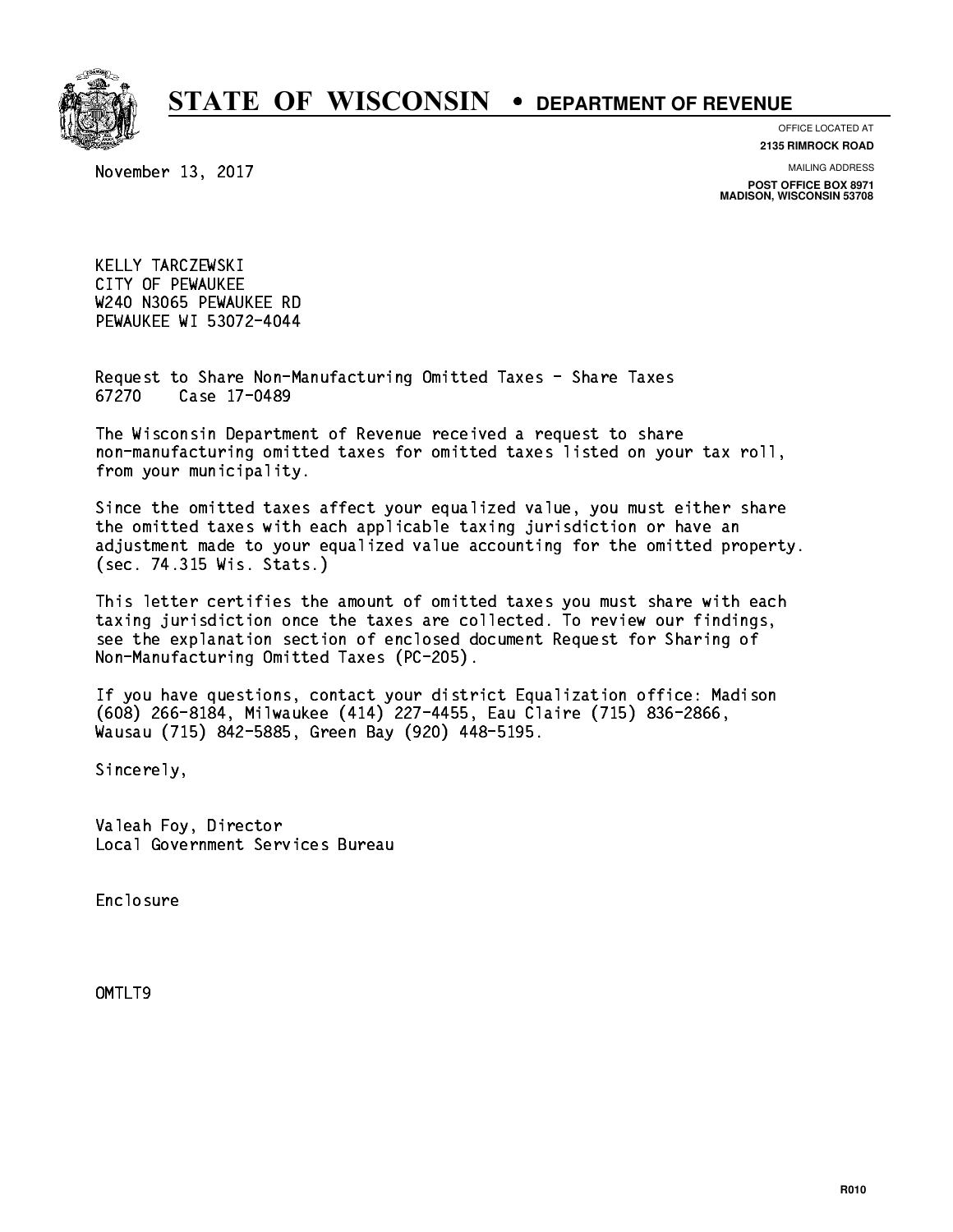

**OFFICE LOCATED AT**

November 13, 2017

**2135 RIMROCK ROAD**

**MAILING ADDRESS POST OFFICE BOX 8971 MADISON, WISCONSIN 53708**

 KELLY TARCZEWSKI CITY OF PEWAUKEE W240 N3065 PEWAUKEE RD PEWAUKEE WI 53072-4044

 Request to Share Non-Manufacturing Omitted Taxes - Share Taxes 67270 Case 17-0491

 The Wisconsin Department of Revenue received a request to share non-manufacturing omitted taxes for omitted taxes listed on your tax roll, from your municipality.

 Since the omitted taxes affect your equalized value, you must either share the omitted taxes with each applicable taxing jurisdiction or have an adjustment made to your equalized value accounting for the omitted property. (sec. 74.315 Wis. Stats.)

 This letter certifies the amount of omitted taxes you must share with each taxing jurisdiction once the taxes are collected. To review our findings, see the explanation section of enclosed document Request for Sharing of Non-Manufacturing Omitted Taxes (PC-205).

 If you have questions, contact your district Equalization office: Madison (608) 266-8184, Milwaukee (414) 227-4455, Eau Claire (715) 836-2866, Wausau (715) 842-5885, Green Bay (920) 448-5195.

Sincerely,

 Valeah Foy, Director Local Government Services Bureau

Enclosure Enclosure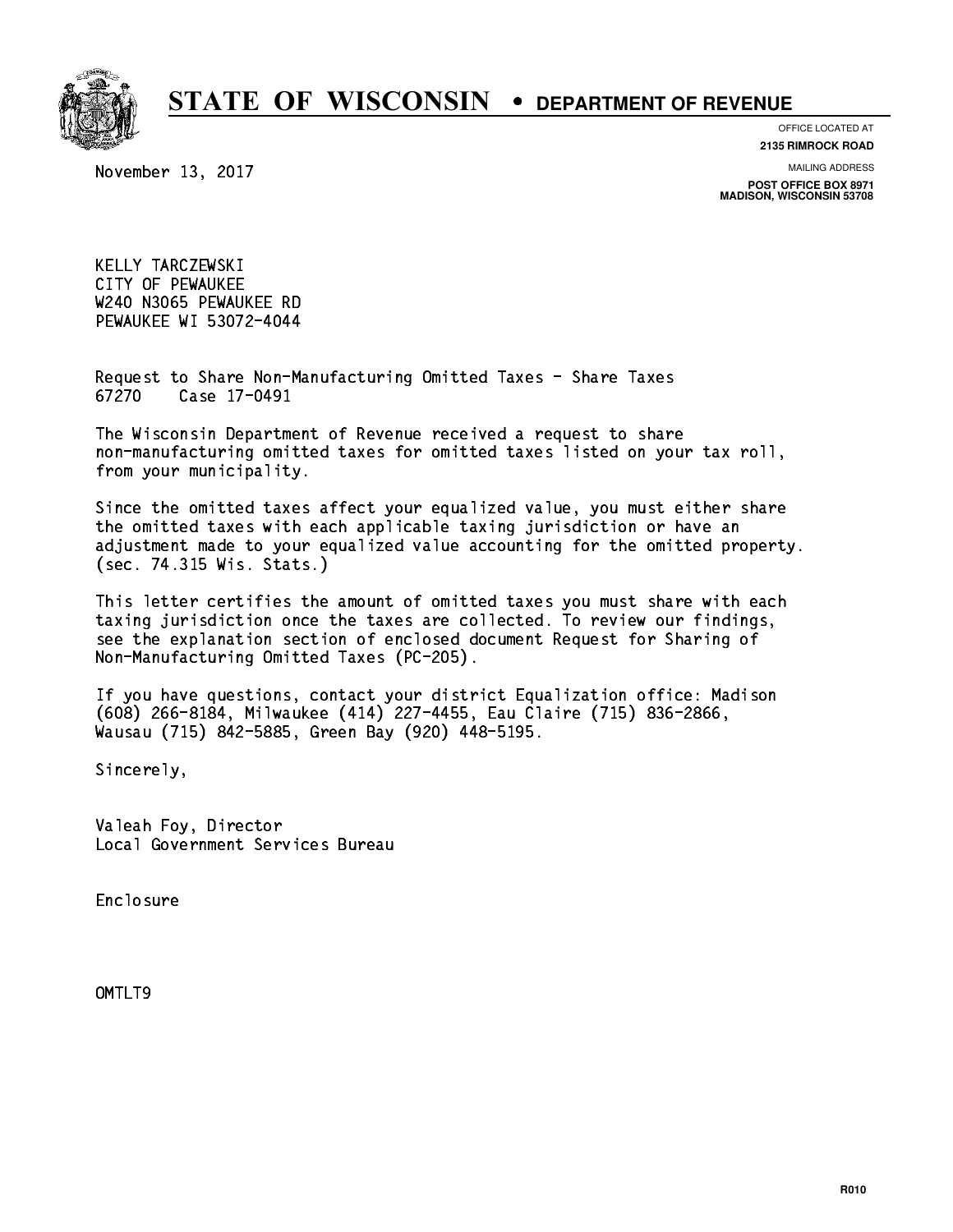

**OFFICE LOCATED AT**

November 13, 2017

**2135 RIMROCK ROAD**

**MAILING ADDRESS POST OFFICE BOX 8971 MADISON, WISCONSIN 53708**

 KELLY TARCZEWSKI CITY OF PEWAUKEE W240 N3065 PEWAUKEE RD PEWAUKEE WI 53072-4044

 Request to Share Non-Manufacturing Omitted Taxes - Share Taxes Case 17-0490 67270

 The Wisconsin Department of Revenue received a request to share non-manufacturing omitted taxes for omitted taxes listed on your tax roll, from your municipality.

 Since the omitted taxes affect your equalized value, you must either share the omitted taxes with each applicable taxing jurisdiction or have an adjustment made to your equalized value accounting for the omitted property. (sec. 74.315 Wis. Stats.)

 This letter certifies the amount of omitted taxes you must share with each taxing jurisdiction once the taxes are collected. To review our findings, see the explanation section of enclosed document Request for Sharing of Non-Manufacturing Omitted Taxes (PC-205).

 If you have questions, contact your district Equalization office: Madison (608) 266-8184, Milwaukee (414) 227-4455, Eau Claire (715) 836-2866, Wausau (715) 842-5885, Green Bay (920) 448-5195.

Sincerely,

 Valeah Foy, Director Local Government Services Bureau

Enclosure Enclosure